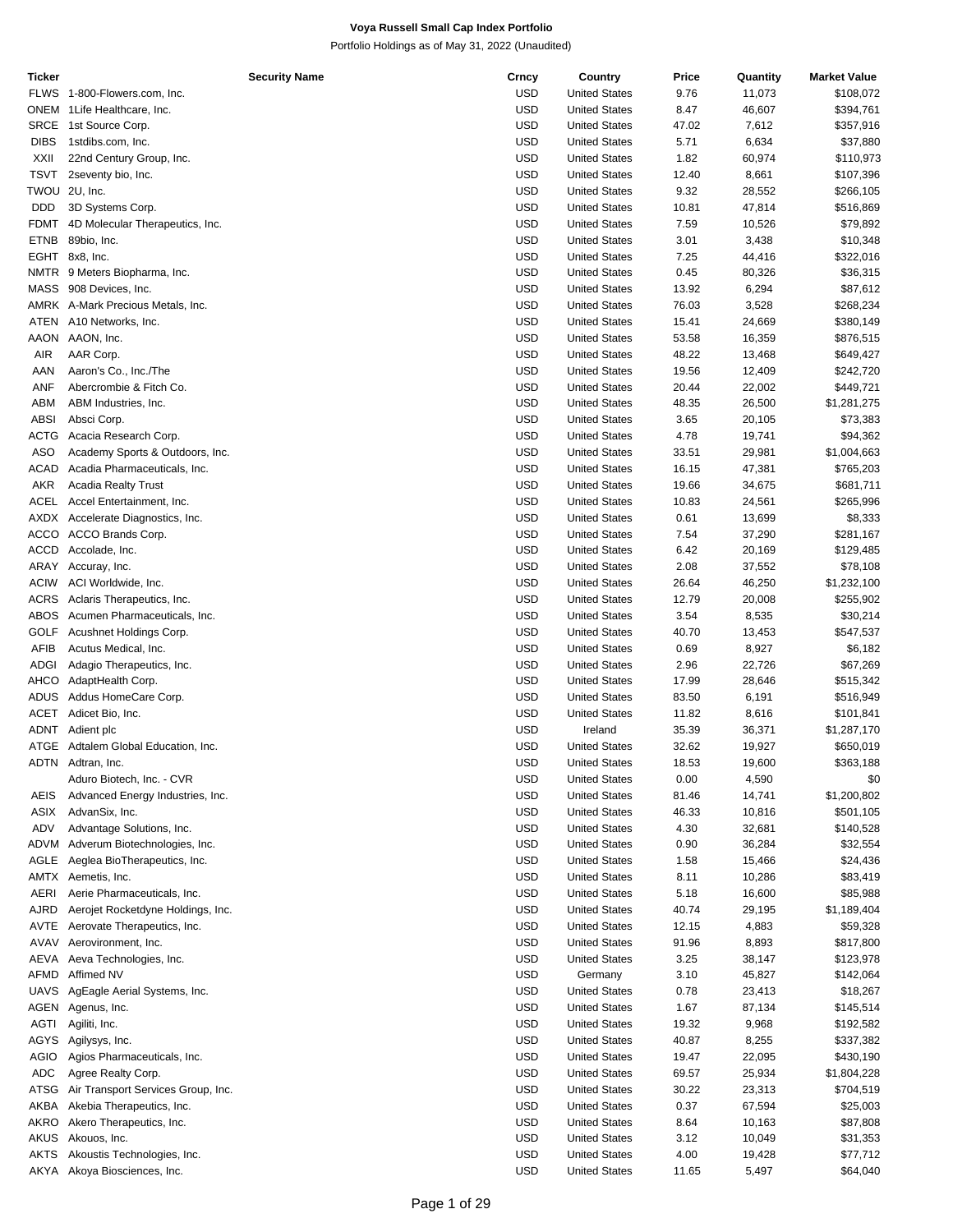| Ticker      | <b>Security Name</b>                         | Crncy      | Country              | Price  | Quantity | <b>Market Value</b> |
|-------------|----------------------------------------------|------------|----------------------|--------|----------|---------------------|
| ALG         | Alamo Group, Inc.                            | USD        | <b>United States</b> | 117.63 | 3,800    | \$446,994           |
| ALRM        | Alarm.com Holdings, Inc.                     | USD        | <b>United States</b> | 63.23  | 18,684   | \$1,181,389         |
| <b>TCRT</b> | Alaunos Therapeutics, Inc.                   | USD        | <b>United States</b> | 0.52   | 78,095   | \$40,438            |
| AIN         | Albany International Corp.                   | USD        | <b>United States</b> | 84.40  | 11,893   | \$1,003,769         |
| ALBO        | Albireo Pharma, Inc.                         | USD        | <b>United States</b> | 19.93  | 6,772    | \$134,966           |
|             |                                              |            | <b>United States</b> |        | 18,652   |                     |
| ALDX        | Aldeyra Therapeutics, Inc.                   | USD        |                      | 3.09   |          | \$57,635            |
| ALEC        | Alector, Inc.                                | USD        | <b>United States</b> | 8.86   | 22,866   | \$202,593           |
| <b>ALRS</b> | Alerus Financial Corp.                       | <b>USD</b> | <b>United States</b> | 25.40  | 6,737    | \$171,120           |
| ALEX        | Alexander & Baldwin, Inc.                    | USD        | <b>United States</b> | 20.40  | 29,366   | \$599,066           |
| <b>ALX</b>  | Alexander's, Inc.                            | USD        | <b>United States</b> | 242.25 | 900      | \$218,025           |
| <b>ALHC</b> | Alignment Healthcare, Inc.                   | USD        | <b>United States</b> | 10.68  | 29,179   | \$311,632           |
| ALGS        | Aligos Therapeutics, Inc.                    | USD        | <b>United States</b> | 1.29   | 7,600    | \$9,804             |
| ALKT        | Alkami Technology, Inc.                      | USD        | <b>United States</b> | 14.05  | 9,535    | \$133,967           |
| <b>ALKS</b> | Alkermes PLC                                 | USD        | <b>United States</b> | 29.85  | 63,103   | \$1,883,625         |
|             |                                              |            |                      |        |          |                     |
| ALLK        | Allakos, Inc.                                | <b>USD</b> | <b>United States</b> | 3.00   | 13,630   | \$40,890            |
| ATI         | Allegheny Technologies, Inc.                 | <b>USD</b> | <b>United States</b> | 27.50  | 49,651   | \$1,365,403         |
| ABTX        | Allegiance Bancshares, Inc.                  | USD        | <b>United States</b> | 40.25  | 8,633    | \$347,478           |
| ALGT        | Allegiant Travel Co.                         | USD        | <b>United States</b> | 149.45 | 5,868    | \$876,973           |
| <b>ALE</b>  | ALLETE, Inc.                                 | USD        | <b>United States</b> | 62.02  | 20,701   | \$1,283,876         |
| AMOT        | Allied Motion Technologies, Inc.             | USD        | <b>United States</b> | 24.54  | 5,211    | \$127,878           |
| <b>ALLO</b> | Allogene Therapeutics, Inc.                  | USD        | <b>United States</b> | 7.93   | 26,610   | \$211,017           |
| <b>ALVR</b> | Allovir, Inc.                                | USD        | <b>United States</b> | 3.87   | 11,379   | \$44,037            |
|             |                                              |            |                      |        |          |                     |
|             | MDRX Allscripts Healthcare Solutions, Inc.   | <b>USD</b> | <b>United States</b> | 17.09  | 48,944   | \$836,453           |
| AOSL        | Alpha & Omega Co.                            | <b>USD</b> | <b>United States</b> | 43.93  | 8,511    | \$373,888           |
| <b>TKNO</b> | Alpha Teknova, Inc.                          | USD        | <b>United States</b> | 7.65   | 2,765    | \$21,152            |
| ATEC        | Alphatec Holdings, Inc.                      | USD        | <b>United States</b> | 7.68   | 28,352   | \$217,743           |
| ALPN        | Alpine Immune Sciences, Inc.                 | USD        | <b>United States</b> | 9.30   | 4,368    | \$40,622            |
| ALTG        | Alta Equipment Group, Inc.                   | <b>USD</b> | <b>United States</b> | 10.77  | 8,464    | \$91,157            |
| ALTR        | Altair Engineering, Inc.                     | USD        | <b>United States</b> | 54.96  | 18,287   | \$1,005,054         |
| <b>ALT</b>  | Altimmune, Inc.                              | USD        | <b>United States</b> | 5.06   | 14,510   | \$73,421            |
|             |                                              |            |                      |        |          |                     |
| <b>ALTO</b> | Alto Ingredients, Inc.                       | USD        | <b>United States</b> | 4.45   | 27,905   | \$124,177           |
| AIMC        | Altra Industrial Motion Corp.                | <b>USD</b> | <b>United States</b> | 39.21  | 25,202   | \$988,170           |
| ALXO        | ALX Oncology Holdings, Inc.                  | USD        | <b>United States</b> | 7.67   | 6,631    | \$50,860            |
| AMBC        | Ambac Financial Group, Inc.                  | USD        | <b>United States</b> | 10.71  | 18,778   | \$201,112           |
| AMBA        | Ambarella, Inc.                              | USD        | <b>United States</b> | 85.22  | 13,695   | \$1,167,088         |
| AMC         | AMC Entertainment Holdings, Inc.             | <b>USD</b> | <b>United States</b> | 14.34  | 200,876  | \$2,880,562         |
| AMCX        | AMC Networks, Inc.                           | USD        | <b>United States</b> | 39.26  | 11,630   | \$456,594           |
| AMTB        | Amerant Bancorp, Inc.                        | USD        | <b>United States</b> | 29.46  | 10,984   | \$323,589           |
|             | AMRC Ameresco, Inc.                          | USD        | <b>United States</b> | 58.72  | 12,249   | \$719,261           |
|             |                                              |            |                      |        |          |                     |
|             | CRMT America's Car-Mart, Inc.                | USD        | <b>United States</b> | 108.40 | 2,474    | \$268,182           |
| AAT         | American Assets Trust, Inc.                  | USD        | <b>United States</b> | 34.10  | 20,281   | \$691,582           |
| AXL         | American Axle & Manufacturing Holdings, Inc. | <b>USD</b> | <b>United States</b> | 8.11   | 45,379   | \$368,024           |
| AEO         | American Eagle Outfitters, Inc.              | USD        | <b>United States</b> | 12.11  | 59,129   | \$716,052           |
| AEL         | American Equity Investment Life Holding Co.  | USD        | <b>United States</b> | 40.26  | 32,089   | \$1,291,903         |
| AMNB        | American National Bankshares, Inc.           | USD        | <b>United States</b> | 35.61  | 5,137    | \$182,929           |
| AOUT        | American Outdoor Brands, Inc.                | USD        | <b>United States</b> | 11.57  | 6,233    | \$72,116            |
| APEI        | American Public Education, Inc.              | USD        | <b>United States</b> | 13.94  | 7,808    | \$108,844           |
|             | AMSWA American Software, Inc.                | USD        | <b>United States</b> | 17.10  | 13,545   | \$231,620           |
|             |                                              |            |                      |        |          |                     |
| AWR         | American States Water Co.                    | USD        | <b>United States</b> | 79.25  | 14,536   | \$1,151,978         |
| AMSC        | American Superconductor Corp.                | USD        | <b>United States</b> | 5.34   | 11,993   | \$64,043            |
| AVD         | American Vanguard Corp.                      | USD        | <b>United States</b> | 24.68  | 12,385   | \$305,662           |
|             | AMWL American Well Corp.                     | USD        | <b>United States</b> | 3.78   | 72,498   | \$274,042           |
| AMWD        | American Woodmark Corp.                      | USD        | <b>United States</b> | 52.08  | 6,808    | \$354,561           |
| ABCB        | Ameris Bancorp.                              | USD        | <b>United States</b> | 45.59  | 25,896   | \$1,180,599         |
| AMSF        | Amerisafe, Inc.                              | USD        | <b>United States</b> | 50.40  | 8,060    | \$406,224           |
| <b>FOLD</b> | Amicus Therapeutics, Inc.                    | USD        | <b>United States</b> | 7.62   | 102,862  | \$783,808           |
|             |                                              |            |                      |        |          |                     |
| AMKR        | Amkor Technology, Inc.                       | USD        | <b>United States</b> | 20.44  | 39,445   | \$806,256           |
|             | POWW AMMO, Inc.                              | USD        | <b>United States</b> | 4.42   | 35,239   | \$155,756           |
| AMN         | AMN Healthcare Services, Inc.                | USD        | <b>United States</b> | 96.90  | 18,391   | \$1,782,088         |
| AMRX        | Amneal Pharmaceuticals, Inc.                 | USD        | <b>United States</b> | 3.63   | 41,827   | \$151,832           |
| AMPH        | Amphastar Pharmaceuticals, Inc.              | USD        | <b>United States</b> | 37.14  | 15,521   | \$576,450           |
|             | AMPE Ampio Pharmaceuticals, Inc.             | USD        | <b>United States</b> | 0.18   | 63,436   | \$11,596            |
|             | AMLX Amylyx Pharmaceuticals, Inc.            | USD        | <b>United States</b> | 8.89   | 2,671    | \$23,745            |
| AMRS        | Amyris, Inc.                                 | USD        | <b>United States</b> | 2.55   | 69,962   | \$178,403           |
|             |                                              |            |                      |        |          |                     |
| ANAB        | AnaptysBio, Inc.                             | USD        | <b>United States</b> | 18.99  | 7,709    | \$146,394           |
| AVXL        | Anavex Life Sciences Corp.                   | USD        | <b>United States</b> | 9.11   | 26,383   | \$240,349           |
|             | ANDE Andersons, Inc.                         | <b>USD</b> | <b>United States</b> | 37.61  | 13,054   | \$490,961           |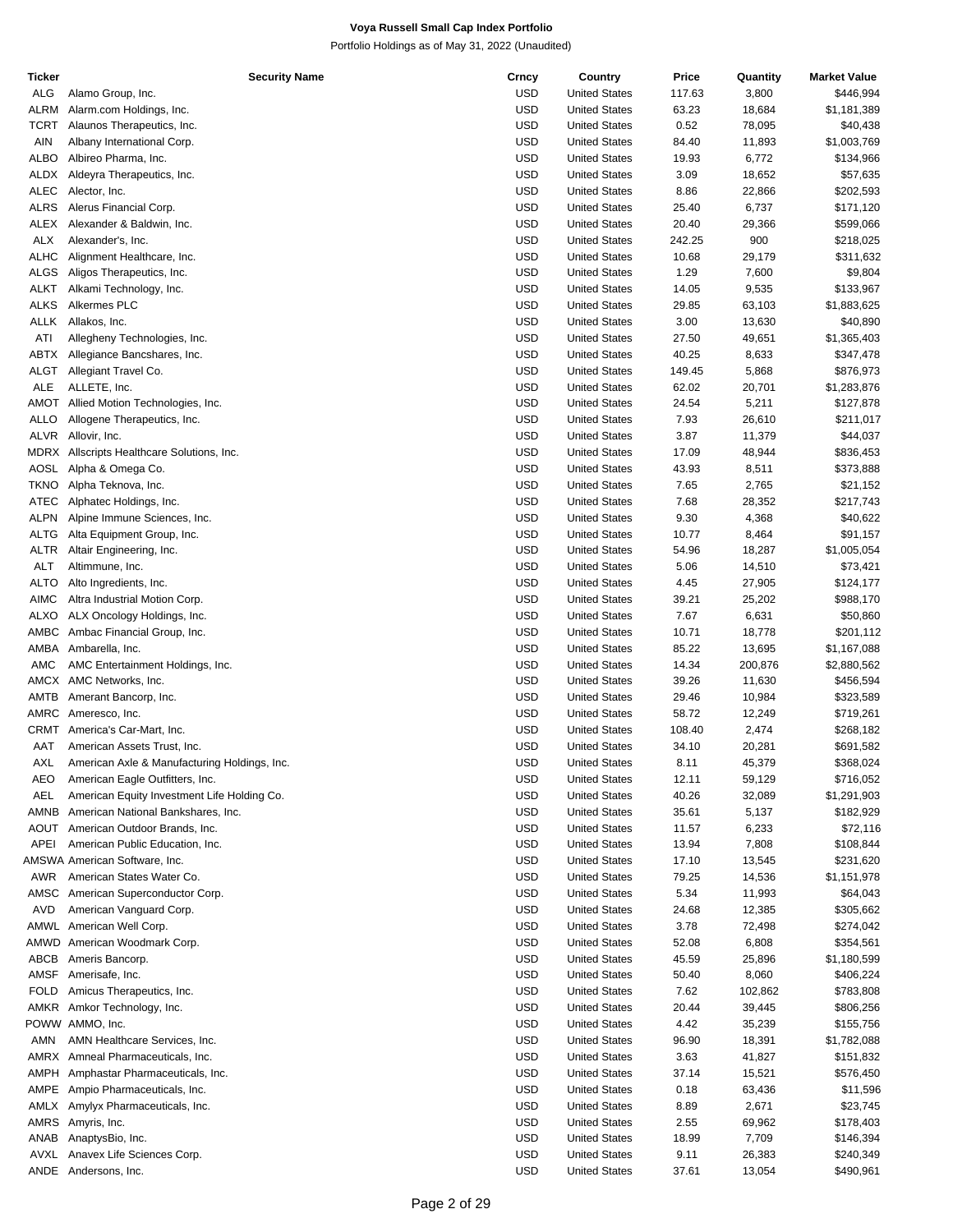| Ticker      | <b>Security Name</b>                         | Crncy      | Country              | Price  | Quantity | <b>Market Value</b> |
|-------------|----------------------------------------------|------------|----------------------|--------|----------|---------------------|
| ANGO        | Angiodynamics, Inc.                          | <b>USD</b> | <b>United States</b> | 19.63  | 15,286   | \$300,064           |
| ANGN        | Angion Biomedica Corp.                       | <b>USD</b> | <b>United States</b> | 1.76   | 5,617    | \$9,886             |
| ANIP        | ANI Pharmaceuticals, Inc.                    | <b>USD</b> | <b>United States</b> | 30.25  | 4,265    | \$129,016           |
| ANIK        | Anika Therapeutics, Inc.                     | <b>USD</b> | <b>United States</b> | 21.74  | 5,737    | \$124,722           |
|             |                                              |            |                      |        |          |                     |
| ANNX        | Annexon, Inc.                                | USD        | <b>United States</b> | 3.14   | 12,269   | \$38,525            |
| ATEX        | Anterix, Inc.                                | <b>USD</b> | <b>United States</b> | 42.79  | 4,801    | \$205,435           |
| AR          | Antero Resources Corp.                       | <b>USD</b> | <b>United States</b> | 42.88  | 111,590  | \$4,784,979         |
| AIV         | Apartment Investment and Management Co.      | <b>USD</b> | <b>United States</b> | 6.28   | 60,238   | \$378,295           |
| <b>APLS</b> | Apellis Pharmaceuticals, Inc.                | <b>USD</b> | <b>United States</b> | 41.45  | 30,358   | \$1,258,339         |
| <b>APG</b>  | API Group Corp.                              | <b>USD</b> | <b>United States</b> | 17.45  | 77,717   | \$1,356,162         |
| APOG        | Apogee Enterprises, Inc.                     | <b>USD</b> | <b>United States</b> | 41.60  | 10,134   | \$421,574           |
|             |                                              |            |                      |        |          |                     |
| ARI         | Apollo Commercial Real Estate Finance, Inc.  | <b>USD</b> | <b>United States</b> | 12.73  | 57,938   | \$737,551           |
| AMEH        | Apollo Medical Holdings, Inc.                | USD        | <b>United States</b> | 37.54  | 14,944   | \$560,998           |
| <b>APPF</b> | Appfolio, Inc.                               | <b>USD</b> | <b>United States</b> | 100.18 | 7,496    | \$750,949           |
| <b>APPH</b> | AppHarvest, Inc.                             | <b>USD</b> | <b>United States</b> | 3.16   | 25,907   | \$81,866            |
| <b>APPN</b> | Appian Corp.                                 | <b>USD</b> | <b>United States</b> | 47.77  | 15,547   | \$742,680           |
| APLE        | Apple Hospitality REIT, Inc.                 | USD        | <b>United States</b> | 16.71  | 83,391   | \$1,393,464         |
| AIT         |                                              | <b>USD</b> | <b>United States</b> | 103.41 |          | \$1,532,226         |
|             | Applied Industrial Technologies, Inc.        |            |                      |        | 14,817   |                     |
| AMTI        | Applied Molecular Transport, Inc.            | <b>USD</b> | <b>United States</b> | 3.31   | 9,401    | \$31,117            |
| APYX        | Apyx Medical Corp.                           | <b>USD</b> | <b>United States</b> | 6.07   | 13,414   | \$81,423            |
| AQB         | AquaBounty Technologies, Inc.                | USD        | <b>United States</b> | 1.49   | 18,379   | \$27,385            |
| ABR         | Arbor Realty Trust, Inc.                     | <b>USD</b> | <b>United States</b> | 16.42  | 52,978   | \$869,899           |
| <b>ABUS</b> | Arbutus Biopharma Corp.                      | <b>USD</b> | <b>United States</b> | 2.43   | 30,937   | \$75,177            |
| ARCB        | ArcBest Corp.                                | <b>USD</b> | <b>United States</b> | 75.63  | 9,905    | \$749,115           |
|             |                                              |            |                      |        |          |                     |
|             | ARCH Arch Resources, Inc.                    | <b>USD</b> | <b>United States</b> | 152.84 | 5,858    | \$895,337           |
| AROC        | Archrock, Inc.                               | <b>USD</b> | <b>United States</b> | 10.03  | 49,145   | \$492,924           |
| <b>FUV</b>  | Arcimoto, Inc.                               | <b>USD</b> | <b>United States</b> | 4.00   | 10,540   | \$42,160            |
| ARNC        | Arconic Corp.                                | <b>USD</b> | <b>United States</b> | 28.13  | 41,625   | \$1,170,911         |
| ACA         | Arcosa, Inc.                                 | <b>USD</b> | <b>United States</b> | 52.87  | 18,927   | \$1,000,670         |
| ARCT        | Arcturus Therapeutics Holdings, Inc.         | <b>USD</b> | <b>United States</b> | 19.88  | 8,282    | \$164,646           |
|             | RCUS Arcus Biosciences, Inc.                 | <b>USD</b> | <b>United States</b> | 18.95  | 17,678   | \$334,998           |
|             |                                              |            |                      |        |          |                     |
|             | ARQT Arcutis Biotherapeutics, Inc.           | <b>USD</b> | <b>United States</b> | 20.88  | 10,740   | \$224,251           |
|             | ARDX Ardelyx, Inc.                           | <b>USD</b> | <b>United States</b> | 0.66   | 33,459   | \$21,959            |
| ACRE        | Ares Commercial Real Estate Corp.            | <b>USD</b> | <b>United States</b> | 14.70  | 17,329   | \$254,736           |
| AGX         | Argan, Inc.                                  | <b>USD</b> | <b>United States</b> | 39.99  | 5,841    | \$233,582           |
| ARGO        | Argo Group International Holdings Ltd.       | <b>USD</b> | <b>United States</b> | 42.36  | 12,915   | \$547,079           |
| <b>ARIS</b> | Aris Water Solution, Inc.                    | <b>USD</b> | <b>United States</b> | 20.43  | 4,393    | \$89,749            |
| ARKO        |                                              | <b>USD</b> | <b>United States</b> | 9.03   |          |                     |
|             | Arko Corp.                                   |            |                      |        | 33,675   | \$304,085           |
| ARLO        | Arlo Technologies, Inc.                      | <b>USD</b> | <b>United States</b> | 7.08   | 34,827   | \$246,575           |
| AHH         | Armada Hoffler Properties, Inc.              | USD        | <b>United States</b> | 13.78  | 26,587   | \$366,369           |
| ARR         | ARMOUR Residential REIT, Inc.                | USD        | <b>United States</b> | 7.56   | 30,469   | \$230,346           |
|             | ARRY Array Technologies, Inc.                | <b>USD</b> | <b>United States</b> | 11.08  | 50,940   | \$564,415           |
|             | AROW Arrow Financial Corp.                   | USD        | <b>United States</b> | 33.13  | 6,499    | \$215,312           |
|             | ARWR Arrowhead Pharmaceuticals, Inc.         | USD        | <b>United States</b> | 33.36  | 39,672   | \$1,323,458         |
|             | APAM Artisan Partners Asset Management, Inc. | <b>USD</b> | <b>United States</b> | 38.41  |          | \$860,269           |
|             |                                              |            |                      |        | 22,397   |                     |
|             | AORT Artivion, Inc.                          | <b>USD</b> | <b>United States</b> | 19.56  | 16,200   | \$316,872           |
|             | ARVN Arvinas, Inc.                           | <b>USD</b> | <b>United States</b> | 41.69  | 18,239   | \$760,384           |
| ASAN        | Asana, Inc.                                  | USD        | <b>United States</b> | 21.74  | 27,967   | \$608,003           |
| ABG         | Asbury Automotive Group, Inc.                | <b>USD</b> | <b>United States</b> | 181.15 | 8,846    | \$1,602,453         |
| ASXC        | Asensus Surgical, Inc.                       | USD        | <b>United States</b> | 0.39   | 89,407   | \$35,048            |
| ASGN        | ASGN, Inc.                                   | <b>USD</b> | <b>United States</b> | 95.23  | 19,606   | \$1,867,079         |
|             |                                              | USD        |                      |        |          |                     |
| AHT         | Ashford Hospitality Trust, Inc.              |            | <b>United States</b> | 5.64   | 6,129    | \$34,568            |
| <b>ASPN</b> | Aspen Aerogels, Inc.                         | <b>USD</b> | <b>United States</b> | 17.52  | 8,566    | \$150,076           |
| AWH         | Aspira Women's Health, Inc.                  | USD        | <b>United States</b> | 0.59   | 27,124   | \$16,003            |
| AMK         | AssetMark Financial Holdings, Inc.           | <b>USD</b> | <b>United States</b> | 20.89  | 7,985    | \$166,807           |
| ASB         | Associated Banc-Corp.                        | USD        | <b>United States</b> | 20.70  | 56,084   | \$1,160,939         |
| ASTE        | Astec Industries, Inc.                       | <b>USD</b> | <b>United States</b> | 46.77  | 9,119    | \$426,496           |
| ATRO        | Astronics Corp.                              | USD        | <b>United States</b> | 10.50  | 10,518   |                     |
|             |                                              |            |                      |        |          | \$110,439           |
| ATRA        | Atara Biotherapeutics, Inc.                  | <b>USD</b> | <b>United States</b> | 5.20   | 34,176   | \$177,715           |
| AVIR        | Atea Pharmaceuticals, Inc.                   | USD        | <b>United States</b> | 7.88   | 24,749   | \$195,022           |
| ATER        | Aterian, Inc.                                | <b>USD</b> | <b>United States</b> | 3.23   | 9,193    | \$29,693            |
| ATNX        | Athenex, Inc.                                | USD        | <b>United States</b> | 0.48   | 30,193   | \$14,453            |
| ATHX        | Athersys, Inc.                               | <b>USD</b> | <b>United States</b> | 0.22   | 78,131   | \$17,189            |
| ATHA        | Athira Pharma, Inc.                          | USD        | <b>United States</b> | 9.08   | 12,560   | \$114,045           |
| ATKR        | Atkore, Inc.                                 | <b>USD</b> | <b>United States</b> | 108.92 | 17,563   | \$1,912,962         |
|             |                                              |            |                      |        |          |                     |
| <b>AUB</b>  | Atlantic Union Bankshares Corp.              | <b>USD</b> | <b>United States</b> | 35.26  | 29,515   | \$1,040,699         |
| ATLC        | Atlanticus Holdings Corp.                    | <b>USD</b> | <b>United States</b> | 38.91  | 2,044    | \$79,532            |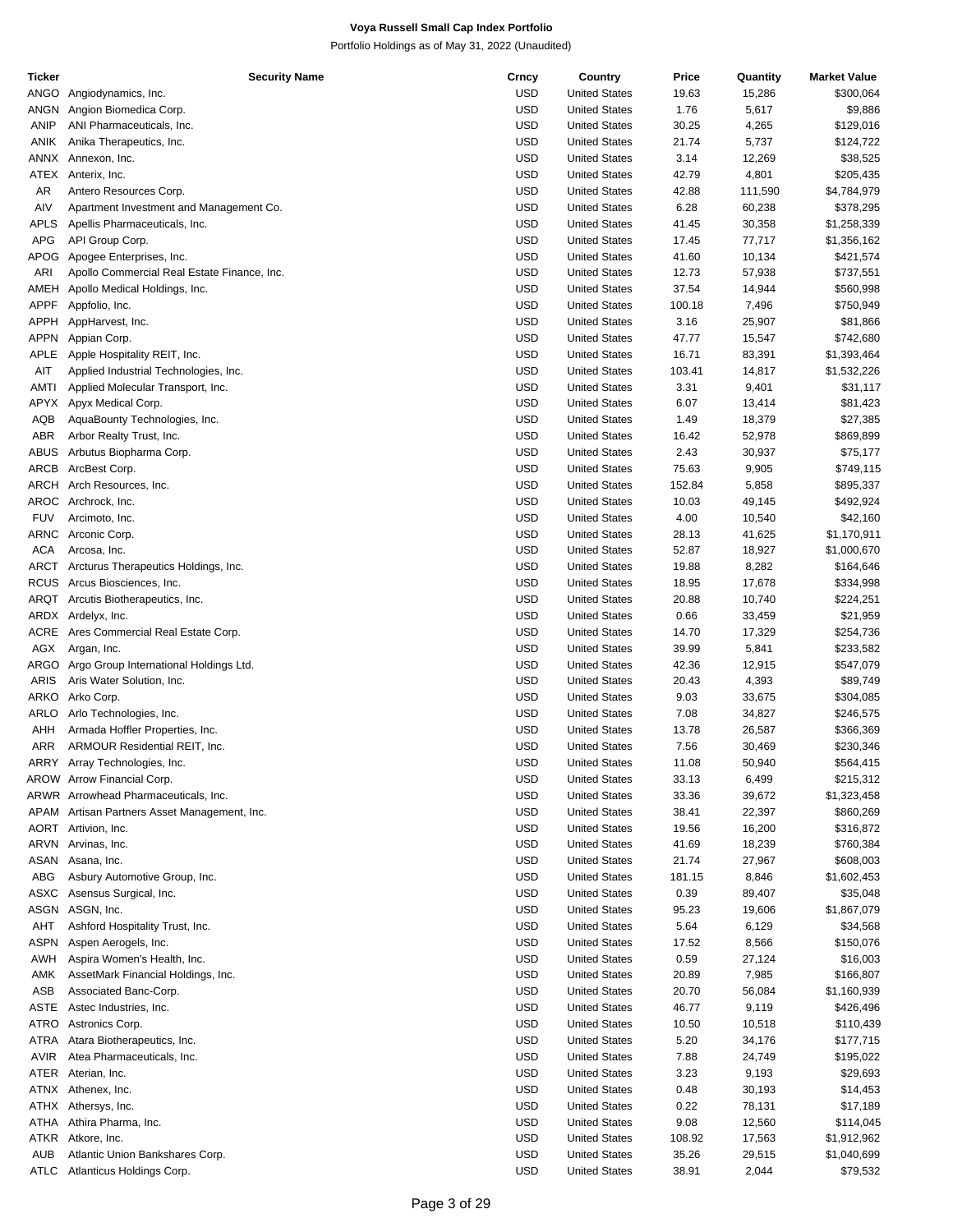| Ticker      | <b>Security Name</b>                          | Crncy      | Country              | Price  | Quantity | <b>Market Value</b> |
|-------------|-----------------------------------------------|------------|----------------------|--------|----------|---------------------|
|             | AAWW Atlas Air Worldwide Holdings, Inc.       | <b>USD</b> | <b>United States</b> | 69.71  | 11,014   | \$767,786           |
| ATNI        | ATN International, Inc.                       | <b>USD</b> | <b>United States</b> | 44.09  | 4,745    | \$209,207           |
| <b>ATOM</b> | Atomera, Inc.                                 | <b>USD</b> | <b>United States</b> | 12.15  | 7,861    | \$95,511            |
|             | ATOS Atossa Therapeutics, Inc.                | <b>USD</b> | <b>United States</b> | 0.97   | 43,917   | \$42,701            |
| <b>BCEL</b> | Atreca, Inc.                                  | <b>USD</b> | <b>United States</b> | 1.68   | 10,117   | \$16,997            |
|             | ATRC AtriCure, Inc.                           | <b>USD</b> | <b>United States</b> | 40.63  | 17,713   | \$719,679           |
| <b>ATRI</b> | Atrion Corp.                                  | <b>USD</b> | <b>United States</b> | 628.79 | 587      | \$369,100           |
| <b>AUD</b>  | Audacy, Inc.                                  | <b>USD</b> | <b>United States</b> | 1.74   | 45,297   | \$78,817            |
|             |                                               |            |                      |        |          |                     |
| <b>AURA</b> | Aura Biosciences, Inc.                        | <b>USD</b> | <b>United States</b> | 17.47  | 2,517    | \$43,972            |
| AVTX        | Avalo Therapeutics, Inc.                      | <b>USD</b> | <b>United States</b> | 0.36   | 19,776   | \$7,121             |
| AVNS        | Avanos Medical, Inc.                          | <b>USD</b> | <b>United States</b> | 28.69  | 19,497   | \$559,369           |
|             | AVYA Avaya Holdings Corp.                     | <b>USD</b> | <b>United States</b> | 3.69   | 32,977   | \$121,685           |
| AVAH        | Aveanna Healthcare Holdings, Inc.             | <b>USD</b> | <b>United States</b> | 3.08   | 17,875   | \$55,055            |
|             | AVNW Aviat Networks, Inc.                     | <b>USD</b> | <b>United States</b> | 29.32  | 4,068    | \$119,274           |
| CDMO        | Avid Bioservices, Inc.                        | <b>USD</b> | <b>United States</b> | 13.37  | 24,137   | \$322,712           |
| AVID        | Avid Technology, Inc.                         | <b>USD</b> | <b>United States</b> | 29.29  | 14,560   | \$426,462           |
| <b>RNA</b>  | Avidity Biosciences, Inc.                     | <b>USD</b> | <b>United States</b> | 13.93  | 14,788   | \$205,997           |
|             | AVDX AvidXchange Holdings, Inc.               | <b>USD</b> | <b>United States</b> | 8.78   | 8,950    | \$78,581            |
| AVNT        | Avient Corp.                                  | <b>USD</b> | <b>United States</b> | 49.20  | 35,274   | \$1,735,481         |
|             |                                               |            |                      |        |          |                     |
| CAR         | Avis Budget Group, Inc.                       | <b>USD</b> | <b>United States</b> | 190.28 | 16,082   | \$3,060,083         |
| AVA         | Avista Corp.                                  | <b>USD</b> | <b>United States</b> | 43.44  | 27,440   | \$1,191,994         |
| <b>RCEL</b> | Avita Medical, Inc.                           | <b>USD</b> | <b>United States</b> | 5.70   | 9,224    | \$52,577            |
|             | AVRO Avrobio, Inc.                            | <b>USD</b> | <b>United States</b> | 0.97   | 13,617   | \$13,236            |
| ACLS        | Axcelis Technologies, Inc.                    | <b>USD</b> | <b>United States</b> | 62.06  | 13,138   | \$815,344           |
|             | AXGN AxoGen, Inc.                             | <b>USD</b> | <b>United States</b> | 9.67   | 14,821   | \$143,319           |
|             | AXNX Axonics, Inc.                            | <b>USD</b> | <b>United States</b> | 50.00  | 18,212   | \$910,600           |
| АX          | Axos Financial, Inc.                          | <b>USD</b> | <b>United States</b> | 38.65  | 22,877   | \$884,196           |
| AXSM        | Axsome Therapeutics, Inc.                     | <b>USD</b> | <b>United States</b> | 25.00  | 10,857   | \$271,425           |
| AXTI        | AXT, Inc.                                     | <b>USD</b> | <b>United States</b> | 5.85   | 17,749   | \$103,832           |
| AZZ         | AZZ, Inc.                                     | <b>USD</b> |                      |        |          |                     |
|             |                                               |            | <b>United States</b> | 44.76  | 9,965    | \$446,033           |
| <b>BGS</b>  | B&G Foods, Inc.                               | <b>USD</b> | <b>United States</b> | 22.61  | 25,033   | \$565,996           |
| <b>RILY</b> | B. Riley Financial, Inc.                      | <b>USD</b> | <b>United States</b> | 54.35  | 8,058    | \$437,952           |
| <b>BW</b>   | Babcock & Wilcox Enterprises, Inc.            | <b>USD</b> | <b>United States</b> | 6.55   | 23,523   | \$154,076           |
| <b>BMI</b>  | Badger Meter, Inc.                            | <b>USD</b> | <b>United States</b> | 79.14  | 11,482   | \$908,685           |
| <b>BCPC</b> | Balchem Corp.                                 | <b>USD</b> | <b>United States</b> | 124.43 | 12,478   | \$1,552,638         |
| <b>BALY</b> | Bally's Corp.                                 | <b>USD</b> | <b>United States</b> | 26.14  | 13,074   | \$341,754           |
| <b>BANC</b> | Banc of California, Inc.                      | <b>USD</b> | <b>United States</b> | 19.24  | 22,268   | \$428,436           |
| <b>BANF</b> | Bancfirst Corp.                               | <b>USD</b> | <b>United States</b> | 90.73  | 6,765    | \$613,788           |
| <b>BLX</b>  | Banco Latinoamericano de Comercio Exterior SA | <b>USD</b> | Panama               | 14.87  | 10,819   | \$160,879           |
| TBBK        | Bancorp, Inc.                                 | <b>USD</b> | <b>United States</b> | 20.83  | 20,956   | \$436,513           |
| <b>BAND</b> | Bandwidth, Inc.                               | <b>USD</b> | <b>United States</b> | 21.04  |          |                     |
|             |                                               |            |                      |        | 9,149    | \$192,495           |
| <b>BFC</b>  | Bank First Corp.                              | <b>USD</b> | <b>United States</b> | 72.67  | 3,041    | \$220,989           |
|             | BMRC Bank of Marin Bancorp                    | <b>USD</b> | <b>United States</b> | 32.90  | 6,893    | \$226,780           |
| NTB         | Bank of NT Butterfield & Son Ltd.             | <b>USD</b> | Bermuda              | 31.58  | 19,845   | \$626,705           |
| <b>BKU</b>  | BankUnited, Inc.                              | USD        | <b>United States</b> | 41.66  | 31,986   | \$1,332,537         |
| <b>BANR</b> | Banner Corp.                                  | <b>USD</b> | <b>United States</b> | 58.11  | 13,368   | \$776,814           |
| BHB         | <b>Bar Harbor Bankshares</b>                  | <b>USD</b> | <b>United States</b> | 27.25  | 7,080    | \$192,930           |
| <b>BNED</b> | Barnes & Noble Education, Inc.                | <b>USD</b> | <b>United States</b> | 2.51   | 16,787   | \$42,135            |
| B           | Barnes Group, Inc.                            | USD        | <b>United States</b> | 36.03  | 18,175   | \$654,845           |
| <b>BBSI</b> | Barrett Business Services, Inc.               | <b>USD</b> | <b>United States</b> | 74.86  | 3,057    | \$228,847           |
| BSET        | Bassett Furniture Industries, Inc.            | <b>USD</b> | <b>United States</b> | 16.28  | 3,664    | \$59,650            |
| <b>BECN</b> | Beacon Roofing Supply, Inc.                   | <b>USD</b> | <b>United States</b> | 61.41  | 21,654   | \$1,329,772         |
| <b>BEEM</b> | <b>Beam Global</b>                            | USD        | <b>United States</b> | 14.29  | 3,221    |                     |
|             |                                               |            |                      |        |          | \$46,028            |
| <b>BEAM</b> | Beam Therapeutics, Inc.                       | <b>USD</b> | <b>United States</b> | 35.18  | 20,193   | \$710,390           |
| <b>SKIN</b> | Beauty Health Co/The                          | <b>USD</b> | <b>United States</b> | 14.27  | 34,901   | \$498,037           |
| <b>BZH</b>  | Beazer Homes USA, Inc.                        | <b>USD</b> | <b>United States</b> | 16.21  | 11,729   | \$190,127           |
| BBBY        | Bed Bath & Beyond, Inc.                       | USD        | <b>United States</b> | 8.65   | 38,300   | \$331,295           |
| <b>BDC</b>  | Belden, Inc.                                  | <b>USD</b> | <b>United States</b> | 57.58  | 17,232   | \$992,219           |
| <b>BRBR</b> | BellRing Brands, Inc.                         | <b>USD</b> | <b>United States</b> | 26.15  | 44,066   | \$1,152,326         |
| BHE         | Benchmark Electronics, Inc.                   | <b>USD</b> | <b>United States</b> | 25.49  | 14,915   | \$380,183           |
| BNFT        | Benefitfocus, Inc.                            | USD        | <b>United States</b> | 9.10   | 10,842   | \$98,662            |
| <b>BLI</b>  | Berkeley Lights, Inc.                         | <b>USD</b> | <b>United States</b> | 4.78   | 18,931   | \$90,490            |
| BHLB        | Berkshire Hills Bancorp, Inc.                 | <b>USD</b> | <b>United States</b> | 26.11  | 19,313   | \$504,262           |
| <b>BRY</b>  |                                               | <b>USD</b> | <b>United States</b> |        |          |                     |
|             | Berry Corp.                                   |            |                      | 11.13  | 28,063   | \$312,341           |
| <b>BYSI</b> | Beyondspring, Inc.                            | USD        | <b>United States</b> | 1.37   | 9,608    | \$13,163            |
| <b>BGCP</b> | BGC Partners, Inc.                            | <b>USD</b> | <b>United States</b> | 3.26   | 126,152  | \$411,256           |
| <b>BGFV</b> | Big 5 Sporting Goods Corp.                    | <b>USD</b> | <b>United States</b> | 12.75  | 7,892    | \$100,623           |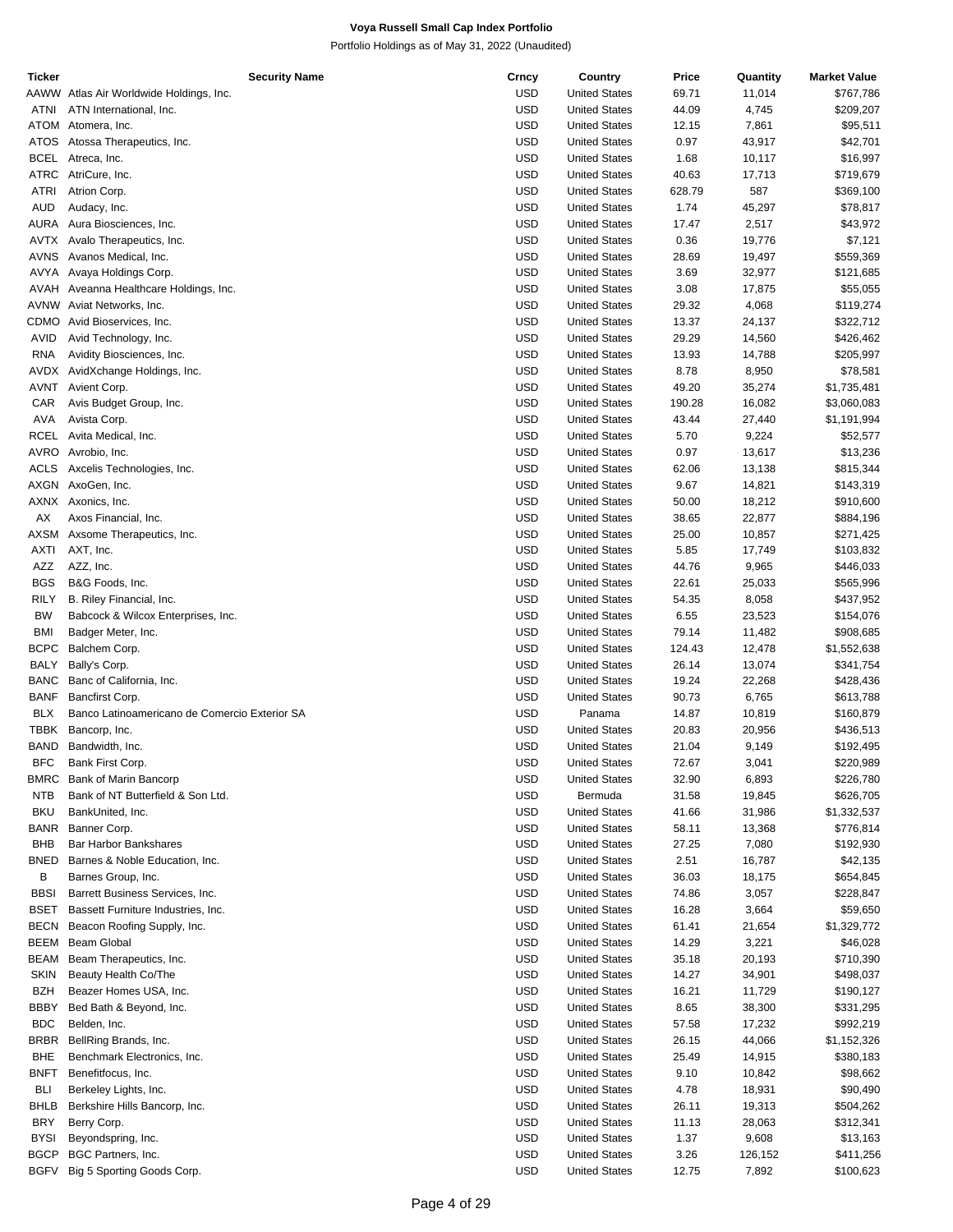| Ticker      | <b>Security Name</b>                                          | Crncy      | Country              | Price  | Quantity   | <b>Market Value</b> |
|-------------|---------------------------------------------------------------|------------|----------------------|--------|------------|---------------------|
| <b>BIG</b>  | Big Lots, Inc.                                                | <b>USD</b> | <b>United States</b> | 24.49  | 11,555     | \$282,982           |
| <b>BIGC</b> | BigCommerce Holdings, Inc.                                    | <b>USD</b> | <b>United States</b> | 18.53  | 19,178     | \$355,368           |
| <b>BCAB</b> | BioAtla, Inc.                                                 | <b>USD</b> | <b>United States</b> | 2.41   | 5,938      | \$14,311            |
|             |                                                               |            |                      |        |            |                     |
| <b>BCRX</b> | BioCryst Pharmaceuticals, Inc.                                | <b>USD</b> | <b>United States</b> | 9.31   | 70,521     | \$656,551           |
| <b>BHVN</b> | Biohaven Pharmaceutical Holding Co. Ltd.                      | <b>USD</b> | <b>United States</b> | 143.73 | 21,960     | \$3,156,311         |
| <b>BLFS</b> | BioLife Solutions, Inc.                                       | <b>USD</b> | <b>United States</b> | 13.72  | 4,719      | \$64,745            |
| <b>BMEA</b> | Biomea Fusion, Inc.                                           | USD        | <b>United States</b> | 5.49   | 9,097      | \$49,943            |
| <b>BNGO</b> | Bionano Genomics, Inc.                                        | <b>USD</b> | <b>United States</b> | 1.73   | 114,621    | \$198,294           |
| <b>BVS</b>  | Bioventus, Inc.                                               | USD        | <b>United States</b> | 9.88   | 9,065      | \$89,562            |
|             |                                                               | <b>USD</b> | <b>United States</b> |        |            |                     |
| <b>BTAI</b> | Bioxcel Therapeutics, Inc.                                    |            |                      | 11.70  | 6,951      | \$81,327            |
| <b>BJRI</b> | BJ's Restaurants, Inc.                                        | <b>USD</b> | <b>United States</b> | 26.27  | 8,949      | \$235,090           |
| <b>BJ</b>   | BJ's Wholesale Club Holdings, Inc.                            | <b>USD</b> | <b>United States</b> | 57.87  | 53,094     | \$3,072,550         |
| BDTX        | Black Diamond Therapeutics, Inc.                              | <b>USD</b> | <b>United States</b> | 1.69   | 7,956      | \$13,446            |
| <b>BKH</b>  | Black Hills Corp.                                             | <b>USD</b> | <b>United States</b> | 76.66  | 24,784     | \$1,899,941         |
| <b>BLKB</b> | Blackbaud, Inc.                                               | USD        | <b>United States</b> | 63.65  | 18,913     | \$1,203,812         |
| <b>BL</b>   |                                                               | <b>USD</b> | <b>United States</b> |        |            |                     |
|             | Blackline, Inc.                                               |            |                      | 73.22  | 20,857     | \$1,527,150         |
|             | TFDXX BlackRock Liquidity Funds, FedFund, Institutional Class | USD        | <b>United States</b> | 1.00   | 25,124,000 | \$25,124,000        |
| <b>BXMT</b> | Blackstone Mortgage Trust, Inc.                               | <b>USD</b> | <b>United States</b> | 31.11  | 60,548     | \$1,883,648         |
| <b>BLNK</b> | Blink Charging Co.                                            | <b>USD</b> | <b>United States</b> | 15.93  | 14,125     | \$225,011           |
| BE          | Bloom Energy Corp.                                            | <b>USD</b> | <b>United States</b> | 17.52  | 55,085     | \$965,089           |
| <b>BLMN</b> | Bloomin Brands, Inc.                                          | <b>USD</b> | <b>United States</b> | 21.11  | 34,385     | \$725,867           |
| <b>BCOR</b> |                                                               | <b>USD</b> | <b>United States</b> |        |            |                     |
|             | Blucora, Inc.                                                 |            |                      | 17.69  | 19,912     | \$352,243           |
| <b>BLBD</b> | Blue Bird Corp.                                               | USD        | <b>United States</b> | 12.21  | 7,039      | \$85,946            |
| BLUE        | Bluebird Bio, Inc.                                            | <b>USD</b> | <b>United States</b> | 3.20   | 26,044     | \$83,341            |
| <b>BVH</b>  | Bluegreen Vacations Holding Corp.                             | USD        | <b>United States</b> | 27.86  | 6,247      | \$174,041           |
| <b>BXC</b>  | BlueLinx Holdings, Inc.                                       | <b>USD</b> | <b>United States</b> | 82.66  | 3,590      | \$296,749           |
| <b>BPMC</b> | <b>Blueprint Medicines Corp.</b>                              | <b>USD</b> | <b>United States</b> | 55.00  | 22,979     | \$1,263,845         |
| <b>BCC</b>  | Boise Cascade Co.                                             | <b>USD</b> | <b>United States</b> | 77.32  |            |                     |
|             |                                                               |            |                      |        | 15,101     | \$1,167,609         |
| <b>BOLT</b> | Bolt Biotherapeutics, Inc.                                    | <b>USD</b> | <b>United States</b> | 1.70   | 9,852      | \$16,748            |
| <b>BOOT</b> | Boot Barn Holdings, Inc.                                      | <b>USD</b> | <b>United States</b> | 80.70  | 11,451     | \$924,096           |
| <b>BOC</b>  | Boston Omaha Corp.                                            | USD        | <b>United States</b> | 21.85  | 7,345      | \$160,488           |
| BOX         | Box, Inc.                                                     | <b>USD</b> | <b>United States</b> | 26.11  | 54,587     | \$1,425,267         |
| <b>BRC</b>  | Brady Corp.                                                   | USD        | <b>United States</b> | 48.51  | 17,855     | \$866,146           |
| <b>BHR</b>  | Braemar Hotels & Resorts, Inc.                                | <b>USD</b> | <b>United States</b> | 5.80   | 21,055     | \$122,119           |
|             |                                                               |            |                      |        |            |                     |
| <b>BDN</b>  | <b>Brandywine Realty Trust</b>                                | <b>USD</b> | <b>United States</b> | 11.15  | 65,162     | \$726,556           |
| <b>BBIO</b> | Bridgebio Pharma, Inc.                                        | <b>USD</b> | <b>United States</b> | 6.83   | 41,578     | \$283,978           |
| <b>BWB</b>  | Bridgewater Bancshares, Inc.                                  | <b>USD</b> | <b>United States</b> | 16.23  | 10,717     | \$173,937           |
| <b>MNRL</b> | Brigham Minerals, Inc.                                        | <b>USD</b> | <b>United States</b> | 30.31  | 17,706     | \$536,669           |
| <b>BHG</b>  | Bright Health Group, Inc.                                     | USD        | <b>United States</b> | 1.70   | 94,661     | \$160,924           |
| <b>BCOV</b> | Brightcove, Inc.                                              | USD        | <b>United States</b> | 7.04   |            | \$122,623           |
|             |                                                               |            |                      |        | 17,418     |                     |
| <b>BSIG</b> | Brightsphere Investment Group, Inc.                           | USD        | <b>United States</b> | 20.39  | 13,043     | \$265,947           |
| <b>BRSP</b> | BrightSpire Capital, Inc.                                     | <b>USD</b> | <b>United States</b> | 8.89   | 36,633     | \$325,667           |
| BV          | BrightView Holdings, Inc.                                     | <b>USD</b> | <b>United States</b> | 13.00  | 18,090     | \$235,170           |
| <b>BCO</b>  | Brink's Co.                                                   | USD        | <b>United States</b> | 60.83  | 18,588     | \$1,130,708         |
| EAT         | Brinker International, Inc.                                   | USD        | <b>United States</b> | 30.35  | 17,406     | \$528,272           |
| <b>VTOL</b> | Bristow Group, Inc.                                           | USD        | <b>United States</b> | 31.79  | 9,183      | \$291,928           |
|             |                                                               |            |                      |        |            |                     |
| <b>BRMK</b> | Broadmark Realty Capital, Inc.                                | USD        | <b>United States</b> | 7.39   | 52,948     | \$391,286           |
| <b>BNL</b>  | Broadstone Net Lease, Inc.                                    | USD        | <b>United States</b> | 21.15  | 60,679     | \$1,283,361         |
| <b>BKD</b>  | Brookdale Senior Living, Inc.                                 | USD        | <b>United States</b> | 5.70   | 72,297     | \$412,093           |
| <b>BIPC</b> | Brookfield Infrastructure Corp.                               | USD        | Canada               | 70.55  | 23,744     | \$1,675,139         |
| BRKL        | Brookline Bancorp, Inc.                                       | USD        | <b>United States</b> | 14.17  | 29,975     | \$424,746           |
| <b>BTX</b>  | Brooklyn ImmunoTherapeutics, Inc.                             | USD        | <b>United States</b> | 0.67   | 10,522     | \$7,054             |
|             |                                                               |            |                      |        |            |                     |
| <b>BRP</b>  | BRP Group, Inc.                                               | USD        | <b>United States</b> | 25.22  | 18,874     | \$476,002           |
| BTRS        | BTRS Holdings, Inc.                                           | USD        | <b>United States</b> | 4.97   | 26,443     | \$131,422           |
| <b>BKE</b>  | Buckle, Inc.                                                  | USD        | <b>United States</b> | 32.86  | 11,977     | \$393,564           |
| <b>BFST</b> | Business First Bancshares, Inc.                               | USD        | <b>United States</b> | 22.13  | 8,523      | \$188,614           |
| <b>BFLY</b> | Butterfly Network, Inc.                                       | USD        | <b>United States</b> | 3.05   | 51,340     | \$156,587           |
| BY          | Byline Bancorp, Inc.                                          | USD        | <b>United States</b> | 24.98  | 10,880     | \$271,782           |
|             |                                                               |            |                      |        |            |                     |
| <b>BYRN</b> | Byrna Technologies, Inc.                                      | USD        | <b>United States</b> | 8.06   | 7,967      | \$64,214            |
|             | CCCC C4 Therapeutics, Inc.                                    | USD        | <b>United States</b> | 7.26   | 15,161     | \$110,069           |
| CBT         | Cabot Corp.                                                   | USD        | <b>United States</b> | 75.61  | 21,304     | \$1,610,795         |
| <b>WHD</b>  | Cactus, Inc.                                                  | USD        | <b>United States</b> | 52.42  | 21,398     | \$1,121,683         |
|             | CADE Cadence Bank                                             | USD        | <b>United States</b> | 26.73  | 70,809     | \$1,892,725         |
| CDZI        | Cadiz, Inc.                                                   | USD        | <b>United States</b> | 2.02   | 12,978     | \$26,216            |
|             |                                                               |            |                      |        |            |                     |
| <b>CSTE</b> | Caesarstone Ltd.                                              | USD        | <b>United States</b> | 9.11   | 10,356     | \$94,343            |
| CALM        | Cal-Maine Foods, Inc.                                         | USD        | <b>United States</b> | 47.73  | 14,368     | \$685,785           |
| CAMP        | CalAmp Corp.                                                  | USD        | <b>United States</b> | 7.26   | 14,023     | \$101,807           |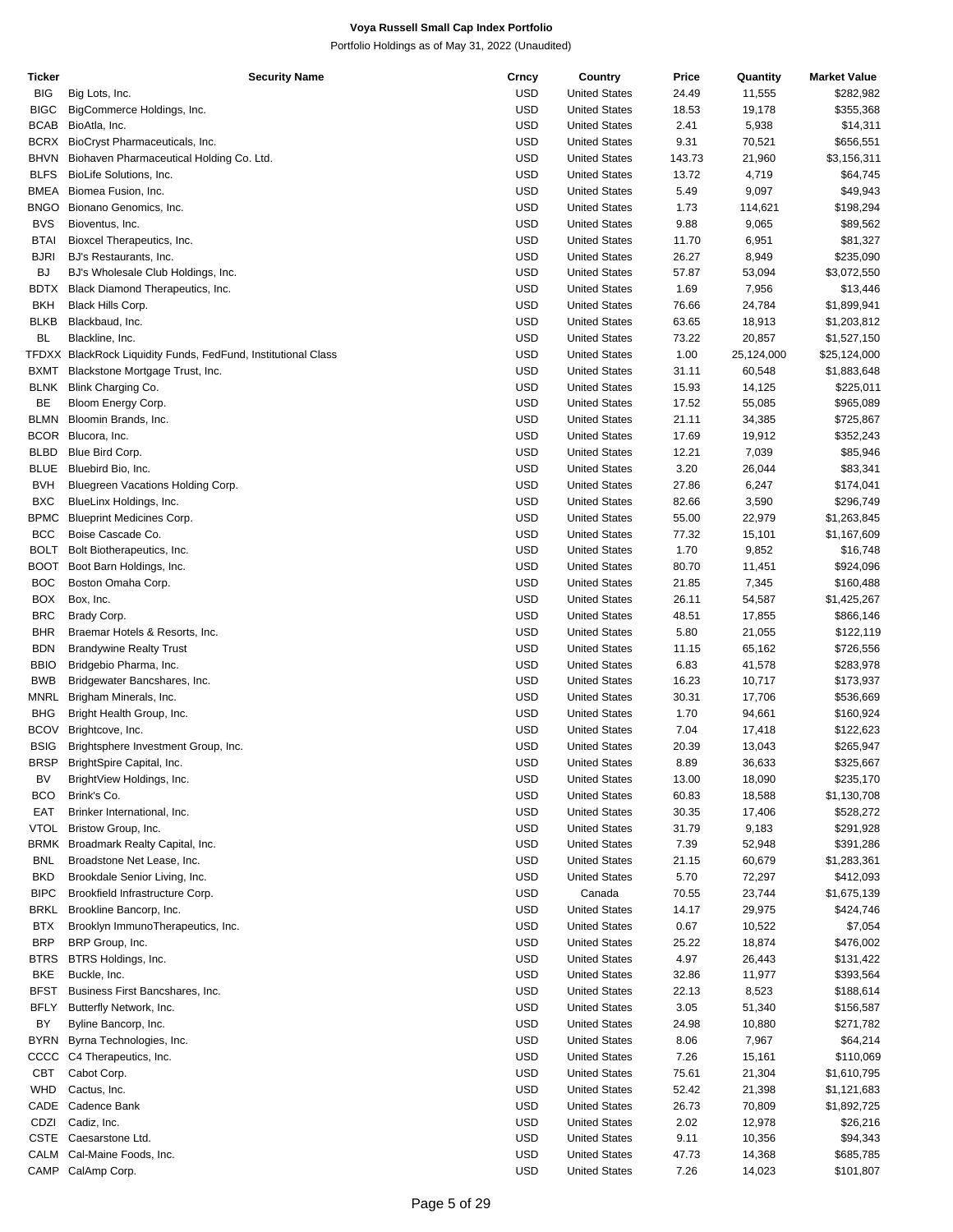| Ticker      | <b>Security Name</b>                     | Crncy      | Country              | Price  | Quantity | <b>Market Value</b> |
|-------------|------------------------------------------|------------|----------------------|--------|----------|---------------------|
| CVGW        | Calavo Growers, Inc.                     | <b>USD</b> | <b>United States</b> | 34.05  | 7,076    | \$240,938           |
| CAL         | Caleres, Inc.                            | <b>USD</b> | <b>United States</b> | 28.46  | 14,973   | \$426,132           |
| <b>CRC</b>  | California Resources Corp.               | <b>USD</b> | <b>United States</b> | 43.67  | 31,164   | \$1,360,932         |
| CWT         | California Water Service Group           | <b>USD</b> | <b>United States</b> | 53.67  | 20,456   | \$1,097,874         |
| CALX        | Calix, Inc.                              | <b>USD</b> | <b>United States</b> | 36.94  | 21,626   | \$798,864           |
| ELY         | Callaway Golf Co.                        | <b>USD</b> | <b>United States</b> | 21.71  | 44,996   | \$976,863           |
| <b>CPE</b>  | Callon Petroleum Co.                     | <b>USD</b> | <b>United States</b> | 58.46  | 18,377   | \$1,074,319         |
| <b>CMBM</b> | Cambium Networks Corp.                   | <b>USD</b> | <b>United States</b> | 14.29  | 4,347    | \$62,119            |
| CATC        |                                          | <b>USD</b> | <b>United States</b> |        |          |                     |
|             | Cambridge Bancorp                        |            |                      | 83.50  | 2,989    | \$249,582           |
| CAC         | Camden National Corp.                    | <b>USD</b> | <b>United States</b> | 44.26  | 6,245    | \$276,404           |
| <b>CWH</b>  | Camping World Holdings, Inc.             | <b>USD</b> | <b>United States</b> | 27.13  | 16,068   | \$435,925           |
| CNNE        | Cannae Holdings, Inc.                    | <b>USD</b> | <b>United States</b> | 20.27  | 33,153   | \$672,011           |
| GOEV        | Canoo, Inc.                              | <b>USD</b> | <b>United States</b> | 3.35   | 41,524   | \$139,105           |
| <b>CTLP</b> | Cantaloupe, Inc.                         | <b>USD</b> | <b>United States</b> | 5.24   | 24,760   | \$129,742           |
| <b>CCBG</b> | Capital City Bank Group, Inc.            | <b>USD</b> | <b>United States</b> | 27.30  | 6,825    | \$186,323           |
| CFFN        | Capitol Federal Financial, Inc.          | <b>USD</b> | <b>United States</b> | 10.15  | 55,553   | \$563,863           |
| CSTR        | Capstar Financial Holdings, Inc.         | <b>USD</b> | <b>United States</b> | 20.83  | 8,495    | \$176,951           |
| CARA        | Cara Therapeutics, Inc.                  | <b>USD</b> | <b>United States</b> | 8.32   | 18,043   | \$150,118           |
| CRDF        | Cardiff Oncology, Inc.                   | <b>USD</b> | <b>United States</b> | 1.35   | 14,452   | \$19,510            |
| CSII        | Cardiovascular Systems, Inc.             | <b>USD</b> | <b>United States</b> | 16.26  | 15,485   | \$251,786           |
| CDLX        | Cardlytics, Inc.                         | <b>USD</b> | <b>United States</b> | 25.91  |          |                     |
|             |                                          |            |                      |        | 12,630   | \$327,243           |
|             | CDNA CareDx, Inc.                        | <b>USD</b> | <b>United States</b> | 25.15  | 19,948   | \$501,692           |
|             | CTRE CareTrust REIT, Inc.                | <b>USD</b> | <b>United States</b> | 18.53  | 38,498   | \$713,368           |
|             | CARG Cargurus, Inc.                      | <b>USD</b> | <b>United States</b> | 25.32  | 37,162   | \$940,942           |
| CRBU        | Caribou Biosciences, Inc.                | <b>USD</b> | <b>United States</b> | 8.33   | 17,950   | \$149,524           |
| LOTZ        | CarLotz, Inc.                            | <b>USD</b> | <b>United States</b> | 0.56   | 25,826   | \$14,411            |
| <b>PRTS</b> | CarParts.com, Inc.                       | <b>USD</b> | <b>United States</b> | 7.57   | 20,149   | \$152,528           |
| CRS         | Carpenter Technology Corp.               | <b>USD</b> | <b>United States</b> | 35.23  | 18,965   | \$668,137           |
| CSV         | Carriage Services, Inc.                  | <b>USD</b> | <b>United States</b> | 40.37  | 6,378    | \$257,480           |
| CARS        | Cars.com, Inc.                           | <b>USD</b> | <b>United States</b> | 10.35  | 27,546   | \$285,101           |
| CARE        | Carter Bankshares, Inc.                  | <b>USD</b> | <b>United States</b> | 14.79  | 10,911   | \$161,374           |
| CASA        | Casa Systems, Inc.                       | <b>USD</b> | <b>United States</b> | 4.40   | 15,423   | \$67,861            |
|             | CWST Casella Waste Systems, Inc.         | <b>USD</b> | <b>United States</b> | 71.58  | 19,328   | \$1,383,498         |
| CASS        |                                          | <b>USD</b> |                      |        |          |                     |
|             | Cass Information Systems, Inc.           |            | <b>United States</b> | 34.12  | 5,860    | \$199,943           |
|             | SAVA Cassava Sciences, Inc.              | <b>USD</b> | <b>United States</b> | 30.60  | 15,074   | \$461,264           |
|             | CSTL Castle Biosciences, Inc.            | <b>USD</b> | <b>United States</b> | 22.27  | 8,555    | \$190,520           |
|             | CPRX Catalyst Pharmaceuticals, Inc.      | <b>USD</b> | <b>United States</b> | 7.20   | 38,755   | \$279,036           |
| <b>CTT</b>  | CatchMark Timber Trust, Inc.             | <b>USD</b> | <b>United States</b> | 11.79  | 20,829   | \$245,574           |
| CATY        | Cathay General Bancorp.                  | <b>USD</b> | <b>United States</b> | 41.11  | 28,361   | \$1,165,921         |
|             | CATO Cato Corp.                          | <b>USD</b> | <b>United States</b> | 13.05  | 8,719    | \$113,783           |
| CVCO        | Cavco Industries, Inc.                   | USD        | <b>United States</b> | 222.16 | 3,657    | \$812,439           |
| CBZ         | CBIZ, Inc.                               | <b>USD</b> | <b>United States</b> | 40.96  | 19,749   | \$808,919           |
|             | CBTX CBTX, Inc.                          | <b>USD</b> | <b>United States</b> | 28.42  | 8,152    | \$231,680           |
|             | CECE Ceco Environmental Corp.            | <b>USD</b> | <b>United States</b> | 6.26   | 16,260   | \$101,788           |
| <b>CVM</b>  | CEL-SCI Corp.                            | USD        | <b>United States</b> | 3.65   | 13,851   | \$50,556            |
| CELC        | Celcuity, Inc.                           | <b>USD</b> | <b>United States</b> | 6.54   | 4,296    | \$28,096            |
|             |                                          |            |                      |        |          |                     |
| CLDX        | Celldex Therapeutics, Inc.               | <b>USD</b> | <b>United States</b> | 23.52  | 17,976   | \$422,796           |
| CELH        | Celsius Holdings, Inc.                   | <b>USD</b> | <b>United States</b> | 67.09  | 21,157   | \$1,419,423         |
| CDEV        | Centennial Resource Development, Inc./DE | USD        | <b>United States</b> | 7.94   | 72,162   | \$572,966           |
| <b>CSR</b>  | Centerspace                              | <b>USD</b> | <b>United States</b> | 82.98  | 5,850    | \$485,433           |
|             | CENTA Central Garden & Pet Co. - Class A | <b>USD</b> | <b>United States</b> | 42.33  | 19,882   | \$841,605           |
| CPF         | Central Pacific Financial Corp.          | <b>USD</b> | <b>United States</b> | 24.14  | 11,378   | \$274,665           |
| LEU         | Centrus Energy Corp.                     | USD        | <b>United States</b> | 25.59  | 3,765    | \$96,346            |
| CENX        | Century Aluminum Co.                     | <b>USD</b> | <b>United States</b> | 11.80  | 20,336   | \$239,965           |
| CNTY        | Century Casinos, Inc.                    | USD        | <b>United States</b> | 8.74   | 11,976   | \$104,670           |
| <b>CCS</b>  | Century Communities, Inc.                | <b>USD</b> | <b>United States</b> | 54.37  | 11,734   | \$637,978           |
| <b>IPSC</b> | Century Therapeutics, Inc.               | USD        | <b>United States</b> | 8.69   | 5,927    | \$51,506            |
| <b>CRNC</b> | Cerence, Inc.                            | <b>USD</b> | <b>United States</b> | 31.76  | 14,955   | \$474,971           |
|             |                                          |            |                      |        |          |                     |
|             | CERE Cerevel Therapeutics Holdings, Inc. | <b>USD</b> | <b>United States</b> | 26.13  | 16,302   | \$425,971           |
|             | CERS Cerus Corp.                         | <b>USD</b> | <b>United States</b> | 4.95   | 69,019   | \$341,644           |
|             | CEVA Ceva, Inc.                          | USD        | <b>United States</b> | 36.07  | 9,233    | \$333,034           |
| CHX         | ChampionX Corp.                          | <b>USD</b> | <b>United States</b> | 23.27  | 78,170   | \$1,819,016         |
| ECOM        | ChannelAdvisor Corp.                     | <b>USD</b> | <b>United States</b> | 13.65  | 12,311   | \$168,045           |
| GTLS        | Chart Industries, Inc.                   | <b>USD</b> | <b>United States</b> | 175.88 | 14,085   | \$2,477,270         |
| <b>CCF</b>  | Chase Corp.                              | USD        | <b>United States</b> | 80.79  | 3,246    | \$262,244           |
| CLDT        | Chatham Lodging Trust                    | <b>USD</b> | <b>United States</b> | 12.74  | 20,985   | \$267,349           |
|             | CAKE Cheesecake Factory                  | <b>USD</b> | <b>United States</b> | 32.66  | 18,271   | \$596,731           |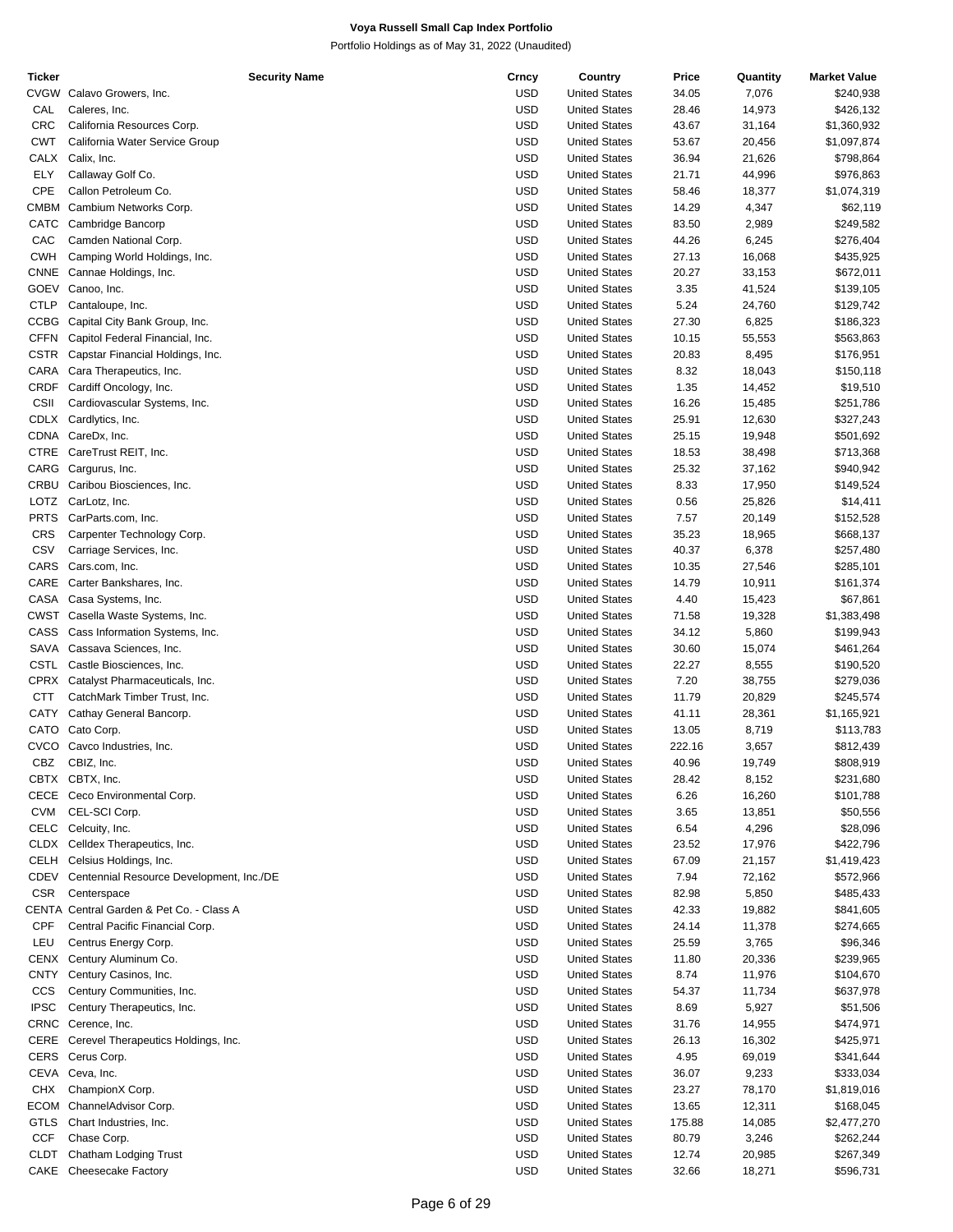| Ticker      | <b>Security Name</b>                          | Crncy      | Country              | Price  | Quantity | <b>Market Value</b> |
|-------------|-----------------------------------------------|------------|----------------------|--------|----------|---------------------|
| <b>CHEF</b> | Chefs' Warehouse Holdings, Inc.               | <b>USD</b> | <b>United States</b> | 35.73  | 12,950   | \$462,704           |
| <b>CCXI</b> | ChemoCentryx, Inc.                            | <b>USD</b> | <b>United States</b> | 22.27  | 20,918   | \$465,844           |
| <b>CHK</b>  | Chesapeake Energy Corp.                       | <b>USD</b> | <b>United States</b> | 97.38  | 40,122   | \$3,907,080         |
| <b>CPK</b>  | Chesapeake Utilities Corp.                    | <b>USD</b> | <b>United States</b> | 133.57 | 7,097    | \$947,946           |
|             |                                               |            |                      |        |          |                     |
| CSSE        | Chicken Soup For The Soul Entertainment, Inc. | <b>USD</b> | <b>United States</b> | 6.64   | 2,338    | \$15,524            |
| <b>CHS</b>  | Chico's FAS, Inc.                             | <b>USD</b> | <b>United States</b> | 4.95   | 47,287   | \$234,071           |
| <b>PLCE</b> | Childrens Place, Inc./The                     | <b>USD</b> | <b>United States</b> | 47.48  | 5,360    | \$254,493           |
| <b>CIM</b>  | Chimera Investment Corp.                      | <b>USD</b> | <b>United States</b> | 9.80   | 90,983   | \$891,633           |
|             | CMRX Chimerix, Inc.                           | <b>USD</b> | <b>United States</b> | 1.88   | 29,309   | \$55,101            |
| KDNY        | Chinook Therapeutics, Inc.                    | <b>USD</b> | <b>United States</b> | 15.18  | 14,568   | \$221,142           |
| CDXC        | ChromaDex Corp.                               | <b>USD</b> | <b>United States</b> | 1.90   | 17,907   | \$34,023            |
|             | CHUY Chuy's Holdings, Inc.                    | <b>USD</b> | <b>United States</b> | 22.59  | 8,719    | \$196,962           |
| <b>CMPR</b> |                                               | <b>USD</b> | Ireland              |        |          |                     |
|             | Cimpress PLC                                  |            |                      | 43.58  | 6,842    | \$298,174           |
| <b>CINC</b> | CinCor Pharma, Inc.                           | <b>USD</b> | <b>United States</b> | 15.56  | 3,279    | \$51,021            |
| <b>CNK</b>  | Cinemark Holdings, Inc.                       | <b>USD</b> | <b>United States</b> | 16.98  | 42,454   | \$720,869           |
| <b>CIR</b>  | CIRCOR International, Inc.                    | <b>USD</b> | <b>United States</b> | 19.44  | 7,799    | \$151,613           |
| <b>CTRN</b> | Citi Trends, Inc.                             | <b>USD</b> | <b>United States</b> | 29.88  | 3,409    | \$101,861           |
| <b>CTXR</b> | Citius Pharmaceuticals, Inc.                  | <b>USD</b> | <b>United States</b> | 0.94   | 43,772   | \$41,133            |
| <b>CZNC</b> | Citizens & Northern Corp.                     | <b>USD</b> | <b>United States</b> | 24.34  | 6,917    | \$168,360           |
| <b>CIA</b>  | Citizens, Inc.                                | <b>USD</b> | <b>United States</b> | 3.32   | 26,247   | \$87,140            |
| <b>CHCO</b> | City Holding Co.                              | <b>USD</b> | <b>United States</b> | 82.09  | 6,146    | \$504,525           |
|             |                                               |            |                      |        |          |                     |
| <b>CIO</b>  | City Office REIT, Inc.                        | <b>USD</b> | Canada               | 13.94  | 17,646   | \$245,985           |
| <b>CIVB</b> | Civista Bancshares, Inc.                      | <b>USD</b> | <b>United States</b> | 21.35  | 7,057    | \$150,667           |
| <b>CIVI</b> | Civitas Resources, Inc.                       | <b>USD</b> | <b>United States</b> | 76.35  | 17,284   | \$1,319,633         |
| <b>CLAR</b> | Clarus Corp.                                  | <b>USD</b> | <b>United States</b> | 21.91  | 10,266   | \$224,928           |
| <b>CLNE</b> | Clean Energy Fuels Corp.                      | <b>USD</b> | <b>United States</b> | 5.53   | 61,899   | \$342,301           |
|             | CLSK Cleanspark, Inc.                         | <b>USD</b> | <b>United States</b> | 5.89   | 14,313   | \$84,304            |
| CCO         | Clear Channel Outdoor Holdings, Inc.          | <b>USD</b> | <b>United States</b> | 1.58   | 144,449  | \$228,229           |
| <b>CLFD</b> | Clearfield, Inc.                              | <b>USD</b> | <b>United States</b> | 61.80  | 4,677    | \$289,039           |
| <b>CLPT</b> |                                               |            |                      |        |          |                     |
|             | ClearPoint Neuro, Inc.                        | <b>USD</b> | <b>United States</b> | 10.96  | 7,212    | \$79,044            |
| <b>CLW</b>  | Clearwater Paper Corp.                        | <b>USD</b> | <b>United States</b> | 34.35  | 6,922    | \$237,771           |
|             | CWEN/A Clearway Energy, Inc.-Class A          | <b>USD</b> | <b>United States</b> | 32.56  | 11,850   | \$385,836           |
|             | CWEN Clearway Energy, Inc.-Class C            | <b>USD</b> | <b>United States</b> | 35.05  | 33,613   | \$1,178,136         |
|             | CLNN Clene, Inc.                              | <b>USD</b> | <b>United States</b> | 2.18   | 7,193    | \$15,681            |
| <b>CLVS</b> | Clovis Oncology, Inc.                         | <b>USD</b> | <b>United States</b> | 0.70   | 41,932   | \$29,155            |
| <b>CCMP</b> | CMC Materials, Inc.                           | <b>USD</b> | <b>United States</b> | 176.94 | 11,008   | \$1,947,756         |
|             | CCNE CNB Financial Corp.                      | <b>USD</b> | <b>United States</b> | 25.13  | 7,382    | \$185,510           |
| <b>CNO</b>  | CNO Financial Group, Inc.                     | <b>USD</b> | <b>United States</b> | 20.57  | 46,128   | \$948,853           |
|             |                                               |            |                      |        |          |                     |
| <b>CNX</b>  | CNX Resources Corp.                           | <b>USD</b> | <b>United States</b> | 21.72  | 79,226   | \$1,720,789         |
| CCB         | Coastal Financial Corp./WA                    | <b>USD</b> | <b>United States</b> | 39.46  | 4,295    | \$169,481           |
| COKE        | Coca-Cola Consolidated, Inc.                  | <b>USD</b> | <b>United States</b> | 564.97 | 1,876    | \$1,059,884         |
|             | CDXS Codexis, Inc.                            | <b>USD</b> | <b>United States</b> | 10.68  | 24,125   | \$257,655           |
|             | CDAK Codiak Biosciences, Inc.                 | <b>USD</b> | <b>United States</b> | 2.79   | 6,246    | \$17,426            |
| CDE         | Coeur Mining, Inc.                            | <b>USD</b> | <b>United States</b> | 3.89   | 101,319  | \$394,131           |
| COGT        | Cogent Biosciences, Inc.                      | <b>USD</b> | <b>United States</b> | 4.61   | 14,812   | \$68,283            |
| CCOI        | Cogent Communications Holdings, Inc.          | <b>USD</b> | <b>United States</b> | 60.39  | 16,649   | \$1,005,433         |
| CNS         | Cohen & Steers, Inc.                          | <b>USD</b> | <b>United States</b> | 76.21  | 9,623    | \$733,369           |
|             |                                               |            |                      |        |          |                     |
|             | CHRS Coherus Biosciences, Inc.                | USD        | <b>United States</b> | 7.34   | 26,497   | \$194,488           |
|             | COHU Cohu, Inc.                               | <b>USD</b> | <b>United States</b> | 30.43  | 18,985   | \$577,714           |
| COLL        | Collegium Pharmaceutical, Inc.                | <b>USD</b> | <b>United States</b> | 15.62  | 14,599   | \$228,036           |
| <b>COLB</b> | Columbia Banking System, Inc.                 | <b>USD</b> | <b>United States</b> | 30.15  | 30,304   | \$913,666           |
|             | CLBK Columbia Financial, Inc.                 | <b>USD</b> | <b>United States</b> | 20.79  | 19,362   | \$402,536           |
| CMCO        | Columbus McKinnon Corp.                       | <b>USD</b> | <b>United States</b> | 33.75  | 11,080   | \$373,950           |
| <b>FIX</b>  | Comfort Systems USA, Inc.                     | <b>USD</b> | <b>United States</b> | 89.72  | 13,813   | \$1,239,302         |
| <b>CMC</b>  | Commercial Metals Co.                         | <b>USD</b> | <b>United States</b> | 39.73  | 46,071   | \$1,830,401         |
| <b>CVGI</b> | Commercial Vehicle Group, Inc.                | <b>USD</b> | <b>United States</b> | 6.75   | 13,393   | \$90,403            |
|             |                                               |            |                      |        |          |                     |
| CBU         | Community Bank System, Inc.                   | <b>USD</b> | <b>United States</b> | 66.00  | 20,389   | \$1,345,674         |
| <b>CYH</b>  | Community Health Systems, Inc.                | <b>USD</b> | <b>United States</b> | 5.24   | 49,410   | \$258,908           |
| CHCT        | Community Healthcare Trust, Inc.              | <b>USD</b> | <b>United States</b> | 37.68  | 10,011   | \$377,214           |
| <b>CTBI</b> | Community Trust Bancorp, Inc.                 | <b>USD</b> | <b>United States</b> | 42.05  | 6,136    | \$258,019           |
| <b>CVLT</b> | Commvault Systems, Inc.                       | <b>USD</b> | <b>United States</b> | 61.01  | 17,859   | \$1,089,578         |
| <b>CMP</b>  | Compass Minerals International, Inc.          | <b>USD</b> | <b>United States</b> | 44.93  | 13,144   | \$590,560           |
| <b>CPSI</b> | Computer Programs & Systems, Inc.             | <b>USD</b> | <b>United States</b> | 31.89  | 6,092    | \$194,274           |
|             | SCOR comScore, Inc.                           | USD        | <b>United States</b> | 1.93   | 27,125   | \$52,351            |
|             |                                               |            |                      |        |          |                     |
| <b>CRK</b>  | Comstock Resources, Inc.                      | <b>USD</b> | <b>United States</b> | 19.30  | 37,488   | \$723,518           |
| CMTL        | Comtech Telecommunications Corp.              | <b>USD</b> | <b>United States</b> | 12.51  | 10,842   | \$135,633           |
| BBCP        | Concrete Pumping Holdings, Inc.               | <b>USD</b> | <b>United States</b> | 5.41   | 12,857   | \$69,556            |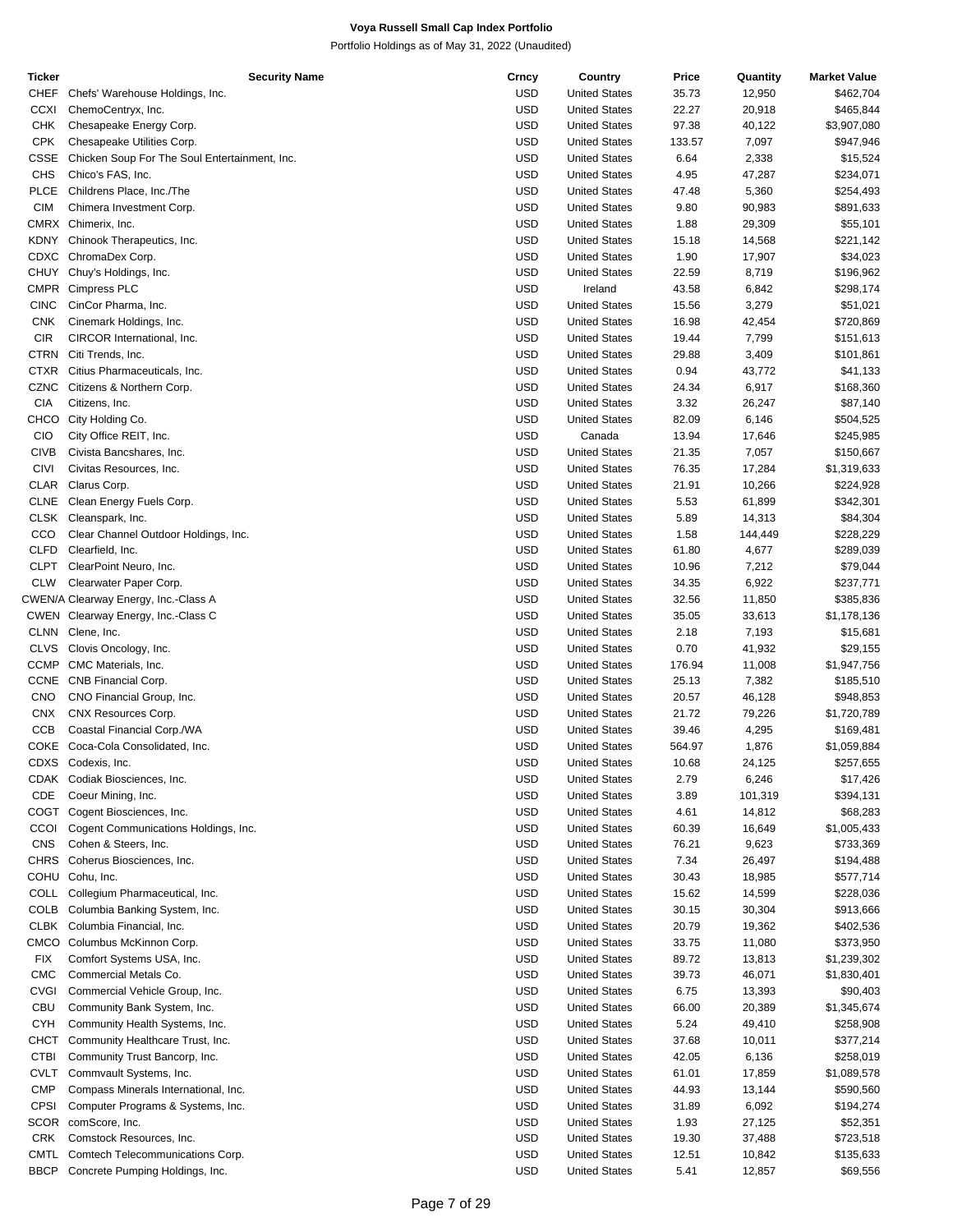| Ticker      | <b>Security Name</b>                       | Crncy      | Country              | Price  | Quantity | <b>Market Value</b> |
|-------------|--------------------------------------------|------------|----------------------|--------|----------|---------------------|
|             | CNDT Conduent, Inc.                        | <b>USD</b> | <b>United States</b> | 5.30   | 68,786   | \$364,566           |
|             | CNMD Conmed Corp.                          | <b>USD</b> | <b>United States</b> | 116.29 | 11,295   | \$1,313,496         |
|             |                                            |            |                      |        |          |                     |
|             | CONN Conn's, Inc.                          | <b>USD</b> | <b>United States</b> | 13.20  | 7,298    | \$96,334            |
| CNOB        | ConnectOne Bancorp, Inc.                   | <b>USD</b> | <b>United States</b> | 27.56  | 15,690   | \$432,416           |
| CCSI        | Consensus Cloud Solutions, Inc.            | <b>USD</b> | <b>United States</b> | 48.03  | 5,882    | \$282,512           |
| <b>CEIX</b> | CONSOL Energy, Inc.                        | <b>USD</b> | <b>United States</b> | 51.56  | 13,393   | \$690,543           |
| <b>CNSL</b> |                                            | <b>USD</b> |                      |        |          |                     |
|             | Consolidated Communications Holdings, Inc. |            | <b>United States</b> | 6.62   | 29,889   | \$197,865           |
| <b>CSTM</b> | Constellium SE                             | <b>USD</b> | France               | 16.89  | 47,090   | \$795,350           |
| ROAD        | Construction Partners, Inc.                | <b>USD</b> | <b>United States</b> | 22.99  | 11,974   | \$275,282           |
| <b>TCS</b>  | Container Store Group, Inc.                | <b>USD</b> | <b>United States</b> | 7.70   | 13,512   | \$104,042           |
| <b>CPS</b>  | Cooper-Standard Holdings, Inc.             | <b>USD</b> | <b>United States</b> | 5.62   | 6,530    | \$36,699            |
|             |                                            |            |                      |        |          |                     |
|             | CORT Corcept Therapeutics, Inc.            | <b>USD</b> | <b>United States</b> | 20.84  | 35,494   | \$739,695           |
| CCRD        | CoreCard Corp.                             | <b>USD</b> | <b>United States</b> | 23.46  | 3,486    | \$81,782            |
| <b>CXW</b>  | CoreCivic, Inc.                            | <b>USD</b> | <b>United States</b> | 12.87  | 47,423   | \$610,334           |
| CRMD        | CorMedix, Inc.                             | <b>USD</b> | <b>United States</b> | 3.24   | 15,367   | \$49,789            |
|             |                                            | <b>USD</b> |                      |        |          |                     |
| <b>CNR</b>  | Cornerstone Building Brands, Inc.          |            | <b>United States</b> | 24.55  | 21,550   | \$529,053           |
| <b>OFC</b>  | Corporate Office Properties Trust SBI MD   | <b>USD</b> | <b>United States</b> | 27.64  | 44,380   | \$1,226,663         |
|             | CRSR Corsair Gaming, Inc.                  | <b>USD</b> | <b>United States</b> | 16.05  | 11,040   | \$177,192           |
|             | CRTX Cortexyme, Inc.                       | <b>USD</b> | <b>United States</b> | 2.59   | 7,517    | \$19,469            |
|             | CRVL Corvel Corp.                          | <b>USD</b> | <b>United States</b> | 149.16 | 3,517    | \$524,596           |
|             |                                            |            |                      |        |          |                     |
| <b>CMRE</b> | Costamare, Inc.                            | <b>USD</b> | Monaco               | 14.22  | 20,147   | \$286,490           |
| <b>BASE</b> | Couchbase, Inc.                            | <b>USD</b> | <b>United States</b> | 14.18  | 6,831    | \$96,864            |
|             | COUR Coursera, Inc.                        | <b>USD</b> | <b>United States</b> | 16.91  | 27,333   | \$462,201           |
|             | CVLG Covenant Logistics Group, Inc.        | <b>USD</b> | <b>United States</b> | 22.67  | 4,948    | \$112,171           |
|             |                                            |            |                      |        |          |                     |
| <b>CVET</b> | Covetrus, Inc.                             | <b>USD</b> | <b>United States</b> | 20.82  | 40,978   | \$853,162           |
|             | COWN Cowen, Inc.                           | <b>USD</b> | <b>United States</b> | 26.54  | 9,840    | \$261,154           |
| CRAI        | CRA International, Inc.                    | <b>USD</b> | <b>United States</b> | 85.73  | 3,010    | \$258,047           |
| CBRL        | Cracker Barrel Old Country Store, Inc.     | <b>USD</b> | <b>United States</b> | 102.01 | 9,253    | \$943,899           |
|             |                                            |            |                      |        |          |                     |
|             | CRGY Crescent Energy Co.                   | <b>USD</b> | <b>United States</b> | 18.07  | 11,532   | \$208,383           |
|             | CRNX Crinetics Pharmaceuticals, Inc.       | <b>USD</b> | <b>United States</b> | 16.75  | 17,504   | \$293,192           |
|             | CROX CROCS, Inc.                           | <b>USD</b> | <b>United States</b> | 55.76  | 22,488   | \$1,253,931         |
|             | CCRN Cross Country Healthcare, Inc.        | <b>USD</b> | <b>United States</b> | 17.65  | 14,190   | \$250,454           |
| <b>CFB</b>  |                                            | <b>USD</b> |                      |        |          |                     |
|             | CrossFirst Bankshares, Inc.                |            | <b>United States</b> | 13.43  | 20,844   | \$279,935           |
|             | CYRX CryoPort, Inc.                        | <b>USD</b> | <b>United States</b> | 25.45  | 16,162   | \$411,323           |
| LAW         | CS Disco, Inc.                             | <b>USD</b> | <b>United States</b> | 24.91  | 4,674    | \$116,429           |
| CSGS        | CSG Systems International, Inc.            | <b>USD</b> | <b>United States</b> | 62.19  | 12,319   | \$766,119           |
| <b>CSWI</b> | CSW Industrials, Inc.                      | <b>USD</b> | <b>United States</b> | 106.12 | 5,999    | \$636,614           |
|             |                                            |            |                      |        |          |                     |
| <b>CTO</b>  | CTO Realty Growth, Inc.                    | <b>USD</b> | <b>United States</b> | 65.89  | 2,182    | \$143,772           |
| <b>CTS</b>  | CTS Corp.                                  | <b>USD</b> | <b>United States</b> | 40.67  | 13,205   | \$537,047           |
| <b>CUE</b>  | Cue Biopharma, Inc.                        | <b>USD</b> | <b>United States</b> | 3.87   | 12,253   | \$47,419            |
| <b>HLTH</b> | Cue Health, Inc.                           | <b>USD</b> | <b>United States</b> | 5.29   | 6,549    | \$34,644            |
|             |                                            |            |                      |        |          |                     |
|             | CGEM Cullinan Oncology, Inc.               | <b>USD</b> | <b>United States</b> | 10.69  | 9,704    | \$103,736           |
| <b>CURI</b> | CuriosityStream, Inc.                      | <b>USD</b> | <b>United States</b> | 1.51   | 9,406    | \$14,203            |
| <b>CRIS</b> | Curis, Inc.                                | <b>USD</b> | <b>United States</b> | 0.76   | 33,066   | \$25,276            |
| CURO        | Curo Group Holdings Corp.                  | <b>USD</b> | <b>United States</b> | 8.70   | 9,117    | \$79,318            |
| <b>CWK</b>  | Cushman & Wakefield PLC                    | <b>USD</b> | <b>United States</b> | 18.67  |          |                     |
|             |                                            |            |                      |        | 54,704   | \$1,021,324         |
| <b>CTOS</b> | Custom Truck One Source, Inc.              | <b>USD</b> | <b>United States</b> | 5.96   | 19,235   | \$114,641           |
| <b>CUBI</b> | Customers Bancorp, Inc.                    | <b>USD</b> | <b>United States</b> | 41.30  | 11,856   | \$489,653           |
| <b>CUTR</b> | Cutera, Inc.                               | <b>USD</b> | <b>United States</b> | 44.99  | 7,169    | \$322,533           |
| <b>CVBF</b> | CVB Financial Corp.                        | <b>USD</b> | <b>United States</b> | 24.78  | 49,082   | \$1,216,252         |
|             |                                            |            |                      |        |          |                     |
| <b>CVI</b>  | CVR Energy, Inc.                           | <b>USD</b> | <b>United States</b> | 34.43  | 11,934   | \$410,888           |
| CBAY        | Cymabay Therapeutics, Inc.                 | <b>USD</b> | <b>United States</b> | 1.96   | 29,653   | \$58,120            |
| <b>CYT</b>  | Cyteir Therapeutics, Inc.                  | <b>USD</b> | <b>United States</b> | 1.90   | 6,691    | \$12,713            |
| <b>CTKB</b> | Cytek Biosciences, Inc.                    | <b>USD</b> | <b>United States</b> | 9.71   | 34,238   | \$332,451           |
|             |                                            |            |                      |        |          |                     |
| <b>CYTK</b> | Cytokinetics, Inc.                         | <b>USD</b> | <b>United States</b> | 39.90  | 31,323   | \$1,249,788         |
|             | CTMX CytomX Therapeutics, Inc.             | <b>USD</b> | <b>United States</b> | 1.61   | 25,786   | \$41,515            |
| <b>CTSO</b> | CytoSorbents Corp.                         | <b>USD</b> | <b>United States</b> | 1.93   | 16,730   | \$32,289            |
| <b>DJCO</b> | Daily Journal Corp.                        | <b>USD</b> | <b>United States</b> | 275.82 | 546      | \$150,598           |
|             |                                            |            |                      |        |          |                     |
| <b>DAN</b>  | Dana, Inc.                                 | <b>USD</b> | <b>United States</b> | 16.56  | 56,071   | \$928,536           |
| DNMR        | Danimer Scientific, Inc.                   | <b>USD</b> | <b>United States</b> | 4.39   | 34,813   | \$152,829           |
| <b>DRIO</b> | DarioHealth Corp.                          | <b>USD</b> | <b>United States</b> | 6.65   | 5,317    | \$35,358            |
| <b>DSKE</b> | Daseke, Inc.                               | <b>USD</b> | <b>United States</b> | 7.56   | 16,066   | \$121,459           |
| PLAY        | Dave & Buster's Entertainment, Inc.        | <b>USD</b> | <b>United States</b> | 37.89  | 17,212   | \$652,163           |
|             |                                            |            |                      |        |          |                     |
| <b>DAWN</b> | Day One Biopharmaceuticals, Inc.           | <b>USD</b> | <b>United States</b> | 6.22   | 6,191    | \$38,508            |
| <b>DCPH</b> | Deciphera Pharmaceuticals, Inc.            | <b>USD</b> | <b>United States</b> | 10.84  | 16,114   | \$174,676           |
| DK          | Delek US Holdings, Inc.                    | <b>USD</b> | <b>United States</b> | 29.16  | 26,405   | \$769,970           |
| <b>DLX</b>  | Deluxe Corp.                               | <b>USD</b> | <b>United States</b> | 23.93  | 16,913   | \$404,728           |
|             |                                            |            |                      |        |          |                     |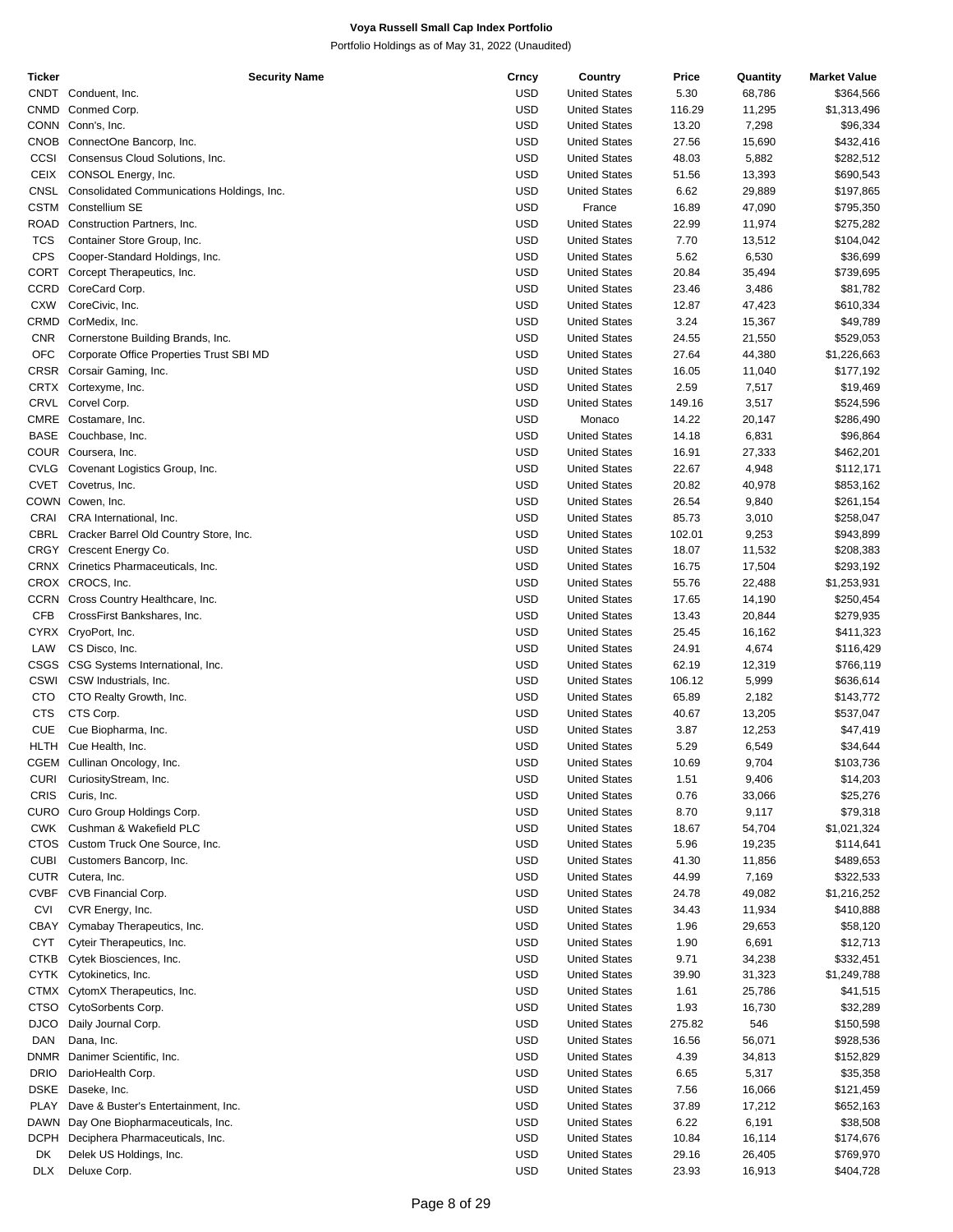| Ticker      | <b>Security Name</b>                 | Crncy      | Country              | Price   | Quantity | <b>Market Value</b> |
|-------------|--------------------------------------|------------|----------------------|---------|----------|---------------------|
| <b>DNLI</b> | Denali Therapeutics, Inc.            | <b>USD</b> | <b>United States</b> | 24.29   | 35,646   | \$865,841           |
| <b>DEN</b>  | Denbury, Inc.                        | <b>USD</b> | <b>United States</b> | 73.14   | 19,717   | \$1,442,101         |
| <b>DENN</b> | Denny's Corp.                        | <b>USD</b> | <b>United States</b> | 10.36   | 25,422   | \$263,372           |
| <b>DMTK</b> | DermTech, Inc.                       | <b>USD</b> | <b>United States</b> | 6.64    | 9,108    | \$60,477            |
| DSGN        | Design Therapeutics, Inc.            | <b>USD</b> | <b>United States</b> | 12.48   | 9,929    | \$123,914           |
| DBI         | Designer Brands, Inc.                | <b>USD</b> | <b>United States</b> | 15.53   | 24,504   | \$380,547           |
| <b>DM</b>   | Desktop Metal, Inc.                  | <b>USD</b> | <b>United States</b> | 2.05    | 75,486   | \$154,746           |
| <b>DHT</b>  | DHT Holdings, Inc.                   | USD        | <b>United States</b> | 5.96    | 55,493   | \$330,738           |
| DHIL        |                                      | <b>USD</b> |                      |         |          |                     |
|             | Diamond Hill Investment Group, Inc.  |            | <b>United States</b> | 187.14  | 1,339    | \$250,580           |
| <b>DRH</b>  | DiamondRock Hospitality Co.          | <b>USD</b> | <b>United States</b> | 10.29   | 84,315   | \$867,601           |
| <b>DICE</b> | DICE Therapeutics, Inc.              | <b>USD</b> | <b>United States</b> | 13.75   | 5,094    | \$70,043            |
| DBD         | Diebold Nixdorf, Inc.                | USD        | <b>United States</b> | 3.11    | 29,010   | \$90,221            |
| <b>DGII</b> | Digi International, Inc.             | <b>USD</b> | <b>United States</b> | 22.10   | 14,072   | \$310,991           |
| DMRC        | Digimarc Corp.                       | USD        | <b>United States</b> | 17.26   | 5,483    | \$94,637            |
| <b>APPS</b> | Digital Turbine, Inc.                | <b>USD</b> | <b>United States</b> | 25.43   | 35,486   | \$902,409           |
| DBRG        | DigitalBridge Group, Inc.            | USD        | <b>United States</b> | 6.02    | 190,495  | \$1,146,780         |
| <b>DOCN</b> | DigitalOcean Holdings, Inc.          | <b>USD</b> | <b>United States</b> | 48.85   | 19,781   | \$966,302           |
| <b>DDS</b>  | Dillards, Inc.                       | USD        | <b>United States</b> | 301.48  | 2,109    | \$635,821           |
| DCOM        | Dime Community Bancshares, Inc.      | <b>USD</b> | <b>United States</b> | 31.44   | 14,309   | \$449,875           |
| <b>DIN</b>  | Dine Brands Global, Inc.             | <b>USD</b> | <b>United States</b> | 73.49   | 6,543    | \$480,845           |
| <b>DIOD</b> | Diodes, Inc.                         | <b>USD</b> | <b>United States</b> | 77.01   | 17,036   | \$1,311,942         |
| DSGR        |                                      | USD        |                      |         |          |                     |
|             | Distribution Solutions Group, Inc.   |            | <b>United States</b> | 38.39   | 2,342    | \$89,909            |
| <b>DHC</b>  | <b>Diversified Healthcare Trust</b>  | <b>USD</b> | <b>United States</b> | 2.27    | 97,552   | \$221,443           |
| <b>BOOM</b> | DMC Global, Inc.                     | USD        | <b>United States</b> | 27.67   | 7,661    | \$211,980           |
| DOMO        | Domo, Inc.                           | <b>USD</b> | <b>United States</b> | 31.88   | 11,039   | \$351,923           |
| <b>DFIN</b> | Donnelley Financial Solutions, Inc.  | USD        | <b>United States</b> | 31.11   | 11,823   | \$367,814           |
| <b>LPG</b>  | Dorian L.P.G Ltd.                    | <b>USD</b> | <b>United States</b> | 17.00   | 12,068   | \$205,156           |
| DORM        | Dorman Products, Inc.                | <b>USD</b> | <b>United States</b> | 101.05  | 10,319   | \$1,042,735         |
| <b>PLOW</b> | Douglas Dynamics, Inc.               | <b>USD</b> | <b>United States</b> | 31.42   | 9,082    | \$285,356           |
| DOUG        | Douglas Elliman, Inc.                | USD        | <b>United States</b> | 5.75    | 29,831   | \$171,528           |
| <b>DRQ</b>  | Dril-Quip, Inc.                      | <b>USD</b> | <b>United States</b> | 31.44   | 14,082   | \$442,738           |
| DS          | Drive Shack, Inc.                    | USD        | <b>United States</b> | 1.60    | 29,405   | \$47,048            |
| <b>NAPA</b> | Duckhorn Portfolio, Inc./The         | <b>USD</b> | <b>United States</b> | 19.65   | 12,847   | \$252,444           |
| DCO         | Ducommun, Inc.                       | USD        | <b>United States</b> | 45.65   | 4,682    | \$213,733           |
|             |                                      | <b>USD</b> |                      |         |          |                     |
| <b>DLTH</b> | Duluth Holdings, Inc.                |            | <b>United States</b> | 12.47   | 5,939    | \$74,059            |
| <b>DRRX</b> | Durect Corp.                         | <b>USD</b> | <b>United States</b> | 0.55    | 92,250   | \$50,738            |
| <b>DXPE</b> | DXP Enterprises, Inc.                | <b>USD</b> | <b>United States</b> | 30.68   | 7,168    | \$219,914           |
| DY          | Dycom Industries, Inc.               | USD        | <b>United States</b> | 93.11   | 11,520   | \$1,072,627         |
| <b>DVAX</b> | Dynavax Technologies Corp.           | <b>USD</b> | <b>United States</b> | 11.86   | 42,944   | \$509,316           |
| <b>DYN</b>  | Dyne Therapeutics, Inc.              | USD        | <b>United States</b> | 4.81    | 11,698   | \$56,267            |
| DX          | Dynex Capital, Inc.                  | USD        | <b>United States</b> | 16.30   | 11,964   | \$195,013           |
| <b>DZSI</b> | DZS, Inc.                            | <b>USD</b> | <b>United States</b> | 17.49   | 7,601    | \$132,941           |
|             | E-Mini Russ 2000 Jun22               | USD        | <b>United States</b> | 1861.90 | 302      | \$28,114,690        |
| ETWO        | E2open Parent Holdings, Inc.         | <b>USD</b> | <b>United States</b> | 8.08    | 74,333   | \$600,611           |
| EGBN        | Eagle Bancorp, Inc.                  | <b>USD</b> | <b>United States</b> | 49.56   | 12,402   | \$614,643           |
| EGLE        | Eagle Bulk Shipping, Inc.            | <b>USD</b> | <b>United States</b> | 73.26   | 3,601    | \$263,809           |
| EGRX        | Eagle Pharmaceuticals, Inc./DE       | <b>USD</b> | <b>United States</b> | 46.70   | 4,774    | \$222,946           |
|             |                                      |            |                      |         |          |                     |
| EAR         | Eargo, Inc.                          | <b>USD</b> | <b>United States</b> | 1.55    | 9,814    | \$15,212            |
| <b>ESTE</b> | Earthstone Energy, Inc.              | <b>USD</b> | <b>United States</b> | 18.02   | 10,694   | \$192,706           |
| DEA         | Easterly Government Properties, Inc. | <b>USD</b> | <b>United States</b> | 19.63   | 32,855   | \$644,944           |
| EBC         | Eastern Bankshares, Inc.             | <b>USD</b> | <b>United States</b> | 19.47   | 66,116   | \$1,287,279         |
| EGP         | EastGroup Properties, Inc.           | <b>USD</b> | <b>United States</b> | 161.55  | 15,385   | \$2,485,447         |
|             | KODK Eastman Kodak Co.               | <b>USD</b> | <b>United States</b> | 4.62    | 18,887   | \$87,258            |
| EBET        | EBET, Inc.                           | <b>USD</b> | <b>United States</b> | 3.07    | 4,270    | \$13,109            |
| EBIX        | Ebix, Inc.                           | <b>USD</b> | <b>United States</b> | 29.15   | 10,650   | \$310,448           |
| <b>SATS</b> | EchoStar Corp.                       | <b>USD</b> | <b>United States</b> | 24.03   | 15,490   | \$372,225           |
| <b>ECVT</b> | Ecovyst, Inc.                        | <b>USD</b> | <b>United States</b> | 10.27   | 21,063   | \$216,317           |
| <b>EPC</b>  | Edgewell Personal Care Co.           | <b>USD</b> | <b>United States</b> | 36.40   | 21,441   | \$780,452           |
|             | EWTX Edgewise Therapeutics, Inc.     | <b>USD</b> | <b>United States</b> | 6.25    | 14,800   | \$92,500            |
|             |                                      |            |                      |         |          |                     |
| <b>EDIT</b> | Editas Medicine, Inc.                | <b>USD</b> | <b>United States</b> | 11.39   | 26,626   | \$303,270           |
| EGAN        | eGain Corp.                          | <b>USD</b> | <b>United States</b> | 9.13    | 10,126   | \$92,450            |
| EHTH        | eHealth, Inc.                        | <b>USD</b> | <b>United States</b> | 10.50   | 10,123   | \$106,292           |
| <b>EIGR</b> | Eiger BioPharmaceuticals, Inc.       | <b>USD</b> | <b>United States</b> | 6.94    | 13,380   | \$92,857            |
| LOCO        | El Pollo Loco Holdings, Inc.         | <b>USD</b> | <b>United States</b> | 10.36   | 8,534    | \$88,412            |
| <b>ELF</b>  | elf Beauty, Inc.                     | <b>USD</b> | <b>United States</b> | 26.62   | 19,292   | \$513,553           |
| <b>ELYM</b> | Eliem Therapeutics, Inc.             | <b>USD</b> | <b>United States</b> | 3.83    | 3,443    | \$13,187            |
| <b>EFC</b>  | Ellington Financial, Inc.            | <b>USD</b> | <b>United States</b> | 15.49   | 18,590   | \$287,959           |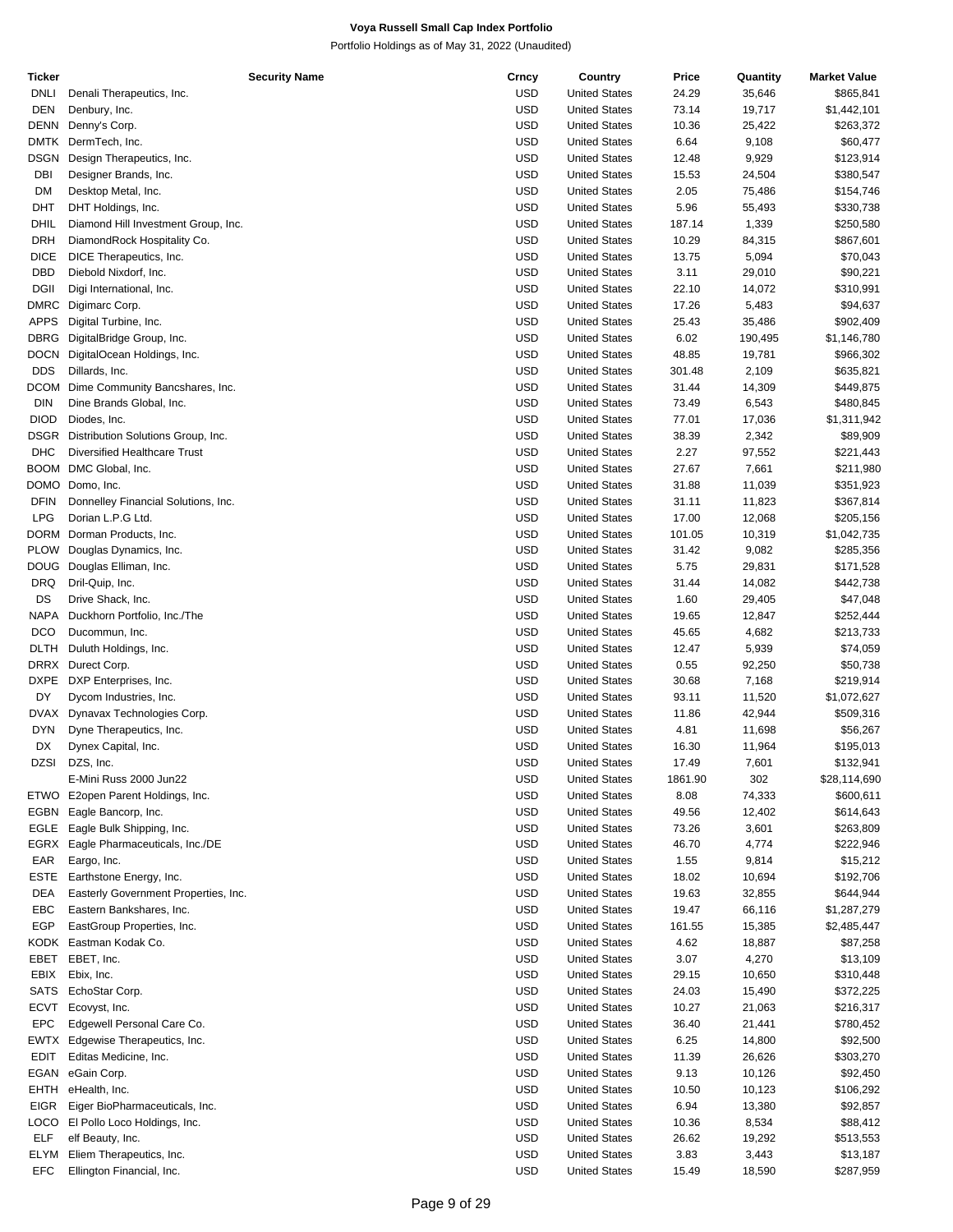| Ticker      | <b>Security Name</b>                           | Crncy      | Country              | Price  | Quantity | <b>Market Value</b> |
|-------------|------------------------------------------------|------------|----------------------|--------|----------|---------------------|
| EME         | EMCOR Group, Inc.                              | <b>USD</b> | <b>United States</b> | 105.63 | 20,098   | \$2,122,952         |
| <b>EMKR</b> | Emcore Corp.                                   | <b>USD</b> | <b>United States</b> | 3.30   | 16,027   | \$52,889            |
| <b>EBS</b>  | Emergent Biosolutions, Inc.                    | <b>USD</b> | <b>United States</b> | 32.96  | 19,305   | \$636,293           |
| <b>ESRT</b> | Empire State Realty Trust, Inc.                | <b>USD</b> | <b>United States</b> | 8.00   | 57,456   | \$459,648           |
|             |                                                |            |                      |        |          |                     |
| <b>EIG</b>  | Employers Holdings, Inc.                       | <b>USD</b> | <b>United States</b> | 41.41  | 11,591   | \$479,983           |
| <b>ENTA</b> | Enanta Pharmaceuticals, Inc.                   | <b>USD</b> | <b>United States</b> | 39.93  | 7,561    | \$301,911           |
| <b>ECPG</b> | Encore Capital Group, Inc.                     | <b>USD</b> | <b>United States</b> | 61.11  | 9,596    | \$586,412           |
| <b>WIRE</b> | Encore Wire Corp.                              | <b>USD</b> | <b>United States</b> | 125.02 | 7,818    | \$977,406           |
| <b>ENDP</b> | Endo International PLC                         | <b>USD</b> | <b>United States</b> | 0.53   | 89,245   | \$47,095            |
| <b>ENR</b>  | Energizer Holdings, Inc.                       | <b>USD</b> | <b>United States</b> | 29.99  | 26,606   | \$797,914           |
| uuuu        | Energy Fuels, Inc./Canada                      | <b>USD</b> | Canada               | 6.41   | 59,585   | \$381,940           |
|             |                                                |            |                      |        |          |                     |
| ERII        | Energy Recovery, Inc.                          | <b>USD</b> | <b>United States</b> | 20.21  | 16,664   | \$336,779           |
| <b>EPAC</b> | Enerpac Tool Group Corp.                       | <b>USD</b> | <b>United States</b> | 19.52  | 24,704   | \$482,222           |
| <b>ENS</b>  | EnerSys                                        | <b>USD</b> | <b>United States</b> | 67.72  | 16,303   | \$1,104,039         |
| <b>ENFN</b> | Enfusion, Inc.                                 | <b>USD</b> | <b>United States</b> | 10.95  | 7,190    | \$78,731            |
| <b>ESMT</b> | EngageSmart, Inc.                              | <b>USD</b> | <b>United States</b> | 21.00  | 5,949    | \$124,929           |
| EBF         | Ennis, Inc.                                    | <b>USD</b> | <b>United States</b> | 18.15  | 7,484    | \$135,835           |
| <b>ENVA</b> | Enova International, Inc.                      | <b>USD</b> | <b>United States</b> | 31.58  | 14,127   | \$446,131           |
| <b>NPO</b>  | EnPro Industries, Inc.                         | <b>USD</b> | <b>United States</b> | 95.76  | 7,963    | \$762,537           |
|             |                                                |            |                      |        |          |                     |
| ENSG        | Ensign Group, Inc.                             | <b>USD</b> | <b>United States</b> | 81.17  | 20,555   | \$1,668,449         |
| ESGR        | Enstar Group Ltd.                              | <b>USD</b> | <b>United States</b> | 231.93 | 4,719    | \$1,094,478         |
| <b>EFSC</b> | Enterprise Financial Services Corp.            | <b>USD</b> | <b>United States</b> | 46.31  | 14,200   | \$657,602           |
| TRDA        | Entrada Therapeutics, Inc.                     | <b>USD</b> | <b>United States</b> | 6.76   | 3,557    | \$24,045            |
| <b>EVC</b>  | Entravision Communications Corp.               | <b>USD</b> | <b>United States</b> | 5.23   | 25,261   | \$132,115           |
| ENV         | Envestnet, Inc.                                | <b>USD</b> | <b>United States</b> | 66.62  | 21,242   | \$1,415,142         |
| EOSE        | Eos Energy Enterprises, Inc.                   | <b>USD</b> | <b>United States</b> | 1.38   | 16,681   | \$23,020            |
|             |                                                |            |                      |        |          |                     |
| EPZM        | Epizyme, Inc.                                  | <b>USD</b> | <b>United States</b> | 0.42   | 50,191   | \$21,080            |
| <b>PLUS</b> | ePlus, Inc.                                    | <b>USD</b> | <b>United States</b> | 56.74  | 10,851   | \$615,686           |
| <b>ETRN</b> | Equitrans Midstream Corp.                      | <b>USD</b> | <b>United States</b> | 7.87   | 159,598  | \$1,256,036         |
| EQBK        | Equity Bancshares, Inc.                        | <b>USD</b> | <b>United States</b> | 32.51  | 6,314    | \$205,268           |
| EQC         | <b>Equity Commonwealth</b>                     | <b>USD</b> | <b>United States</b> | 27.25  | 41,907   | \$1,141,966         |
| ERAS        | Erasca, Inc.                                   | <b>USD</b> | <b>United States</b> | 5.42   | 23,055   | \$124,958           |
| ESGC        | Eros STX Global Corp.                          | <b>USD</b> | <b>United States</b> | 1.98   | 7,456    | \$14,763            |
| <b>ESCA</b> | Escalade, Inc.                                 | <b>USD</b> | <b>United States</b> | 13.39  | 5,054    | \$67,673            |
|             |                                                |            |                      |        |          |                     |
| ESE         | ESCO Technologies, Inc.                        | <b>USD</b> | <b>United States</b> | 65.81  | 9,860    | \$648,887           |
| <b>ESPR</b> | Esperion Therapeutics, Inc.                    | <b>USD</b> | <b>United States</b> | 5.70   | 21,480   | \$122,436           |
| <b>ESNT</b> | Essent Group Ltd.                              | <b>USD</b> | <b>United States</b> | 42.79  | 41,476   | \$1,774,758         |
| <b>EPRT</b> | <b>Essential Properties Realty Trust, Inc.</b> | <b>USD</b> | <b>United States</b> | 22.88  | 45,766   | \$1,047,126         |
| ETD         | Ethan Allen Interiors, Inc.                    | <b>USD</b> | <b>United States</b> | 23.26  | 9,004    | \$209,433           |
| EWCZ        | European Wax Center, Inc.                      | <b>USD</b> | <b>United States</b> | 26.50  | 4,700    | \$124,550           |
| <b>EVLO</b> | Evelo Biosciences, Inc.                        | USD        | <b>United States</b> | 2.10   | 12,008   | \$25,217            |
| EB          | Eventbrite, Inc.                               | <b>USD</b> | <b>United States</b> | 11.73  | 30,559   | \$358,457           |
|             |                                                |            |                      |        |          |                     |
|             | EVCM EverCommerce, Inc.                        | <b>USD</b> | <b>United States</b> | 9.51   | 6,855    | \$65,191            |
| EVRI        | Everi Holdings, Inc.                           | <b>USD</b> | <b>United States</b> | 17.90  | 34,101   | \$610,408           |
| EVER        | EverQuote, Inc.                                | <b>USD</b> | <b>United States</b> | 8.95   | 8,404    | \$75,216            |
| <b>EVTC</b> | EVERTEC, Inc.                                  | <b>USD</b> | Puerto Rico          | 37.94  | 23,583   | \$894,739           |
| EVI         | EVI Industries, Inc.                           | <b>USD</b> | <b>United States</b> | 10.84  | 2,812    | \$30,482            |
| <b>EVOP</b> | Evo Payments, Inc.                             | <b>USD</b> | <b>United States</b> | 23.05  | 19,290   | \$444,635           |
| <b>EVH</b>  | Evolent Health, Inc.                           | <b>USD</b> | <b>United States</b> | 28.13  | 31,038   | \$873,099           |
| <b>EOLS</b> | Evolus, Inc.                                   | <b>USD</b> | <b>United States</b> | 12.90  | 12,504   | \$161,302           |
|             |                                                |            |                      |        |          |                     |
| AQUA        | Evoqua Water Technologies Corp.                | <b>USD</b> | <b>United States</b> | 35.59  | 44,841   | \$1,595,891         |
| <b>SSP</b>  | EW Scripps Co.                                 | <b>USD</b> | <b>United States</b> | 15.87  | 23,971   | \$380,420           |
| <b>EXLS</b> | ExIService Holdings, Inc.                      | <b>USD</b> | <b>United States</b> | 142.19 | 12,854   | \$1,827,710         |
| <b>EXPI</b> | eXp World Holdings, Inc.                       | <b>USD</b> | <b>United States</b> | 13.97  | 24,803   | \$346,498           |
| EXPO        | Exponent, Inc.                                 | <b>USD</b> | <b>United States</b> | 90.39  | 20,052   | \$1,812,500         |
| XPRO        | Expro Group Holdings NV                        | <b>USD</b> | <b>United States</b> | 13.67  | 16,037   | \$219,226           |
| EXTR        | Extreme Networks, Inc.                         | <b>USD</b> | <b>United States</b> | 9.92   | 49,495   | \$490,990           |
|             |                                                |            |                      |        |          |                     |
| EYPT        | EyePoint Pharmaceuticals, Inc.                 | <b>USD</b> | <b>United States</b> | 9.65   | 8,432    | \$81,369            |
| EZPW        | Ezcorp, Inc.                                   | <b>USD</b> | <b>United States</b> | 7.58   | 21,285   | \$161,340           |
| <b>FXLV</b> | F45 Training Holdings, Inc.                    | <b>USD</b> | <b>United States</b> | 6.36   | 10,433   | \$66,354            |
| FN          | Fabrinet                                       | <b>USD</b> | <b>United States</b> | 86.87  | 14,413   | \$1,252,057         |
| <b>FLMN</b> | Falcon Minerals Corp.                          | <b>USD</b> | <b>United States</b> | 7.41   | 16,122   | \$119,464           |
| <b>FMNB</b> | Farmers National Banc Corp.                    | <b>USD</b> | <b>United States</b> | 15.53  | 12,671   | \$196,781           |
| <b>FPI</b>  | Farmland Partners, Inc.                        | <b>USD</b> | <b>United States</b> | 15.02  | 12,510   | \$187,900           |
| FARO        | Faro Technologies, Inc.                        | <b>USD</b> | <b>United States</b> |        |          |                     |
|             |                                                |            |                      | 32.22  | 7,486    | \$241,199           |
| FATE        | Fate Therapeutics, Inc.                        | <b>USD</b> | <b>United States</b> | 23.10  | 31,961   | \$738,299           |
|             | FTHM Fathom Holdings, Inc.                     | <b>USD</b> | <b>United States</b> | 9.60   | 2,786    | \$26,746            |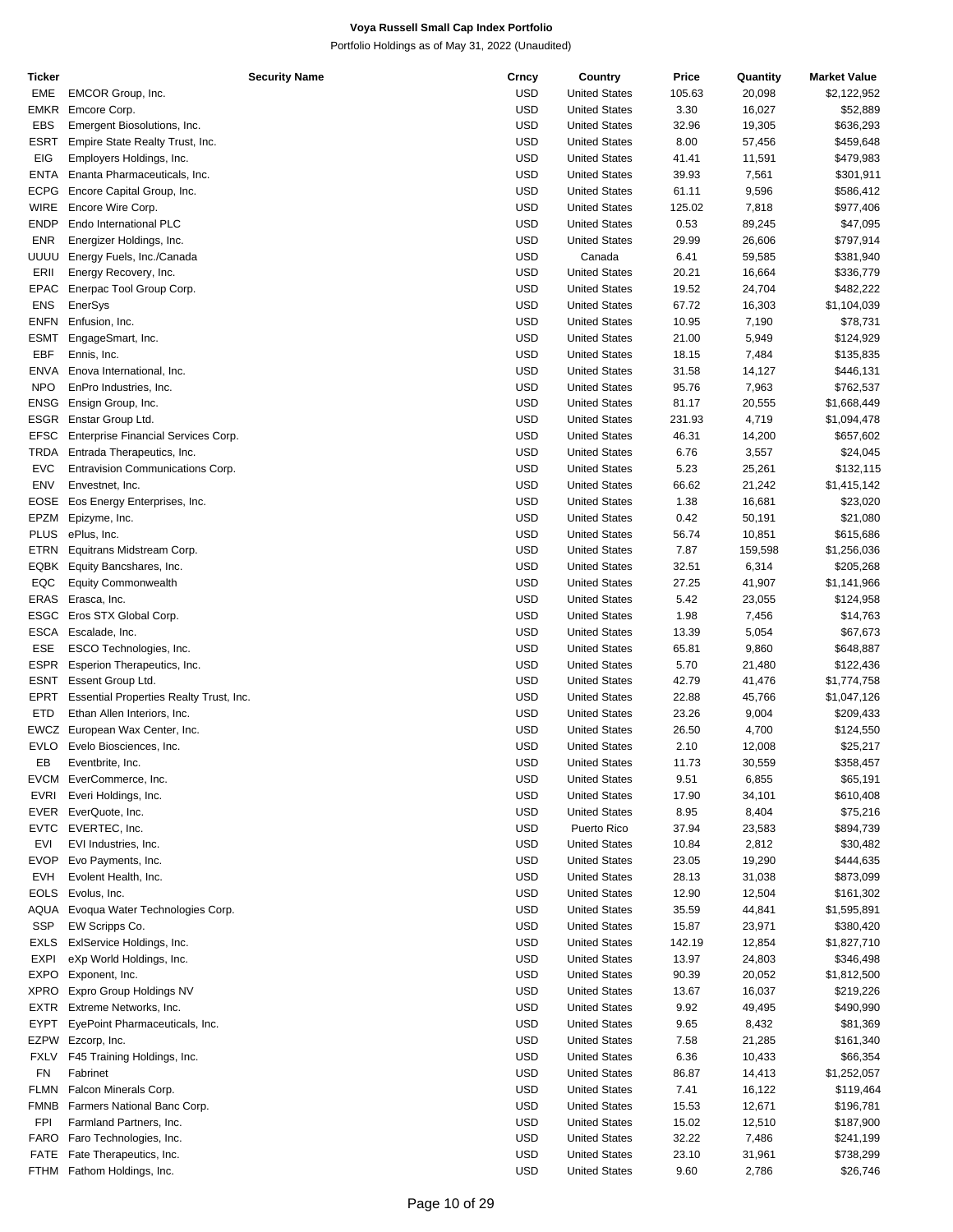| Ticker      |                                     | <b>Security Name</b> | Crncy      | Country              | Price  | Quantity | <b>Market Value</b> |
|-------------|-------------------------------------|----------------------|------------|----------------------|--------|----------|---------------------|
| FBK         | FB Financial Corp.                  |                      | USD        | <b>United States</b> | 42.02  | 13,687   | \$575,128           |
| AGM         | Federal Agricultural Mortgage Corp. |                      | USD        | <b>United States</b> | 105.01 | 3,847    | \$403,973           |
| FSS         | Federal Signal Corp.                |                      | <b>USD</b> | <b>United States</b> | 35.10  | 23,385   | \$820,814           |
| FHI         | Federated Hermes, Inc.              |                      | <b>USD</b> | <b>United States</b> | 33.97  | 36,322   | \$1,233,858         |
|             | Ferroglobe PLC                      |                      | USD        | United Kingdom       | 0.00   | 30,512   | \$0                 |
| FGEN        | FibroGen, Inc.                      |                      | <b>USD</b> | <b>United States</b> | 9.84   | 33,793   | \$332,523           |
| <b>FDBC</b> | Fidelity D&D Bancorp, Inc.          |                      | <b>USD</b> | <b>United States</b> | 39.40  | 2,048    | \$80,691            |
| <b>FRGI</b> | Fiesta Restaurant Group, Inc.       |                      | <b>USD</b> | <b>United States</b> | 7.45   | 7,843    | \$58,430            |
| <b>FISI</b> | Financial Institutions, Inc.        |                      | USD        | <b>United States</b> | 28.15  | 6,838    | \$192,490           |
| FA          | First Advantage Corp.               |                      | <b>USD</b> | <b>United States</b> | 14.60  | 19,584   | \$285,926           |
| <b>FNLC</b> | First Bancorp, Inc./The             |                      | <b>USD</b> | <b>United States</b> | 30.27  | 5,192    | \$157,162           |
|             |                                     |                      |            |                      |        |          |                     |
| FBP         | First BanCorp. Puerto Rico          |                      | <b>USD</b> | <b>United States</b> | 14.93  | 77,127   | \$1,151,506         |
| <b>FBNC</b> | First BanCorp. Southern Pines NC    |                      | USD        | <b>United States</b> | 37.47  | 13,663   | \$511,953           |
| <b>FBMS</b> | First Bancshares, Inc./The          |                      | <b>USD</b> | <b>United States</b> | 30.10  | 8,511    | \$256,181           |
| <b>FRBA</b> | First Bank/Hamilton NJ              |                      | <b>USD</b> | <b>United States</b> | 14.30  | 8,021    | \$114,700           |
| <b>BUSE</b> | First Busey Corp.                   |                      | <b>USD</b> | <b>United States</b> | 23.45  | 20,884   | \$489,730           |
| <b>FCF</b>  | First Commonwealth Financial Corp.  |                      | USD        | <b>United States</b> | 14.01  | 36,920   | \$517,249           |
| <b>FCBC</b> | First Community Bancshares, Inc.    |                      | USD        | <b>United States</b> | 28.80  | 8,281    | \$238,493           |
| <b>FFBC</b> | First Financial Bancorp.            |                      | <b>USD</b> | <b>United States</b> | 20.98  | 36,289   | \$761,343           |
| <b>FFIN</b> | First Financial Bankshares, Inc.    |                      | <b>USD</b> | <b>United States</b> | 41.24  | 49,600   | \$2,045,504         |
| <b>THFF</b> | First Financial Corp.               |                      | USD        | <b>United States</b> | 44.98  | 1,184    | \$53,256            |
| <b>FFWM</b> | First Foundation, Inc.              |                      | <b>USD</b> | <b>United States</b> | 22.55  | 16,756   | \$377,848           |
| <b>INBK</b> | First Internet Bancorp              |                      | <b>USD</b> | <b>United States</b> | 38.65  | 4,232    | \$163,567           |
| <b>FIBK</b> | First Interstate Bancsystem, Inc.   |                      | <b>USD</b> | <b>United States</b> | 38.07  | 34,156   | \$1,300,319         |
| <b>FRME</b> | First Merchants Corp.               |                      | USD        | <b>United States</b> | 41.16  | 21,464   | \$883,458           |
| <b>FMBH</b> | First Mid Bancshares, Inc.          |                      | USD        | <b>United States</b> | 37.65  | 7,326    | \$275,824           |
| <b>FLIC</b> | First of Long Island Corp.          |                      | <b>USD</b> | <b>United States</b> | 19.02  | 10,248   | \$194,917           |
| <b>FCFS</b> | FirstCash Holdings, Inc.            |                      | <b>USD</b> | <b>United States</b> | 74.65  | 15,522   | \$1,158,717         |
| <b>FSR</b>  | Fisker, Inc.                        |                      | USD        | <b>United States</b> | 10.38  | 63,480   | \$658,922           |
|             |                                     |                      |            |                      |        |          |                     |
| FSBC        | <b>Five Star Bancorp</b>            |                      | <b>USD</b> | <b>United States</b> | 26.03  | 2,138    | \$55,652            |
| <b>FBC</b>  | Flagstar Bancorp, Inc.              |                      | <b>USD</b> | <b>United States</b> | 38.53  | 20,517   | \$790,520           |
| <b>FLXS</b> | Flexsteel Industries, Inc.          |                      | <b>USD</b> | <b>United States</b> | 19.48  | 3,185    | \$62,044            |
| <b>FLR</b>  | Fluor Corp.                         |                      | USD        | <b>United States</b> | 28.23  | 55,690   | \$1,572,129         |
| <b>FFIC</b> | Flushing Financial Corp.            |                      | USD        | <b>United States</b> | 23.10  | 11,330   | \$261,723           |
| FLYW        | Flywire Corp.                       |                      | USD        | <b>United States</b> | 19.31  | 22,916   | \$442,508           |
|             | FOCS Focus Financial Partners, Inc. |                      | <b>USD</b> | <b>United States</b> | 37.70  | 23,207   | \$874,904           |
| FHTX        | Foghorn Therapeutics, Inc.          |                      | USD        | <b>United States</b> | 12.90  | 7,906    | \$101,987           |
| <b>FOR</b>  | Forestar Group, Inc.                |                      | USD        | <b>United States</b> | 16.58  | 8,692    | \$144,113           |
| FORA        | Forian, Inc.                        |                      | <b>USD</b> | <b>United States</b> | 3.08   | 7,634    | \$23,513            |
| FMTX        | Forma Therapeutics Holdings, Inc.   |                      | <b>USD</b> | <b>United States</b> | 5.69   | 12,915   | \$73,486            |
|             | FORM Formfactor, Inc.               |                      | USD        | <b>United States</b> | 41.06  | 30,373   | \$1,247,115         |
|             | FORR Forrester Research, Inc.       |                      | <b>USD</b> | <b>United States</b> | 52.33  | 4,871    | \$254,899           |
| <b>FBIO</b> | Fortress Biotech, Inc.              |                      | USD        | <b>United States</b> | 0.86   | 26,240   | \$22,603            |
|             | FWRD Forward Air Corp.              |                      | <b>USD</b> | <b>United States</b> | 93.19  | 10,485   | \$977,097           |
| FOSL        | Fossil Group, Inc.                  |                      | USD        | <b>United States</b> | 7.34   | 19,451   | \$142,770           |
| <b>FCPT</b> | Four Corners Property Trust, Inc.   |                      | USD        | <b>United States</b> | 27.57  | 30,017   | \$827,569           |
| <b>FOXF</b> | Fox Factory Holding Corp.           |                      | USD        | <b>United States</b> | 82.02  | 16,317   | \$1,338,320         |
| FRG         | Franchise Group, Inc.               |                      | USD        | <b>United States</b> | 39.67  | 11,155   | \$442,519           |
| FBRT        | Franklin BSP Realty Trust, Inc.     |                      | USD        | <b>United States</b> | 15.48  | 13,934   | \$215,698           |
| FC          | Franklin Covey Co.                  |                      |            |                      |        |          |                     |
|             |                                     |                      | USD        | <b>United States</b> | 38.31  | 5,333    | \$204,307           |
| <b>FELE</b> | Franklin Electric Co., Inc.         |                      | USD        | <b>United States</b> | 73.72  | 17,563   | \$1,294,744         |
| <b>FSP</b>  | Franklin Street Properties Corp.    |                      | <b>USD</b> | <b>United States</b> | 4.52   | 43,810   | \$198,021           |
| FREQ        | Frequency Therapeutics, Inc.        |                      | USD        | <b>United States</b> | 1.12   | 12,409   | \$13,898            |
| <b>FDP</b>  | Fresh Del Monte Produce, Inc.       |                      | USD        | <b>United States</b> | 25.54  | 13,801   | \$352,478           |
| ULCC        | Frontier Group Holdings, Inc.       |                      | USD        | <b>United States</b> | 10.75  | 14,722   | \$158,262           |
| <b>FRO</b>  | Frontline Ltd./Bermuda              |                      | USD        | Bermuda              | 9.68   | 48,084   | \$465,453           |
| FRPH        | FRP Holdings, Inc.                  |                      | USD        | <b>United States</b> | 60.02  | 3,256    | \$195,425           |
| <b>FTCI</b> | FTC Solar, Inc.                     |                      | USD        | <b>United States</b> | 4.05   | 12,059   | \$48,839            |
| <b>FUBO</b> | fuboTV, Inc.                        |                      | USD        | <b>United States</b> | 3.29   | 52,351   | \$172,235           |
| FCEL        | FuelCell Energy, Inc.               |                      | <b>USD</b> | <b>United States</b> | 4.10   | 140,607  | \$576,489           |
| <b>FULC</b> | Fulcrum Therapeutics, Inc.          |                      | USD        | <b>United States</b> | 7.12   | 11,378   | \$81,011            |
| <b>FLGT</b> | Fulgent Genetics, Inc.              |                      | USD        | <b>United States</b> | 54.51  | 8,207    | \$447,364           |
| FLL         | Full House Resorts, Inc.            |                      | USD        | <b>United States</b> | 7.04   | 13,019   | \$91,654            |
| <b>FULT</b> | Fulton Financial Corp.              |                      | USD        | <b>United States</b> | 15.85  | 60,280   | \$955,438           |
| <b>FNKO</b> | Funko, Inc.                         |                      | USD        | <b>United States</b> | 20.37  | 10,687   | \$217,694           |
| FF          | FutureFuel Corp.                    |                      | <b>USD</b> | <b>United States</b> | 7.19   | 12,580   | \$90,450            |
| GIII        | G-III Apparel Group Ltd.            |                      | <b>USD</b> | <b>United States</b> | 25.06  | 17,147   | \$429,704           |
|             |                                     |                      |            |                      |        |          |                     |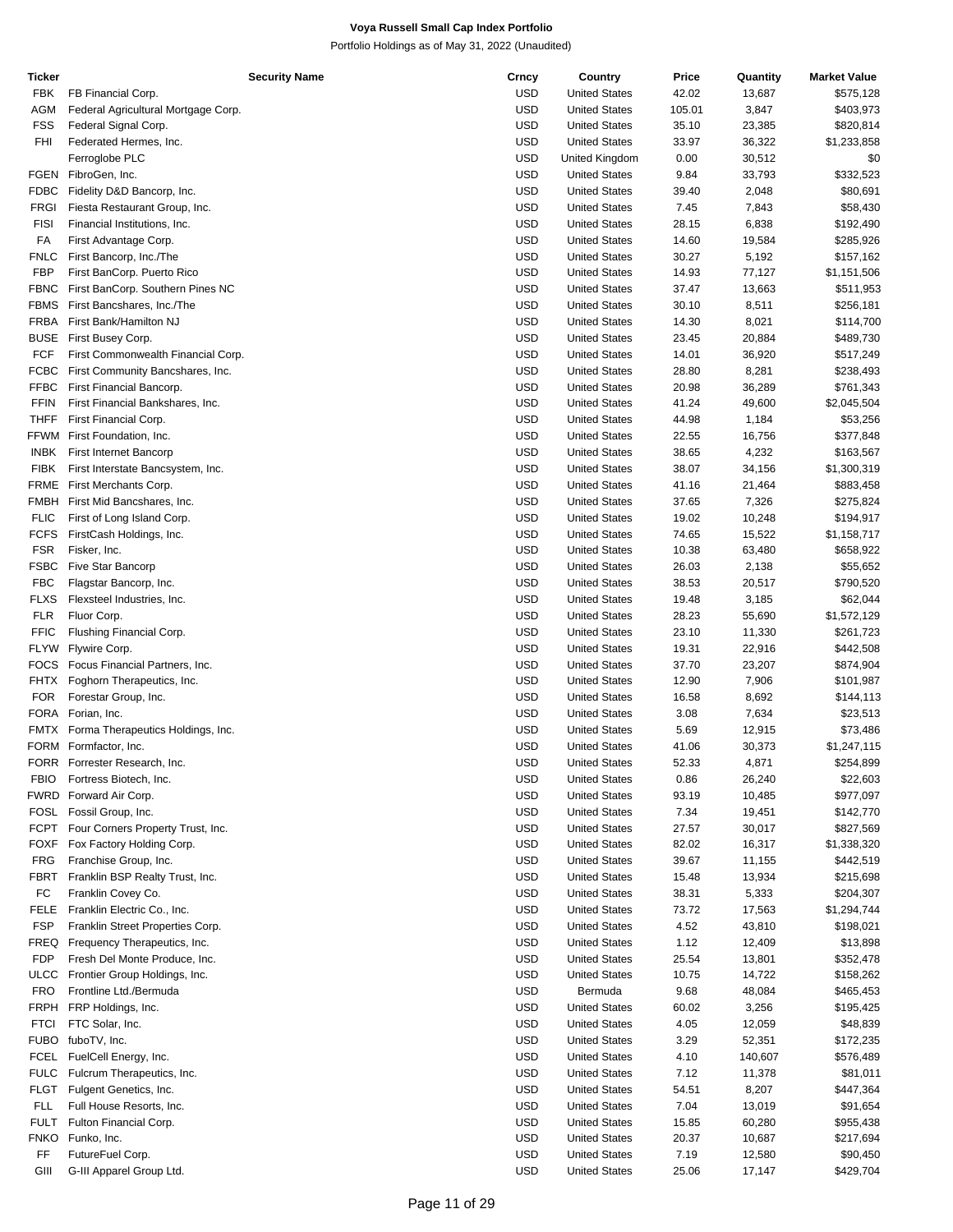| Ticker      |                                         | <b>Security Name</b> | Crncy      | Country              | Price  | Quantity | <b>Market Value</b> |
|-------------|-----------------------------------------|----------------------|------------|----------------------|--------|----------|---------------------|
| GTHX        | G1 Therapeutics, Inc.                   |                      | <b>USD</b> | <b>United States</b> | 4.86   | 14,906   | \$72,443            |
| GAN         | GAN Ltd.                                |                      | <b>USD</b> | United Kingdom       | 3.37   | 16,746   | \$56,434            |
| GCI         | Gannett Co., Inc.                       |                      | <b>USD</b> | <b>United States</b> | 3.93   | 55,136   | \$216,684           |
| GATO        | Gatos Silver, Inc.                      |                      | <b>USD</b> | <b>United States</b> | 3.08   | 17,824   | \$54,898            |
|             | GATX GATX Corp.                         |                      | <b>USD</b> | <b>United States</b> | 107.95 | 13,626   | \$1,470,927         |
|             | GCMG GCM Grosvenor, Inc.                |                      | <b>USD</b> | <b>United States</b> | 8.19   | 17,583   | \$144,005           |
| <b>GCP</b>  | GCP Applied Technologies, Inc.          |                      | <b>USD</b> | <b>United States</b> | 31.12  | 19,602   | \$610,014           |
| <b>GNK</b>  | Genco Shipping & Trading Ltd.           |                      | <b>USD</b> | <b>United States</b> | 25.25  | 13,146   | \$331,937           |
| <b>GBIO</b> |                                         |                      | <b>USD</b> |                      |        |          |                     |
|             | Generation Bio Co.                      |                      |            | <b>United States</b> | 5.62   | 15,710   | \$88,290            |
| GCO         | Genesco, Inc.                           |                      | <b>USD</b> | <b>United States</b> | 56.31  | 5,757    | \$324,177           |
| <b>GNUS</b> | Genius Brands International, Inc.       |                      | <b>USD</b> | <b>United States</b> | 0.76   | 121,236  | \$92,139            |
| THRM        | Gentherm, Inc.                          |                      | <b>USD</b> | <b>United States</b> | 68.94  | 13,045   | \$899,322           |
| <b>GNW</b>  | Genworth Financial, Inc.                |                      | <b>USD</b> | <b>United States</b> | 4.05   | 190,981  | \$773,473           |
| GEO         | Geo Group, Inc./The                     |                      | <b>USD</b> | <b>United States</b> | 7.11   | 45,884   | \$326,235           |
| GABC        | German American Bancorp, Inc.           |                      | <b>USD</b> | <b>United States</b> | 38.03  | 11,002   | \$418,406           |
| <b>GERN</b> | Geron Corp.                             |                      | <b>USD</b> | <b>United States</b> | 1.38   | 119,370  | \$164,731           |
| GTY         | Getty Realty Corp.                      |                      | <b>USD</b> | <b>United States</b> | 27.94  | 16,006   | \$447,208           |
| GEVO        | Gevo, Inc.                              |                      | <b>USD</b> | <b>United States</b> | 4.20   | 75,546   | \$317,293           |
|             | ROCK Gibraltar Industries, Inc.         |                      | <b>USD</b> | <b>United States</b> | 41.76  | 12,924   | \$539,706           |
| <b>GBCI</b> | Glacier Bancorp., Inc.                  |                      | <b>USD</b> | <b>United States</b> | 48.41  | 42,190   | \$2,042,418         |
| GOOD        | Gladstone Commercial Corp.              |                      | <b>USD</b> | <b>United States</b> | 20.29  | 15,423   | \$312,933           |
| LAND        | Gladstone Land Corp.                    |                      | <b>USD</b> | <b>United States</b> | 26.84  | 11,611   | \$311,639           |
|             |                                         |                      |            | <b>United States</b> |        |          |                     |
| <b>GLT</b>  | Glatfelter Corp.                        |                      | <b>USD</b> |                      | 8.62   | 18,788   | \$161,953           |
| GKOS        | Glaukos Corp.                           |                      | <b>USD</b> | <b>United States</b> | 40.83  | 17,836   | \$728,244           |
| <b>GBT</b>  | Global Blood Therapeutics, Inc.         |                      | <b>USD</b> | <b>United States</b> | 24.94  | 24,395   | \$608,411           |
| GIC         | Global Industrial Co.                   |                      | <b>USD</b> | <b>United States</b> | 34.27  | 5,708    | \$195,613           |
| <b>GMRE</b> | Global Medical REIT, Inc.               |                      | <b>USD</b> | <b>United States</b> | 13.00  | 22,600   | \$293,800           |
| GNL         | Global Net Lease, Inc.                  |                      | <b>USD</b> | <b>United States</b> | 14.47  | 39,347   | \$569,351           |
|             | GSAT Globalstar, Inc.                   |                      | <b>USD</b> | <b>United States</b> | 1.40   | 236,054  | \$330,476           |
| <b>GMS</b>  | GMS, Inc.                               |                      | <b>USD</b> | <b>United States</b> | 49.81  | 16,999   | \$846,720           |
|             | GOGO Gogo, Inc.                         |                      | <b>USD</b> | <b>United States</b> | 20.26  | 23,752   | \$481,216           |
| <b>GLNG</b> | Golar LNG Ltd.                          |                      | <b>USD</b> | Norway               | 25.33  | 40,478   | \$1,025,308         |
| <b>GDEN</b> | Golden Entertainment, Inc.              |                      | <b>USD</b> | <b>United States</b> | 47.28  | 6,844    | \$323,584           |
| GT          | Goodyear Tire & Rubber Co.              |                      | <b>USD</b> | <b>United States</b> | 12.92  | 106,547  | \$1,376,587         |
| <b>GSHD</b> | Goosehead Insurance, Inc.               |                      | <b>USD</b> | <b>United States</b> | 51.78  | 7,082    | \$366,706           |
|             |                                         |                      | <b>USD</b> |                      |        |          |                     |
| GPRO        | GoPro, Inc.                             |                      |            | <b>United States</b> | 6.91   | 49,011   | \$338,666           |
| <b>GRC</b>  | Gorman-Rupp Co.                         |                      | <b>USD</b> | <b>United States</b> | 29.79  | 9,226    | \$274,843           |
| GOSS        | Gossamer Bio, Inc.                      |                      | <b>USD</b> | <b>United States</b> | 7.05   | 24,100   | \$169,905           |
| EAF         | GrafTech International Ltd.             |                      | <b>USD</b> | <b>United States</b> | 8.68   | 77,752   | \$674,887           |
| <b>GHC</b>  | Graham Holdings Co.                     |                      | <b>USD</b> | <b>United States</b> | 613.02 | 1,497    | \$917,691           |
| GVA         | Granite Construction, Inc.              |                      | <b>USD</b> | <b>United States</b> | 32.65  | 18,326   | \$598,344           |
|             | GPMT Granite Point Mortgage Trust, Inc. |                      | <b>USD</b> | <b>United States</b> | 11.00  | 24,866   | \$273,526           |
|             | GRPH Graphite Bio, Inc.                 |                      | <b>USD</b> | <b>United States</b> | 2.35   | 9,522    | \$22,377            |
| GTN         | Gray Television, Inc.                   |                      | USD        | <b>United States</b> | 19.72  | 33,676   | \$664,091           |
| AJX         | Great Ajax Corp.                        |                      | USD        | <b>United States</b> | 10.55  | 11,726   | \$123,709           |
| GLDD        | Great Lakes Dredge & Dock Corp.         |                      | USD        | <b>United States</b> | 14.70  | 27,206   | \$399,928           |
| GSBC        | Great Southern Bancorp., Inc.           |                      | USD        | <b>United States</b> | 59.35  | 4,101    | \$243,394           |
|             | GRBK Green Brick Partners, Inc.         |                      | USD        | <b>United States</b> | 24.32  | 12,748   | \$310,031           |
|             | GDOT Green Dot Corp.                    |                      | USD        | <b>United States</b> | 28.84  | 21,144   | \$609,793           |
|             | Green Plains, Inc.                      |                      | USD        |                      | 32.58  |          |                     |
| GPRE        |                                         |                      |            | <b>United States</b> |        | 18,906   | \$615,957           |
|             | GBOX GreenBox POS                       |                      | <b>USD</b> | <b>United States</b> | 2.63   | 6,113    | \$16,077            |
| GBX         | Greenbrier Cos., Inc.                   |                      | USD        | <b>United States</b> | 41.61  | 12,506   | \$520,375           |
| GHL         | Greenhill & Co., Inc.                   |                      | USD        | <b>United States</b> | 12.30  | 6,431    | \$79,101            |
| GLSI        | Greenwich Lifesciences, Inc.            |                      | USD        | <b>United States</b> | 7.74   | 1,489    | \$11,525            |
| <b>GEF</b>  | Greif, Inc. - Class A                   |                      | USD        | <b>United States</b> | 59.47  | 12,222   | \$726,842           |
| GDYN        | Grid Dynamics Holdings, Inc.            |                      | USD        | <b>United States</b> | 18.01  | 17,571   | \$316,454           |
| <b>GFF</b>  | Griffon Corp.                           |                      | USD        | <b>United States</b> | 32.07  | 19,217   | \$616,289           |
| <b>GRTS</b> | Gritstone bio, Inc.                     |                      | USD        | <b>United States</b> | 2.02   | 15,920   | \$32,158            |
| GPI         | Group 1 Automotive, Inc.                |                      | <b>USD</b> | <b>United States</b> | 179.59 | 6,420    | \$1,152,968         |
| <b>GRPN</b> | Groupon, Inc.                           |                      | USD        | <b>United States</b> | 15.45  | 9,529    | \$147,223           |
|             | GRWG GrowGeneration Corp.               |                      | USD        | <b>United States</b> | 5.15   | 22,238   | \$114,526           |
|             |                                         |                      | USD        | <b>United States</b> |        |          |                     |
|             | GTBP GT Biopharma, Inc.                 |                      |            |                      | 2.76   | 7,958    | \$21,964            |
|             | GTX, Inc. - CVR                         |                      | USD        | <b>United States</b> | 0.00   | 390      | \$0                 |
|             | GTYH GTY Technology Holdings, Inc.      |                      | USD        | <b>United States</b> | 5.92   | 14,341   | \$84,899            |
| GES         | Guess?, Inc.                            |                      | USD        | <b>United States</b> | 20.86  | 16,262   | \$339,225           |
| <b>HEES</b> | H&E Equipment Services, Inc.            |                      | USD        | <b>United States</b> | 35.65  | 12,801   | \$456,356           |
| HCKT        | Hackett Group, Inc.                     |                      | <b>USD</b> | <b>United States</b> | 20.49  | 9,374    | \$192,073           |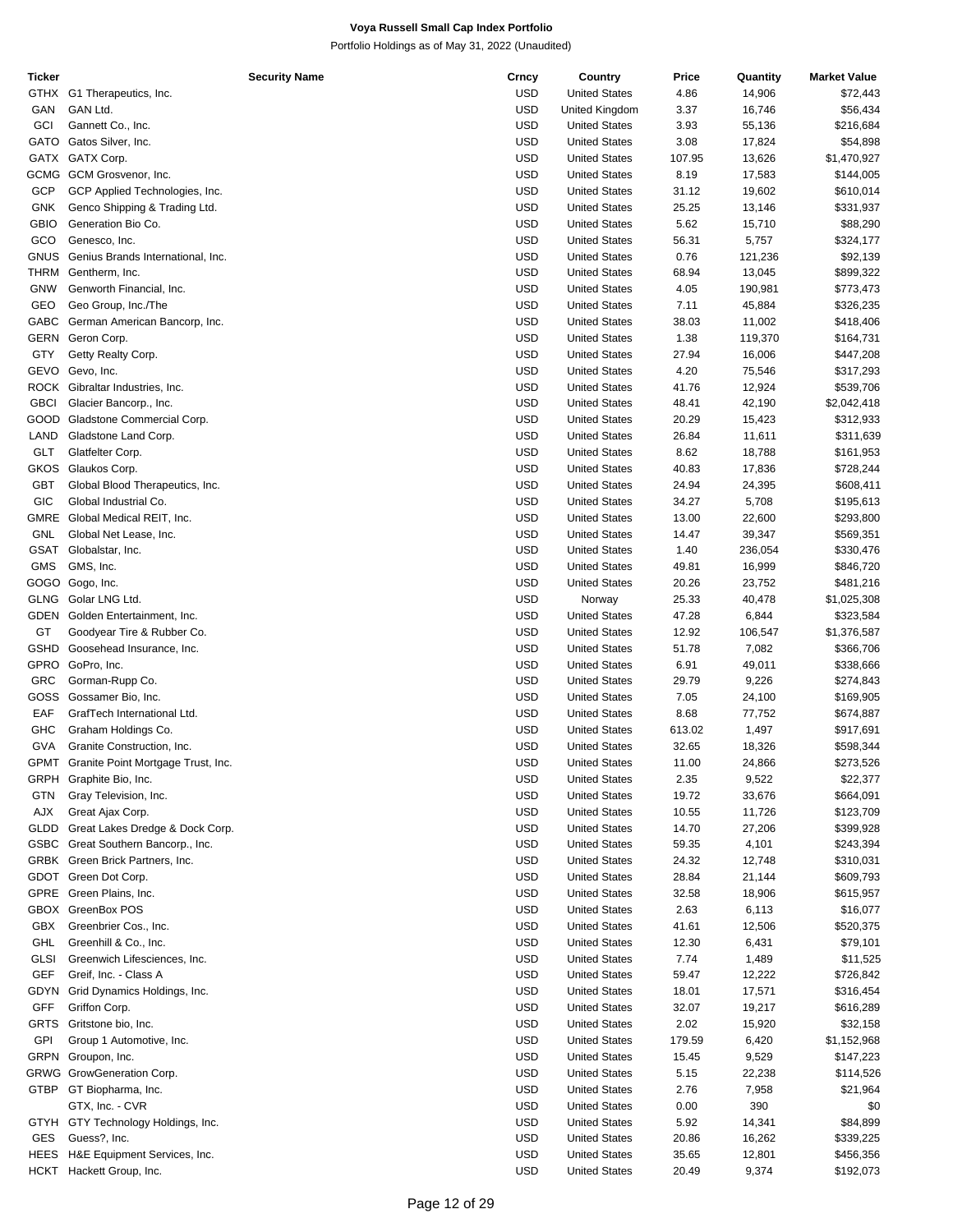| Ticker      | <b>Security Name</b>                                      | Crncy      | Country              | Price  | Quantity | <b>Market Value</b> |
|-------------|-----------------------------------------------------------|------------|----------------------|--------|----------|---------------------|
| HAE         | Haemonetics Corp.                                         | <b>USD</b> | <b>United States</b> | 63.26  | 19,902   | \$1,259,001         |
| HOFV        | Hall of Fame Resort & Entertainment Co.                   | USD        | <b>United States</b> | 0.67   | 20,242   | \$13,532            |
| <b>HALO</b> | Halozyme Therapeutics, Inc.                               | <b>USD</b> | <b>United States</b> | 45.98  | 53,624   | \$2,465,632         |
| <b>HLNE</b> | Hamilton Lane, Inc.                                       | <b>USD</b> | <b>United States</b> | 69.55  | 13,370   | \$929,884           |
| <b>HWC</b>  | Hancock Whitney Corp.                                     | <b>USD</b> | <b>United States</b> | 49.84  | 32,872   | \$1,638,340         |
|             | HNGR Hanger, Inc.                                         | USD        | <b>United States</b> | 15.79  | 15,756   | \$248,787           |
| <b>HAFC</b> | Hanmi Financial Corp.                                     | <b>USD</b> | <b>United States</b> | 23.34  | 13,486   | \$314,763           |
|             |                                                           |            |                      |        |          |                     |
| HASI        | Hannon Armstrong Sustainable Infrastructure Capital, Inc. | USD        | <b>United States</b> | 38.07  | 30,349   | \$1,155,386         |
| <b>HONE</b> | HarborOne Bancorp, Inc.                                   | <b>USD</b> | <b>United States</b> | 14.29  | 18,927   | \$270,467           |
| HLIT        | Harmonic, Inc.                                            | USD        | <b>United States</b> | 9.63   | 37,169   | \$357,937           |
| HRMY        | Harmony Biosciences Holdings, Inc.                        | <b>USD</b> | <b>United States</b> | 43.60  | 9,219    | \$401,948           |
| HARP        | Harpoon Therapeutics, Inc.                                | <b>USD</b> | <b>United States</b> | 2.06   | 7,705    | \$15,872            |
| <b>HSC</b>  | Harsco Corp.                                              | <b>USD</b> | <b>United States</b> | 8.30   | 31,603   | \$262,305           |
| HBIO        | Harvard Bioscience, Inc.                                  | USD        | <b>United States</b> | 3.66   | 18,080   | \$66,173            |
| HVT         | Haverty Furniture Cos., Inc.                              | <b>USD</b> | <b>United States</b> | 28.26  | 6,360    | \$179,734           |
| HA          | Hawaiian Holdings, Inc.                                   | USD        | <b>United States</b> | 17.75  | 20,139   | \$357,467           |
| hwkn        | Hawkins, Inc.                                             | USD        | <b>United States</b> | 36.16  | 8,195    | \$296,331           |
| HAYN        | Haynes International, Inc.                                | USD        | <b>United States</b> | 38.25  | 5,347    | \$204,523           |
| <b>FUL</b>  | HB Fuller Co.                                             | <b>USD</b> | <b>United States</b> | 71.08  | 20,116   | \$1,429,845         |
|             |                                                           | <b>USD</b> | <b>United States</b> |        |          |                     |
| HCI         | HCI Group, Inc.                                           |            |                      | 67.97  | 2,422    | \$164,623           |
| HCAT        | Health Catalyst, Inc.                                     | <b>USD</b> | <b>United States</b> | 14.65  | 20,125   | \$294,831           |
| <b>HR</b>   | Healthcare Realty Trust, Inc.                             | USD        | <b>United States</b> | 29.07  | 55,797   | \$1,622,019         |
| HCSG        | Healthcare Services Group, Inc.                           | <b>USD</b> | <b>United States</b> | 17.17  | 29,331   | \$503,613           |
| HQY         | HealthEquity, Inc.                                        | USD        | <b>United States</b> | 62.58  | 31,956   | \$1,999,806         |
| HSTM        | HealthStream, Inc.                                        | USD        | <b>United States</b> | 20.37  | 11,520   | \$234,662           |
| <b>HTLD</b> | Heartland Express, Inc.                                   | USD        | <b>United States</b> | 14.28  | 17,250   | \$246,330           |
| <b>HTLF</b> | Heartland Financial USA, Inc.                             | <b>USD</b> | <b>United States</b> | 44.23  | 15,941   | \$705,070           |
| HL          | Hecla Mining Co.                                          | <b>USD</b> | <b>United States</b> | 4.72   | 206,017  | \$972,400           |
| <b>HSII</b> | Heidrick & Struggles International, Inc.                  | <b>USD</b> | <b>United States</b> | 34.56  | 7,664    | \$264,868           |
| HELE        | Helen of Troy Ltd.                                        | USD        | <b>United States</b> | 185.19 | 9,303    | \$1,722,823         |
| <b>HLIO</b> | Helios Technologies, Inc.                                 | <b>USD</b> | <b>United States</b> | 68.42  | 12,790   | \$875,092           |
| <b>HLX</b>  |                                                           | USD        | <b>United States</b> | 4.64   |          | \$257,204           |
|             | Helix Energy Solutions Group, Inc.                        |            |                      |        | 55,432   |                     |
| HP          | Helmerich & Payne, Inc.                                   | USD        | <b>United States</b> | 50.35  | 39,837   | \$2,005,793         |
| <b>HRI</b>  | Herc Holdings, Inc.                                       | USD        | <b>United States</b> | 117.22 | 9,669    | \$1,133,400         |
| <b>HTBK</b> | Heritage Commerce Corp.                                   | <b>USD</b> | <b>United States</b> | 11.47  | 26,054   | \$298,839           |
| HFWA        | Heritage Financial Corp.                                  | <b>USD</b> | <b>United States</b> | 26.10  | 14,654   | \$382,469           |
| <b>HCCI</b> | Heritage-Crystal Clean, Inc.                              | <b>USD</b> | <b>United States</b> | 27.57  | 7,055    | \$194,506           |
| HRTX        | Heron Therapeutics, Inc.                                  | USD        | <b>United States</b> | 3.30   | 36,274   | \$119,704           |
| HT          | Hersha Hospitality Trust                                  | <b>USD</b> | <b>United States</b> | 10.98  | 14,154   | \$155,411           |
| HSKA        | Heska Corp.                                               | USD        | <b>United States</b> | 99.79  | 3,941    | \$393,272           |
| HFFG        | HF Foods Group, Inc.                                      | <b>USD</b> | <b>United States</b> | 5.31   | 15,527   | \$82,448            |
| HIBB        | Hibbett, Inc.                                             | <b>USD</b> | <b>United States</b> | 50.75  | 5,285    | \$268,214           |
| HI          | Hillenbrand, Inc.                                         | USD        | <b>United States</b> | 41.84  | 28,029   | \$1,172,733         |
| HTH         | Hilltop Holdings, Inc.                                    | USD        | <b>United States</b> | 30.01  | 23,363   | \$701,124           |
|             |                                                           | USD        | <b>United States</b> |        |          |                     |
| <b>HGV</b>  | Hilton Grand Vacations, Inc.                              |            |                      | 45.75  | 33,164   | \$1,517,253         |
| <b>HIFS</b> | Hingham Institution For Savings The                       | USD        | <b>United States</b> | 322.80 | 668      | \$215,630           |
| <b>HRT</b>  | HireRight Holdings Corp.                                  | USD        | <b>United States</b> | 14.75  | 6,525    | \$96,244            |
| HNI         | HNI Corp.                                                 | USD        | <b>United States</b> | 38.13  | 17,474   | \$666,284           |
| <b>HBCP</b> | Home Bancorp, Inc.                                        | USD        | <b>United States</b> | 34.39  | 3,848    | \$132,333           |
| HOMB        | Home Bancshares, Inc./Conway AR                           | USD        | <b>United States</b> | 22.59  | 59,212   | \$1,337,599         |
| HMST        | HomeStreet, Inc.                                          | USD        | <b>United States</b> | 40.31  | 7,730    | \$311,596           |
| <b>HTBI</b> | HomeTrust Bancshares, Inc.                                | USD        | <b>United States</b> | 26.84  | 6,557    | \$175,990           |
| <b>FIXX</b> | Homology Medicines, Inc.                                  | USD        | <b>United States</b> | 1.47   | 16,591   | \$24,389            |
| HNST        | Honest Co., Inc./The                                      | USD        | <b>United States</b> | 3.44   | 30,361   | \$104,442           |
| HOFT        | Hooker Furnishings Corp.                                  | USD        | <b>United States</b> | 17.29  | 4,465    | \$77,200            |
| HOPE        | Hope Bancorp, Inc.                                        | USD        | <b>United States</b> | 14.58  | 45,056   | \$656,916           |
|             |                                                           | USD        |                      |        |          |                     |
| HMN         | Horace Mann Educators Corp.                               |            | <b>United States</b> | 40.46  | 17,151   | \$693,929           |
| <b>HBNC</b> | Horizon Bancorp, Inc.                                     | USD        | <b>United States</b> | 17.97  | 18,475   | \$331,996           |
| TWNK        | Hostess Brands, Inc.                                      | USD        | <b>United States</b> | 21.25  | 50,439   | \$1,071,829         |
| HLI         | Houlihan Lokey, Inc.                                      | USD        | <b>United States</b> | 85.94  | 19,960   | \$1,715,362         |
| HOV         | Hovnanian Enterprises, Inc.                               | USD        | <b>United States</b> | 51.19  | 2,012    | \$102,994           |
|             | HUBG HUB Group, Inc.                                      | USD        | <b>United States</b> | 72.98  | 13,014   | \$949,762           |
| HGEN        | Humanigen, Inc.                                           | USD        | <b>United States</b> | 2.18   | 16,523   | \$36,020            |
| HURN        | Huron Consulting Group, Inc.                              | USD        | <b>United States</b> | 59.92  | 8,889    | \$532,629           |
| <b>HYFM</b> | Hydrofarm Holdings Group, Inc.                            | USD        | <b>United States</b> | 6.89   | 15,720   | \$108,311           |
| <b>HYLN</b> | Hyliion Holdings Corp.                                    | USD        | <b>United States</b> | 3.63   | 48,532   | \$176,171           |
|             | HYRE HyreCar, Inc.                                        | <b>USD</b> | <b>United States</b> | 1.14   | 6,092    | \$6,945             |
|             |                                                           |            |                      |        |          |                     |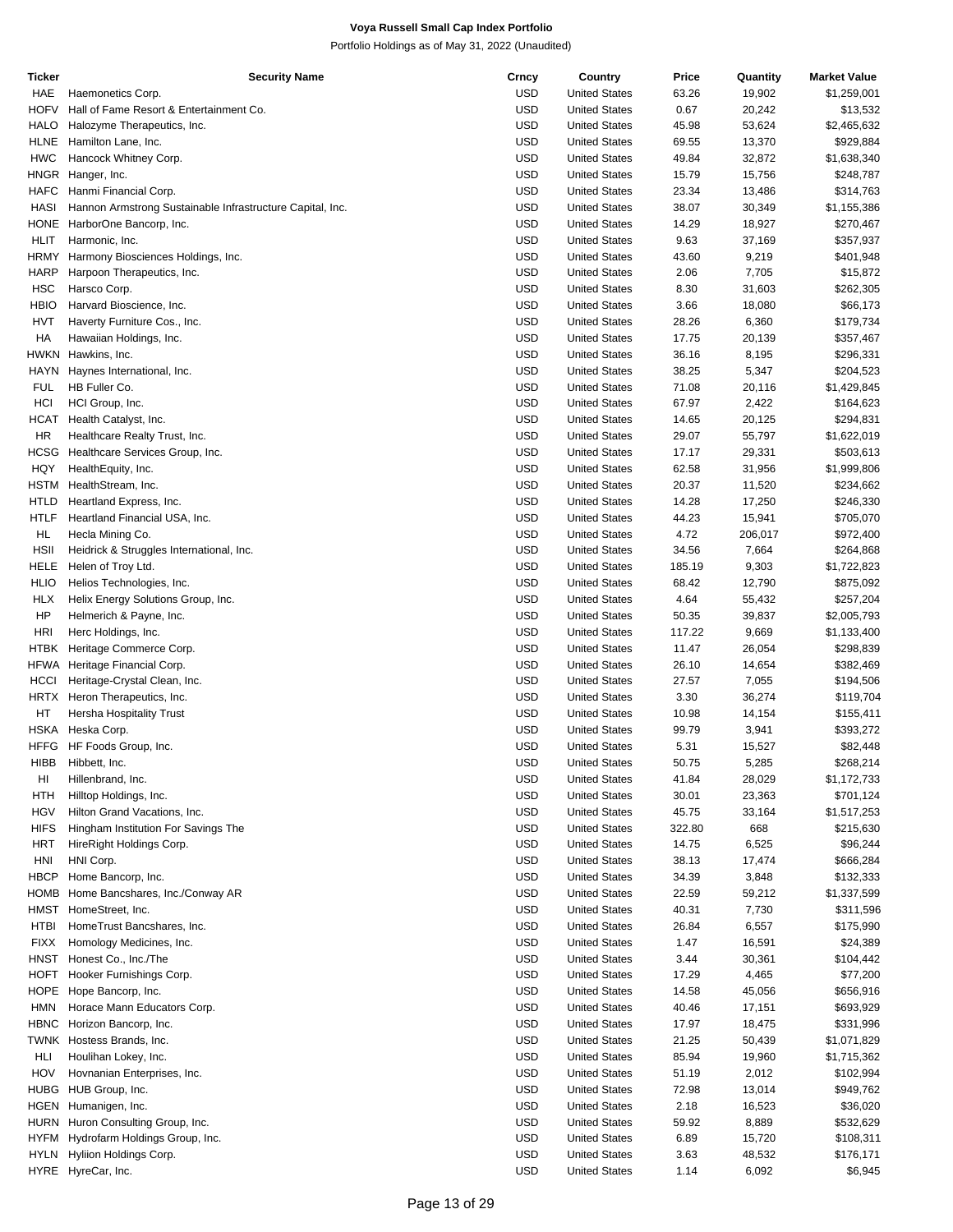| Ticker      | <b>Security Name</b>                            | Crncy      | Country              | Price  | Quantity | <b>Market Value</b> |
|-------------|-------------------------------------------------|------------|----------------------|--------|----------|---------------------|
| HY          | Hyster-Yale Materials Handling, Inc. - A shares | <b>USD</b> | <b>United States</b> | 36.95  | 4,111    | \$151,901           |
| <b>IIIV</b> | 13 Verticals, Inc.                              | <b>USD</b> | <b>United States</b> | 23.32  | 9,047    | \$210,976           |
| <b>IBIO</b> | iBio, Inc.                                      | <b>USD</b> | <b>United States</b> | 0.24   | 81,676   | \$19,684            |
| ICAD        | iCAD, Inc.                                      | <b>USD</b> | <b>United States</b> | 3.82   | 8,086    | \$30,889            |
| <b>ICFI</b> | ICF International, Inc.                         | <b>USD</b> | <b>United States</b> | 102.21 | 7,207    | \$736,627           |
| <b>ICHR</b> | Ichor Holdings Ltd.                             | <b>USD</b> | <b>United States</b> | 30.24  | 11,146   | \$337,055           |
| <b>ICVX</b> | Icosavax, Inc.                                  | <b>USD</b> | <b>United States</b> | 6.79   | 9,110    | \$61,857            |
|             |                                                 |            |                      |        |          |                     |
| IDEX        | Ideanomics, Inc.                                | <b>USD</b> | <b>United States</b> | 0.60   | 172,759  | \$103,655           |
| <b>IDYA</b> | Ideaya Biosciences, Inc.                        | <b>USD</b> | <b>United States</b> | 11.15  | 12,821   | \$142,954           |
| <b>INVE</b> | Identiv, Inc.                                   | <b>USD</b> | <b>United States</b> | 12.79  | 9,034    | \$115,545           |
| IDT         | IDT Corp.                                       | <b>USD</b> | <b>United States</b> | 27.56  | 6,122    | \$168,722           |
| <b>IESC</b> | IES Holdings, Inc.                              | <b>USD</b> | <b>United States</b> | 30.89  | 3,844    | \$118,741           |
| <b>IGMS</b> | IGM Biosciences, Inc.                           | <b>USD</b> | <b>United States</b> | 16.78  | 2,972    | \$49,870            |
| <b>IHRT</b> | iHeartMedia, Inc.                               | <b>USD</b> | <b>United States</b> | 11.80  | 44,381   | \$523,696           |
| IIVI        | II-VI, Inc.                                     | <b>USD</b> | <b>United States</b> | 62.50  | 40,661   | \$2,541,313         |
| <b>IKNA</b> | Ikena Oncology, Inc.                            | <b>USD</b> | <b>United States</b> | 3.90   | 11,117   | \$43,356            |
| <b>IMGO</b> | Imago Biosciences, Inc.                         | <b>USD</b> | <b>United States</b> | 16.16  | 7,257    | \$117,273           |
| IMAX        | Imax Corp.                                      | <b>USD</b> | Canada               | 17.32  | 19,764   | \$342,312           |
| <b>IMRX</b> | Immuneering Corp.                               | <b>USD</b> | <b>United States</b> | 4.48   | 6,492    | \$29,084            |
| IMUX        | Immunic, Inc.                                   | <b>USD</b> | <b>United States</b> | 6.20   | 6,723    | \$41,683            |
| <b>IBRX</b> | ImmunityBio, Inc.                               | <b>USD</b> | <b>United States</b> | 3.76   | 26,254   |                     |
|             |                                                 |            |                      |        |          | \$98,715            |
| IMGN        | Immunogen, Inc.                                 | <b>USD</b> | <b>United States</b> | 3.66   | 77,133   | \$282,307           |
| <b>IMVT</b> | Immunovant, Inc.                                | <b>USD</b> | <b>United States</b> | 4.24   | 15,417   | \$65,368            |
| PI          | Impinj, Inc.                                    | <b>USD</b> | <b>United States</b> | 46.81  | 7,445    | \$348,500           |
| <b>NARI</b> | Inari Medical, Inc.                             | <b>USD</b> | <b>United States</b> | 65.80  | 13,427   | \$883,497           |
| <b>IRT</b>  | Independence Realty Trust, Inc.                 | <b>USD</b> | <b>United States</b> | 23.51  | 78,784   | \$1,852,212         |
| <b>INDB</b> | Independent Bank Corp.                          | <b>USD</b> | <b>United States</b> | 83.30  | 1,138    | \$94,795            |
| INDB        | Independent Bank Corp.                          | <b>USD</b> | <b>United States</b> | 83.30  | 16,664   | \$1,388,111         |
| <b>IBCP</b> | Independent Bank Corp. Michigan                 | <b>USD</b> | <b>United States</b> | 19.81  | 2,180    | \$43,186            |
| <b>IBTX</b> | Independent Bank Group, Inc.                    | <b>USD</b> | <b>United States</b> | 73.08  | 14,675   | \$1,072,449         |
| <b>INDT</b> | Indus Realty Trust, Inc.                        | <b>USD</b> | <b>United States</b> | 62.21  | 2,004    | \$124,669           |
| <b>ILPT</b> | Industrial Logistics Properties Trust           | <b>USD</b> | <b>United States</b> | 15.26  | 26,129   | \$398,729           |
| <b>INFN</b> | Infinera Corp.                                  | <b>USD</b> | <b>United States</b> | 5.73   | 72,665   | \$416,370           |
|             |                                                 | <b>USD</b> |                      |        |          | \$23,221            |
| <b>INFI</b> | Infinity Pharmaceuticals, Inc.                  |            | <b>United States</b> | 0.67   | 34,535   |                     |
| IEA         | Infrastructure and Energy Alternatives, Inc.    | <b>USD</b> | <b>United States</b> | 8.13   | 10,915   | \$88,739            |
| <b>INFU</b> | InfuSystem Holdings, Inc.                       | <b>USD</b> | <b>United States</b> | 9.67   | 7,844    | \$75,851            |
| <b>NGVT</b> | Ingevity Corp.                                  | <b>USD</b> | <b>United States</b> | 69.68  | 15,688   | \$1,093,140         |
|             | IMKTA Ingles Markets, Inc.                      | <b>USD</b> | <b>United States</b> | 89.06  | 5,858    | \$521,713           |
| <b>INBX</b> | Inhibrx, Inc.                                   | <b>USD</b> | <b>United States</b> | 13.07  | 10,930   | \$142,855           |
| <b>IOSP</b> | Innospec, Inc.                                  | <b>USD</b> | <b>United States</b> | 102.03 | 9,550    | \$974,387           |
| <b>INNV</b> | Innovage Holding Corp.                          | <b>USD</b> | <b>United States</b> | 4.85   | 7,077    | \$34,323            |
|             | VATE INNOVATE Corp.                             | <b>USD</b> | <b>United States</b> | 2.43   | 23,145   | \$56,242            |
| <b>IIPR</b> | Innovative Industrial Properties, Inc.          | <b>USD</b> | <b>United States</b> | 133.05 | 9,823    | \$1,306,950         |
| <b>INVA</b> | Innoviva, Inc.                                  | <b>USD</b> | <b>United States</b> | 15.17  | 17,554   | \$266,294           |
| <b>INGN</b> | Inogen, Inc.                                    | <b>USD</b> | <b>United States</b> | 25.68  | 8,100    | \$208,008           |
| NOTV        | Inotiv, Inc.                                    | <b>USD</b> | <b>United States</b> |        |          |                     |
|             |                                                 |            |                      | 15.30  | 6,379    | \$97,599            |
| <b>INO</b>  | Inovio Pharmaceuticals, Inc.                    | <b>USD</b> | <b>United States</b> | 1.87   | 80,813   | \$151,120           |
| INZY        | Inozyme Pharma, Inc.                            | <b>USD</b> | <b>United States</b> | 3.69   | 5,043    | \$18,609            |
| INSG        | Inseego Corp.                                   | <b>USD</b> | <b>United States</b> | 2.06   | 35,218   | \$72,549            |
| <b>NSIT</b> | Insight Enterprises, Inc.                       | <b>USD</b> | <b>United States</b> | 98.82  | 13,109   | \$1,295,431         |
| <b>INSM</b> | Insmed, Inc.                                    | <b>USD</b> | <b>United States</b> | 18.82  | 46,232   | \$870,086           |
| <b>NSP</b>  | Insperity, Inc.                                 | <b>USD</b> | <b>United States</b> | 100.07 | 13,991   | \$1,400,079         |
| <b>INSP</b> | Inspire Medical Systems, Inc.                   | <b>USD</b> | <b>United States</b> | 176.83 | 10,521   | \$1,860,428         |
| <b>IBP</b>  | Installed Building Products, Inc.               | <b>USD</b> | <b>United States</b> | 95.54  | 9,292    | \$887,758           |
| IIIN        | Insteel Industries, Inc.                        | <b>USD</b> | <b>United States</b> | 41.41  | 7,791    | \$322,625           |
| TIL         | Instil Bio, Inc.                                | <b>USD</b> | <b>United States</b> | 6.01   | 20,864   | \$125,288           |
| <b>INST</b> | Instructure Holdings, Inc.                      | <b>USD</b> | <b>United States</b> | 17.85  | 4,161    | \$74,274            |
| INTA        | Intapp, Inc.                                    | <b>USD</b> | <b>United States</b> | 19.88  | 4,386    | \$87,194            |
|             |                                                 |            |                      |        |          |                     |
| <b>ITGR</b> | Integer Holdings Corp.                          | <b>USD</b> | <b>United States</b> | 79.78  | 12,894   | \$1,028,683         |
| IAS         | Integral Ad Science Holding Corp.               | <b>USD</b> | <b>United States</b> | 12.18  | 7,518    | \$91,569            |
| NTLA        | Intellia Therapeutics, Inc.                     | <b>USD</b> | <b>United States</b> | 46.14  | 27,345   | \$1,261,698         |
| <b>IPAR</b> | Inter Parfums, Inc.                             | <b>USD</b> | <b>United States</b> | 73.80  | 7,234    | \$533,869           |
| <b>ICPT</b> | Intercept Pharmaceuticals, Inc.                 | <b>USD</b> | <b>United States</b> | 18.10  | 10,934   | \$197,905           |
| <b>IDCC</b> | InterDigital, Inc.                              | <b>USD</b> | <b>United States</b> | 65.29  | 12,355   | \$806,658           |
| <b>TILE</b> | Interface, Inc.                                 | <b>USD</b> | <b>United States</b> | 14.39  | 24,278   | \$349,360           |
| <b>IBOC</b> | International Bancshares Corp.                  | <b>USD</b> | <b>United States</b> | 41.93  | 20,857   | \$874,534           |
| <b>IGT</b>  | International Game Technology PLC               | <b>USD</b> | United Kingdom       | 21.42  | 39,258   | \$840,906           |
|             |                                                 |            |                      |        |          |                     |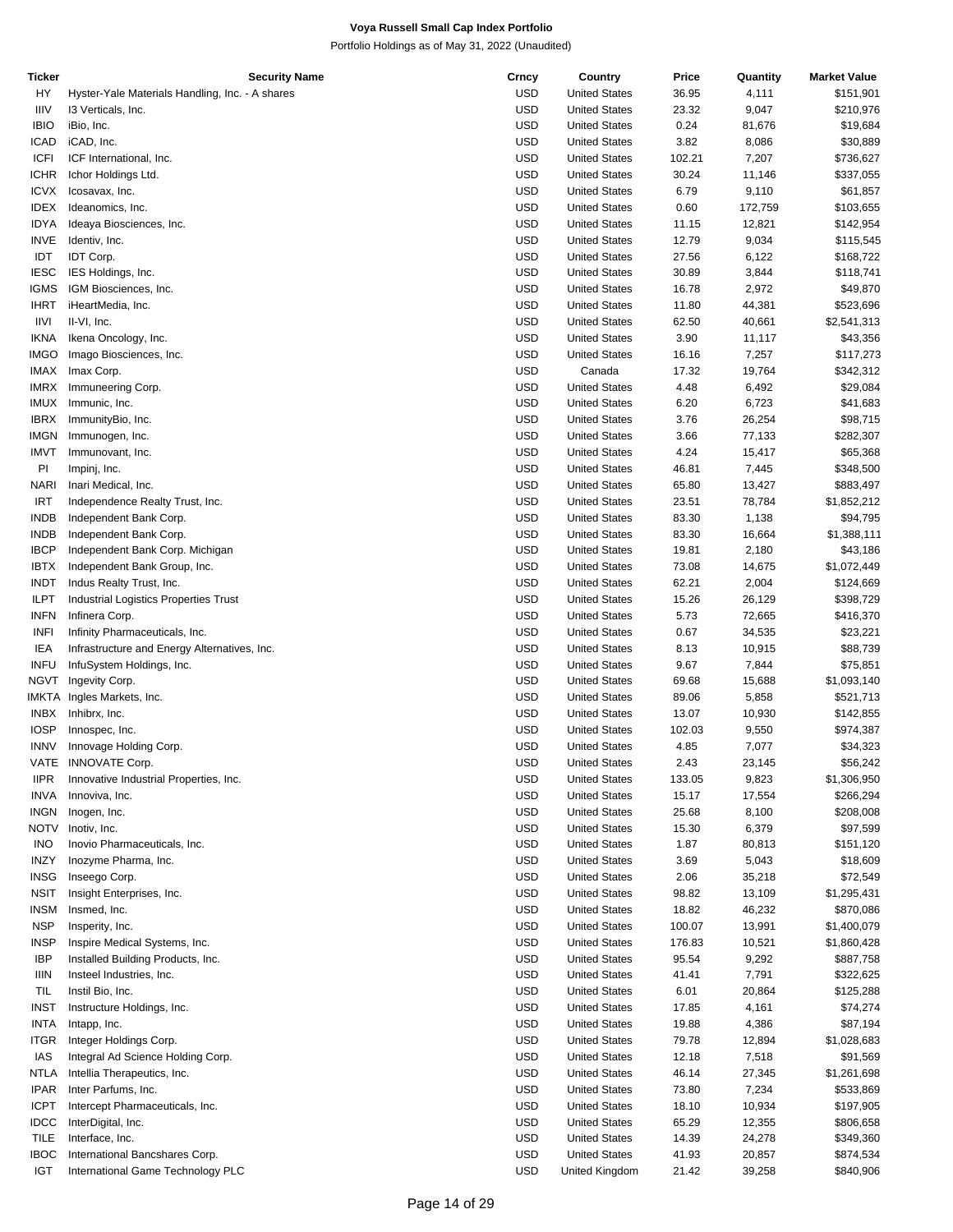| Ticker      | <b>Security Name</b>                      | Crncy      | Country              | Price  | Quantity | <b>Market Value</b> |
|-------------|-------------------------------------------|------------|----------------------|--------|----------|---------------------|
| <b>IMXI</b> | International Money Express, Inc.         | <b>USD</b> | <b>United States</b> | 20.62  | 13,761   | \$283,752           |
| <b>INSW</b> | International Seaways, Inc.               | <b>USD</b> | <b>United States</b> | 24.13  | 18,685   | \$450,869           |
| <b>ITCI</b> | Intra-Cellular Therapies, Inc.            | <b>USD</b> | <b>United States</b> | 57.40  | 30,932   | \$1,775,497         |
| IPI         | Intrepid Potash, Inc.                     | <b>USD</b> | <b>United States</b> | 65.87  | 4,007    | \$263,941           |
| <b>IVC</b>  | Invacare Corp.                            | <b>USD</b> | <b>United States</b> | 0.93   | 11,688   | \$10,915            |
| <b>IVR</b>  | Invesco Mortgage Capital, Inc.            | <b>USD</b> | <b>United States</b> | 1.78   | 113,102  | \$201,322           |
| <b>NVTA</b> | Invitae Corp.                             | <b>USD</b> | <b>United States</b> | 3.67   | 78,848   | \$289,372           |
|             |                                           |            |                      |        |          |                     |
| <b>IRMD</b> | iRadimed Corp.                            | <b>USD</b> | <b>United States</b> | 32.69  | 2,189    | \$71,558            |
| <b>IRTC</b> | iRhythm Technologies, Inc.                | <b>USD</b> | <b>United States</b> | 140.85 | 11,576   | \$1,630,480         |
| <b>IRDM</b> | Iridium Communications, Inc.              | <b>USD</b> | <b>United States</b> | 37.11  | 46,139   | \$1,712,218         |
| <b>IRBT</b> | iRobot Corp.                              | <b>USD</b> | <b>United States</b> | 47.59  | 10,686   | \$508,547           |
| <b>IRWD</b> | Ironwood Pharmaceuticals, Inc.            | <b>USD</b> | <b>United States</b> | 11.27  | 56,825   | \$640,418           |
| <b>STAR</b> | iStar, Inc.                               | <b>USD</b> | <b>United States</b> | 17.40  | 27,130   | \$472,062           |
| <b>ITOS</b> | iTeos Therapeutics, Inc.                  | <b>USD</b> | <b>United States</b> | 17.50  | 7,983    | \$139,703           |
| ITI         | Iteris, Inc.                              | <b>USD</b> | <b>United States</b> | 2.75   | 19,781   | \$54,398            |
| <b>ITRI</b> | Itron, Inc.                               | <b>USD</b> | <b>United States</b> | 51.61  | 17,819   | \$919,639           |
| <b>ISEE</b> | IVERIC bio, Inc.                          | <b>USD</b> | <b>United States</b> | 10.44  | 45,048   | \$470,301           |
| JJSF        | J&J Snack Foods Corp.                     | <b>USD</b> | <b>United States</b> | 128.22 | 5,764    | \$739,060           |
| <b>JACK</b> | Jack in the Box, Inc.                     | <b>USD</b> | <b>United States</b> | 68.30  | 8,215    | \$561,085           |
| <b>JRVR</b> | James River Group Holdings Ltd.           | <b>USD</b> | <b>United States</b> | 25.55  | 14,604   | \$373,132           |
| JANX        | Janux Therapeutics, Inc.                  | <b>USD</b> | <b>United States</b> | 11.13  |          | \$69,485            |
|             |                                           |            |                      |        | 6,243    |                     |
| <b>JELD</b> | JELD-WEN Holding, Inc.                    | <b>USD</b> | <b>United States</b> | 18.83  | 33,258   | \$626,248           |
| <b>FROG</b> | JFrog Ltd.                                | <b>USD</b> | Israel               | 18.65  | 21,231   | \$395,958           |
| <b>JBSS</b> | John B Sanfilippo & Son, Inc.             | <b>USD</b> | <b>United States</b> | 76.38  | 3,208    | \$245,027           |
| <b>JBT</b>  | John Bean Technologies Corp.              | <b>USD</b> | <b>United States</b> | 121.75 | 12,134   | \$1,477,315         |
| <b>WLY</b>  | John Wiley & Sons, Inc.                   | <b>USD</b> | <b>United States</b> | 52.96  | 16,575   | \$877,812           |
| <b>JOUT</b> | Johnson Outdoors, Inc.                    | <b>USD</b> | <b>United States</b> | 65.17  | 2,184    | \$142,331           |
| <b>JYNT</b> | Joint Corp./The                           | <b>USD</b> | <b>United States</b> | 16.68  | 5,645    | \$94,159            |
| <b>JNCE</b> | Jounce Therapeutics, Inc.                 | <b>USD</b> | <b>United States</b> | 3.87   | 12,694   | \$49,126            |
| KAI         | Kadant, Inc.                              | <b>USD</b> | <b>United States</b> | 185.10 | 4,525    | \$837,578           |
| KALU        | Kaiser Aluminum Corp.                     | <b>USD</b> | <b>United States</b> | 102.17 | 6,194    | \$632,841           |
| KALA        | Kala Pharmaceuticals, Inc.                | <b>USD</b> | <b>United States</b> | 0.35   | 18,304   | \$6,373             |
| <b>KALV</b> | KalVista Pharmaceuticals, Inc.            | <b>USD</b> | <b>United States</b> | 8.89   | 8,732    | \$77,627            |
| KAMN        |                                           | <b>USD</b> |                      |        |          |                     |
|             | Kaman Corp.                               |            | <b>United States</b> | 36.21  | 11,369   | \$411,671           |
| <b>KAR</b>  | KAR Auction Services, Inc.                | <b>USD</b> | <b>United States</b> | 15.97  | 46,823   | \$747,763           |
| KRTX        | Karuna Therapeutics, Inc.                 | <b>USD</b> | <b>United States</b> | 104.32 | 8,698    | \$907,375           |
| KPTI        | Karyopharm Therapeutics, Inc.             | <b>USD</b> | <b>United States</b> | 6.28   | 28,866   | \$181,278           |
| KBH         | <b>KB Home</b>                            | <b>USD</b> | <b>United States</b> | 34.49  | 30,329   | \$1,046,047         |
| <b>KBR</b>  | KBR, Inc.                                 | <b>USD</b> | <b>United States</b> | 49.76  | 54,418   | \$2,707,840         |
| <b>KRNY</b> | Kearny Financial Corp./MD                 | <b>USD</b> | <b>United States</b> | 12.41  | 30,304   | \$376,073           |
|             | KELYA Kelly Services, Inc.                | <b>USD</b> | <b>United States</b> | 19.96  | 13,672   | \$272,893           |
|             | KMPH KemPharm, Inc.                       | <b>USD</b> | <b>United States</b> | 4.63   | 10,899   | \$50,462            |
| KMT         | Kennametal, Inc.                          | <b>USD</b> | <b>United States</b> | 27.74  | 31,456   | \$872,589           |
| <b>KW</b>   | Kennedy-Wilson Holdings, Inc.             | <b>USD</b> | <b>United States</b> | 21.06  | 47,451   | \$999,318           |
| KROS        | Keros Therapeutics, Inc.                  | <b>USD</b> | <b>United States</b> | 33.80  | 6,131    | \$207,228           |
| <b>KZR</b>  | Kezar Life Sciences, Inc.                 | <b>USD</b> | <b>United States</b> | 5.05   | 13,459   | \$67,968            |
|             |                                           |            |                      |        |          |                     |
| <b>KFRC</b> | Kforce, Inc.                              | <b>USD</b> | <b>United States</b> | 65.68  | 8,017    | \$526,557           |
| KE          | Kimball Electronics, Inc.                 | <b>USD</b> | <b>United States</b> | 19.01  | 10,278   | \$195,385           |
| KBAL        | Kimball International, Inc.               | <b>USD</b> | <b>United States</b> | 8.54   | 16,531   | \$141,175           |
| KNTK        | Kinetik Holdings, Inc.                    | <b>USD</b> | <b>United States</b> | 84.04  | 1,416    | \$119,001           |
| KNSA        | Kiniksa Pharmaceuticals Ltd.              | <b>USD</b> | <b>United States</b> | 7.66   | 11,928   | \$91,368            |
| KNTE        | Kinnate Biopharma, Inc.                   | <b>USD</b> | <b>United States</b> | 7.94   | 9,522    | \$75,605            |
| KNSL        | Kinsale Capital Group, Inc.               | USD        | <b>United States</b> | 219.88 | 8,426    | \$1,852,709         |
| <b>KIRK</b> | Kirkland's, Inc.                          | <b>USD</b> | <b>United States</b> | 5.79   | 5,001    | \$28,956            |
| <b>KRG</b>  | Kite Realty Group Trust                   | <b>USD</b> | <b>United States</b> | 20.96  | 84,922   | \$1,779,965         |
| <b>KREF</b> | KKR Real Estate Finance Trust, Inc.       | <b>USD</b> | <b>United States</b> | 20.42  | 13,775   | \$281,286           |
| ΚN          | Knowles Corp.                             | <b>USD</b> | <b>United States</b> | 19.22  | 31,120   | \$598,126           |
| KOD         | Kodiak Sciences, Inc.                     | <b>USD</b> | <b>United States</b> | 7.24   | 13,226   | \$95,756            |
|             |                                           |            |                      |        |          |                     |
| <b>KTB</b>  | Kontoor Brands, Inc.                      | <b>USD</b> | <b>United States</b> | 40.07  | 20,061   | \$803,844           |
| KOPN        | Kopin Corp.                               | <b>USD</b> | <b>United States</b> | 1.11   | 29,396   | \$32,630            |
| <b>KOP</b>  | Koppers Holdings, Inc.                    | USD        | <b>United States</b> | 27.10  | 8,608    | \$233,277           |
| <b>KFY</b>  | Korn Ferry                                | <b>USD</b> | <b>United States</b> | 61.46  | 21,056   | \$1,294,102         |
| KOS         | Kosmos Energy Ltd.                        | <b>USD</b> | <b>United States</b> | 7.74   | 171,413  | \$1,326,737         |
| KTOS        | Kratos Defense & Security Solutions, Inc. | <b>USD</b> | <b>United States</b> | 14.42  | 48,628   | \$701,216           |
| <b>DNUT</b> | Krispy Kreme, Inc.                        | <b>USD</b> | <b>United States</b> | 14.82  | 29,099   | \$431,247           |
| KRON        | Kronos Bio, Inc.                          | <b>USD</b> | <b>United States</b> | 3.72   | 15,094   | \$56,150            |
| <b>KRYS</b> | Krystal Biotech, Inc.                     | <b>USD</b> | <b>United States</b> | 58.88  | 7,012    | \$412,867           |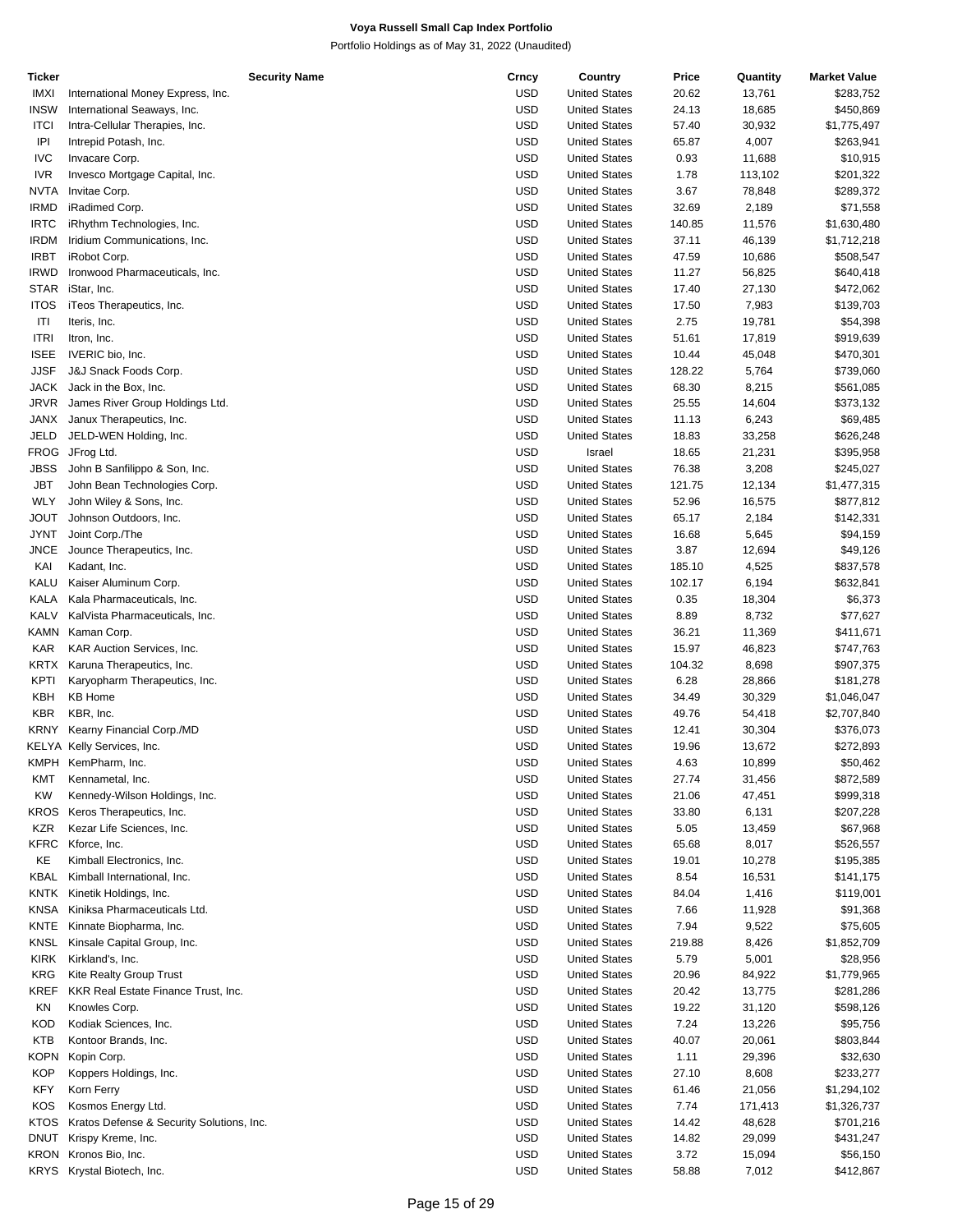| Ticker      | <b>Security Name</b>                                       | Crncy      | Country              | Price  | Quantity | <b>Market Value</b> |
|-------------|------------------------------------------------------------|------------|----------------------|--------|----------|---------------------|
| KLIC        | Kulicke & Soffa Industries, Inc.                           | <b>USD</b> | <b>United States</b> | 54.17  | 23,929   | \$1,296,234         |
| KURA        | Kura Oncology, Inc.                                        | <b>USD</b> | <b>United States</b> | 13.16  | 24,683   | \$324,828           |
| <b>KRUS</b> | Kura Sushi USA, Inc.                                       | <b>USD</b> | <b>United States</b> | 37.69  | 1,665    | \$62,754            |
| KYMR        | Kymera Therapeutics, Inc.                                  | <b>USD</b> | <b>United States</b> | 14.27  | 13,735   | \$195,998           |
| <b>LZB</b>  | La-Z-Boy, Inc.                                             | USD        | <b>United States</b> | 25.53  | 17,180   | \$438,605           |
| LADR        | Ladder Capital Corp.                                       | <b>USD</b> | <b>United States</b> | 11.56  | 47,644   | \$550,765           |
| LBAI        | Lakeland Bancorp, Inc.                                     | USD        | <b>United States</b> | 15.52  | 24,077   | \$373,675           |
| LKFN        | Lakeland Financial Corp.                                   | <b>USD</b> | <b>United States</b> | 72.16  | 9,632    | \$695,045           |
| LANC        | Lancaster Colony Corp.                                     | USD        | <b>United States</b> | 121.90 | 7,238    |                     |
|             |                                                            | <b>USD</b> |                      |        |          | \$882,312           |
| LNDC        | Landec Corp.                                               |            | <b>United States</b> | 9.50   | 11,188   | \$106,286           |
| LE          | Lands' End, Inc.                                           | USD        | <b>United States</b> | 11.60  | 6,101    | \$70,772            |
| LNTH        | Lantheus Holdings, Inc.                                    | <b>USD</b> | <b>United States</b> | 68.52  | 26,421   | \$1,810,367         |
| LPI         | Laredo Petroleum, Inc.                                     | USD        | <b>United States</b> | 84.17  | 4,890    | \$411,591           |
| SWIM        | Latham Group, Inc.                                         | <b>USD</b> | <b>United States</b> | 9.51   | 13,791   | \$131,152           |
| <b>LSCC</b> | Lattice Semiconductor Corp.                                | USD        | <b>United States</b> | 52.02  | 52,384   | \$2,725,016         |
| LAUR        | Laureate Education Inc.- Class A                           | USD        | <b>United States</b> | 12.73  | 39,683   | \$505,165           |
| LCII        | <b>LCI</b> Industries                                      | USD        | <b>United States</b> | 119.52 | 9,496    | \$1,134,962         |
| LMAT        | LeMaitre Vascular, Inc.                                    | <b>USD</b> | <b>United States</b> | 45.72  | 7,830    | \$357,988           |
| LC          | LendingClub Corp.                                          | <b>USD</b> | <b>United States</b> | 15.72  | 38,625   | \$607,185           |
| TREE        | LendingTree, Inc.                                          | <b>USD</b> | <b>United States</b> | 63.11  | 4,554    | \$287,403           |
| LXRX        | Lexicon Pharmaceuticals, Inc.                              | USD        | <b>United States</b> | 1.77   | 26,351   | \$46,641            |
| LGIH        | LGI Homes, Inc.                                            | <b>USD</b> | <b>United States</b> | 97.99  | 8,473    | \$830,269           |
| LHCG        | LHC Group, Inc.                                            | USD        | <b>United States</b> | 166.66 | 11,894   | \$1,982,254         |
| LBRT        |                                                            | <b>USD</b> | <b>United States</b> |        |          |                     |
|             | Liberty Energy, Inc.                                       |            |                      | 16.27  | 36,270   | \$590,113           |
| LILAK       | Liberty Latin America Ltd.                                 | USD        | Chile                | 9.51   | 68,938   | \$655,600           |
| LILA        | Liberty Latin America Ltd. - Class A                       | USD        | Chile                | 9.51   | 8,943    | \$85,048            |
|             | BATRK Liberty Media Corp.- Liberty Braves C Tracking Stock | USD        | <b>United States</b> | 24.55  | 18,763   | \$460,632           |
|             | LTRPA Liberty TripAdvisor Holdings, Inc.                   | <b>USD</b> | <b>United States</b> | 1.04   | 29,832   | \$31,025            |
| LTH         | Life Time Group Holdings, Inc.                             | USD        | <b>United States</b> | 14.65  | 12,790   | \$187,374           |
| LFST        | LifeStance Health Group, Inc.                              | <b>USD</b> | <b>United States</b> | 7.45   | 23,799   | \$177,303           |
| LCUT        | Lifetime Brands, Inc.                                      | USD        | <b>United States</b> | 11.41  | 6,240    | \$71,198            |
| LGND        | Ligand Pharmaceuticals, Inc.                               | <b>USD</b> | <b>United States</b> | 88.91  | 5,999    | \$533,371           |
| <b>LLNW</b> | Limelight Networks, Inc.                                   | USD        | <b>United States</b> | 3.62   | 51,315   | \$185,760           |
| <b>LMNR</b> | Limoneira Co.                                              | <b>USD</b> | <b>United States</b> | 11.93  | 7,728    | \$92,195            |
| <b>LIND</b> | Lindblad Expeditions Holdings, Inc.                        | <b>USD</b> | <b>United States</b> | 14.36  | 12,368   | \$177,604           |
| LNN         | Lindsay Corp.                                              | <b>USD</b> | <b>United States</b> | 126.00 | 4,359    | \$549,234           |
| <b>LCTX</b> | Lineage Cell Therapeutics, Inc.                            | USD        | <b>United States</b> | 1.25   | 47,315   | \$59,144            |
| LGF/A       | Lions Gate Entertainment Corp. - Class A                   | USD        | <b>United States</b> | 10.23  |          | \$231,781           |
|             |                                                            |            |                      |        | 22,657   |                     |
| LGF/B       | Lions Gate Entertainment Corp. - Class B                   | USD        | <b>United States</b> | 9.39   | 46,243   | \$434,222           |
| LQDT        | Liquidity Services, Inc.                                   | USD        | <b>United States</b> | 13.56  | 10,305   | \$139,736           |
| LIVN        | LivaNova PLC                                               | USD        | United Kingdom       | 68.07  | 21,032   | \$1,431,648         |
| LOB         | Live Oak Bancshares, Inc.                                  | <b>USD</b> | <b>United States</b> | 40.16  | 12,430   | \$499,189           |
|             | LTHM Livent Corp.                                          | <b>USD</b> | <b>United States</b> | 31.79  | 63,368   | \$2,014,469         |
| LVO         | LiveOne, Inc.                                              | USD        | <b>United States</b> | 0.84   | 19,172   | \$16,104            |
| <b>LPSN</b> | LivePerson, Inc.                                           | <b>USD</b> | <b>United States</b> | 16.78  | 25,710   | \$431,414           |
| RAMP        | LiveRamp Holdings, Inc.                                    | USD        | <b>United States</b> | 25.60  | 26,002   | \$665,651           |
| LL          | LL Flooring Holdings, Inc.                                 | <b>USD</b> | <b>United States</b> | 12.01  | 11,672   | \$140,181           |
| <b>RIDE</b> | Lordstown Motors Corp.                                     | USD        | <b>United States</b> | 2.07   | 59,516   | \$123,198           |
| LOVE        | Lovesac Co/The                                             | USD        | <b>United States</b> | 34.83  | 5,227    | \$182,056           |
| <b>LTC</b>  | LTC Properties, Inc.                                       | USD        | <b>United States</b> | 38.74  | 15,676   | \$607,288           |
| LUNA        | Luna Innovations, Inc.                                     | <b>USD</b> | <b>United States</b> | 6.04   | 14,286   | \$86,287            |
| LXFR        | Luxfer Holdings PLC                                        | USD        | United Kingdom       | 16.70  | 11,995   | \$200,317           |
| <b>LXP</b>  |                                                            | <b>USD</b> |                      |        |          | \$1,216,505         |
|             | <b>LXP Industrial Trust</b>                                |            | <b>United States</b> | 11.56  | 105,234  |                     |
| LYEL        | Lyell Immunopharma, Inc.                                   | USD        | <b>United States</b> | 4.14   | 55,884   | \$231,360           |
| <b>MHO</b>  | M/I Homes, Inc.                                            | <b>USD</b> | <b>United States</b> | 46.75  | 10,938   | \$511,352           |
| MAC         | Macerich Co.                                               | USD        | <b>United States</b> | 11.75  | 83,785   | \$984,474           |
| <b>MTSI</b> | MACOM Technology Solutions Holdings, Inc.                  | USD        | <b>United States</b> | 54.51  | 19,050   | \$1,038,416         |
| <b>MGNX</b> | MacroGenics, Inc.                                          | USD        | <b>United States</b> | 3.47   | 23,564   | \$81,767            |
| М           | Macy's, Inc.                                               | <b>USD</b> | <b>United States</b> | 23.65  | 116,692  | \$2,759,766         |
| MSGE        | Madison Square Garden Entertainment Corp.                  | USD        | <b>United States</b> | 67.79  | 10,364   | \$702,576           |
| MDGL        | Madrigal Pharmaceuticals, Inc.                             | <b>USD</b> | <b>United States</b> | 66.39  | 4,645    | \$308,382           |
| MGTA        | Magenta Therapeutics, Inc.                                 | USD        | <b>United States</b> | 1.16   | 11,888   | \$13,790            |
| MGNI        | Magnite, Inc.                                              | <b>USD</b> | <b>United States</b> | 10.99  | 51,231   | \$563,029           |
| MGY         | Magnolia Oil & Gas Corp.                                   | USD        | <b>United States</b> | 27.61  | 54,616   | \$1,507,948         |
| MHLD        | Maiden Holdings Ltd.                                       | USD        | <b>United States</b> | 2.44   | 32,612   | \$79,573            |
|             |                                                            |            |                      |        |          |                     |
| MBUU        | Malibu Boats, Inc.                                         | USD        | <b>United States</b> | 58.60  | 8,267    | \$484,446           |
| MTW         | Manitowoc Co., Inc./The                                    | <b>USD</b> | <b>United States</b> | 13.02  | 14,268   | \$185,769           |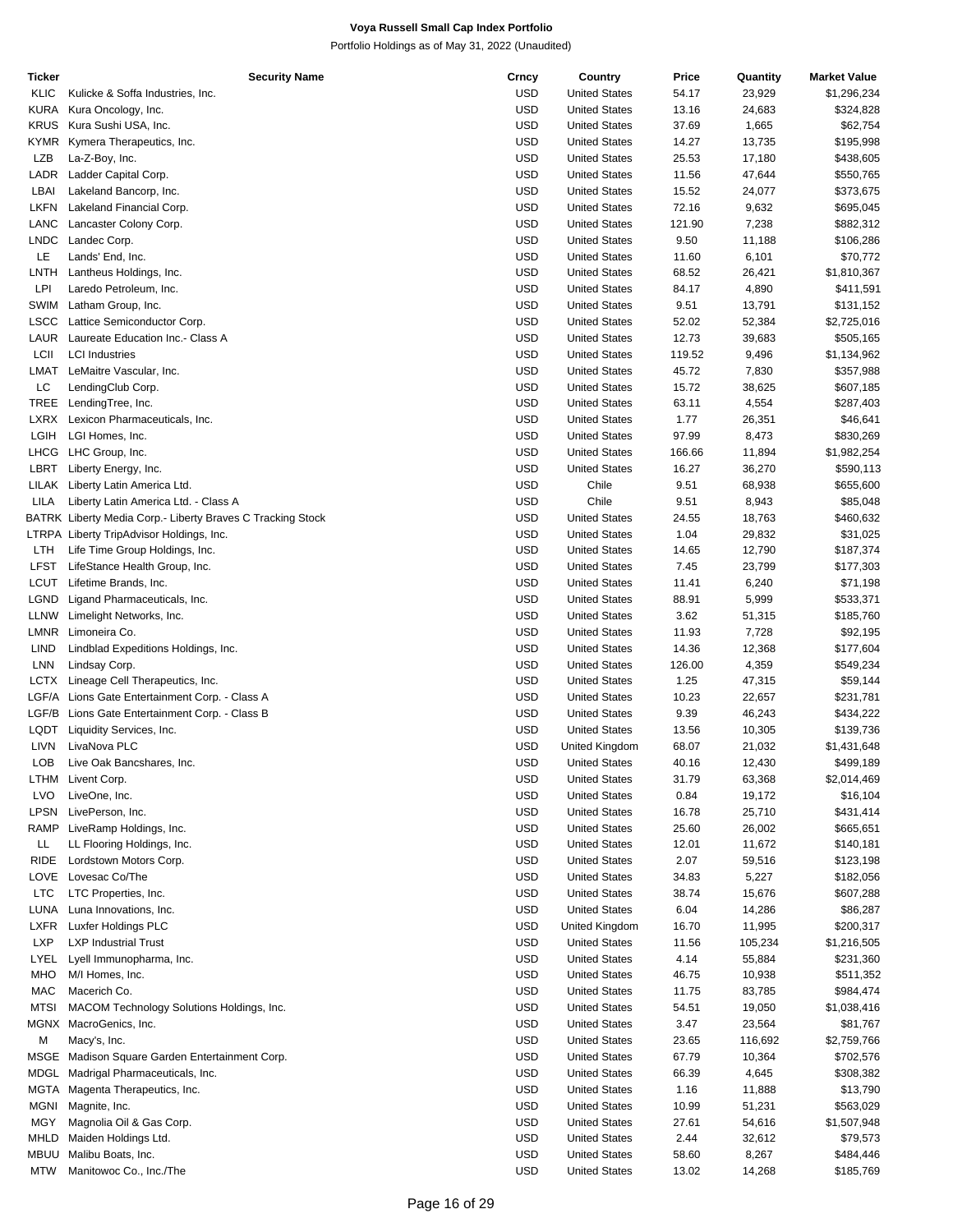| Ticker      | <b>Security Name</b>              | Crncy      | Country              | Price  | Quantity | <b>Market Value</b> |
|-------------|-----------------------------------|------------|----------------------|--------|----------|---------------------|
| MNKD        | MannKind Corp.                    | <b>USD</b> | <b>United States</b> | 4.18   | 96,451   | \$403,165           |
| MANT        | Mantech International Corp.       | USD        | <b>United States</b> | 95.65  | 10,907   | \$1,043,255         |
| MARA        | Marathon Digital Holdings, Inc.   | <b>USD</b> | <b>United States</b> | 10.23  | 37,226   | \$380,822           |
| MMI         | Marcus & Millichap, Inc.          | <b>USD</b> | <b>United States</b> | 41.88  | 10,137   | \$424,538           |
| <b>MCS</b>  |                                   | <b>USD</b> |                      |        |          |                     |
|             | Marcus Corp.                      |            | <b>United States</b> | 15.67  | 9,489    | \$148,693           |
| HZO         | MarineMax, Inc.                   | USD        | <b>United States</b> | 41.41  | 8,136    | \$336,912           |
| <b>MRNS</b> | Marinus Pharmaceuticals, Inc.     | <b>USD</b> | <b>United States</b> | 4.85   | 14,703   | \$71,310            |
| MRTN        | Marten Transport Ltd.             | USD        | <b>United States</b> | 17.56  | 24,214   | \$425,198           |
|             | DOOR Masonite International Corp. | <b>USD</b> | <b>United States</b> | 91.83  | 9,271    | \$851,356           |
| MCFT        | MasterCraft Boat Holdings, Inc.   | USD        | <b>United States</b> | 23.40  | 7,518    | \$175,921           |
| MTDR        | Matador Resources Co.             | <b>USD</b> | <b>United States</b> | 60.90  | 43,296   | \$2,636,726         |
|             | MTRN Materion Corp.               | USD        | <b>United States</b> | 81.98  | 7,838    | \$642,559           |
|             | MTRX Matrix Service Co.           | <b>USD</b> | <b>United States</b> | 6.03   | 10,570   | \$63,737            |
|             |                                   |            |                      |        |          |                     |
|             | MATX Matson, Inc.                 | USD        | <b>United States</b> | 89.88  | 15,989   | \$1,437,091         |
|             | MATW Matthews International Corp. | <b>USD</b> | <b>United States</b> | 32.36  | 12,717   | \$411,522           |
|             | MAXR Maxar Technologies, Inc.     | USD        | <b>United States</b> | 29.86  | 28,337   | \$846,143           |
|             | MXCT MaxCyte, Inc.                | <b>USD</b> | <b>United States</b> | 4.61   | 36,935   | \$170,270           |
| <b>MMS</b>  | MAXIMUS, Inc.                     | USD        | <b>United States</b> | 64.89  | 23,639   | \$1,533,935         |
| MXL         | MaxLinear, Inc.                   | <b>USD</b> | <b>United States</b> | 39.59  | 27,744   | \$1,098,385         |
| MBI         | MBIA, Inc.                        | USD        | <b>United States</b> | 14.01  | 19,824   | \$277,734           |
| MGRC        | <b>Mcgrath Rentcorp</b>           | <b>USD</b> | <b>United States</b> | 82.21  | 9,341    | \$767,924           |
| <b>MDC</b>  | MDC Holdings, Inc.                | USD        | <b>United States</b> | 38.18  | 22,033   | \$841,220           |
|             |                                   |            |                      |        |          |                     |
| MAX         | MediaAlpha, Inc.                  | <b>USD</b> | <b>United States</b> | 10.10  | 9,198    | \$92,900            |
| MED         | Medifast, Inc.                    | USD        | <b>United States</b> | 166.75 | 4,507    | \$751,542           |
| MD          | Mednax, Inc.                      | <b>USD</b> | <b>United States</b> | 19.32  | 29,338   | \$566,810           |
| MEDP        | Medpace Holdings, Inc.            | USD        | <b>United States</b> | 143.24 | 11,410   | \$1,634,368         |
| MEIP        | MEI Pharma, Inc.                  | <b>USD</b> | <b>United States</b> | 0.48   | 44,574   | \$21,235            |
|             | MGTX MeiraGTx Holdings plc        | USD        | <b>United States</b> | 8.39   | 11,938   | \$100,160           |
|             | MBWM Mercantile Bank Corp.        | <b>USD</b> | <b>United States</b> | 33.05  | 6,981    | \$230,722           |
| <b>MBIN</b> | Merchants Bancorp/IN              | USD        | <b>United States</b> | 25.49  | 6,870    | \$175,116           |
|             |                                   |            |                      |        |          |                     |
| <b>VIVO</b> | Meridian Bioscience, Inc.         | <b>USD</b> | <b>United States</b> | 27.50  | 16,781   | \$461,478           |
|             | MLNK MeridianLink, Inc.           | USD        | <b>United States</b> | 17.83  | 3,608    | \$64,331            |
| <b>MMSI</b> | Merit Medical Systems, Inc.       | <b>USD</b> | <b>United States</b> | 61.39  | 20,026   | \$1,229,396         |
| <b>MTH</b>  | Meritage Homes Corp.              | USD        | <b>United States</b> | 85.31  | 14,200   | \$1,211,402         |
|             | MTOR Meritor, Inc.                | <b>USD</b> | <b>United States</b> | 36.17  | 26,438   | \$956,262           |
|             | MRSN Mersana Therapeutics, Inc.   | <b>USD</b> | <b>United States</b> | 3.34   | 26,326   | \$87,929            |
| MESA        | Mesa Air Group, Inc.              | <b>USD</b> | <b>United States</b> | 3.07   | 12,561   | \$38,562            |
| <b>MLAB</b> | Mesa Laboratories, Inc.           | USD        | <b>United States</b> | 209.25 | 1,955    | \$409,084           |
| CASH        | Meta Financial Group, Inc.        | <b>USD</b> | <b>United States</b> | 41.57  | 11,578   | \$481,297           |
|             |                                   |            |                      |        |          |                     |
|             | MMAT Meta Materials, Inc.         | USD        | <b>United States</b> | 1.92   | 79,778   | \$153,174           |
| MEI         | Methode Electronics, Inc.         | <b>USD</b> | <b>United States</b> | 45.05  | 14,924   | \$672,326           |
|             | MCBS Metrocity Bankshares, Inc.   | <b>USD</b> | <b>United States</b> | 20.31  | 8,757    | \$177,855           |
| MILE        | MetroMile, Inc.                   | USD        | <b>United States</b> | 1.05   | 34,013   | \$35,714            |
| MCB         | Metropolitan Bank Holding Corp.   | USD        | <b>United States</b> | 77.23  | 3,218    | \$248,526           |
| MFA         | MFA Financial, Inc.               | USD        | <b>United States</b> | 13.52  | 44,337   | \$599,436           |
|             | MGEE MGE Energy, Inc.             | USD        | <b>United States</b> | 79.37  | 14,978   | \$1,188,804         |
| <b>MGPI</b> | MGP Ingredients, Inc.             | USD        | <b>United States</b> | 96.86  | 5,759    | \$557,817           |
|             | MSTR MicroStrategy, Inc.          | USD        | <b>United States</b> | 264.69 | 3,544    | \$938,061           |
|             |                                   |            |                      |        |          |                     |
| <b>MVIS</b> | Microvision, Inc.                 | USD        | <b>United States</b> | 3.60   | 63,737   | \$229,453           |
|             | MSEX Middlesex Water Co.          | USD        | <b>United States</b> | 85.03  | 7,068    | \$600,992           |
| <b>MSBI</b> | Midland States Bancorp, Inc.      | USD        | <b>United States</b> | 26.88  | 8,412    | \$226,115           |
| MOFG        | MidWestOne Financial Group, Inc.  | USD        | <b>United States</b> | 30.43  | 6,374    | \$193,961           |
| MLR         | Miller Industries, Inc.           | USD        | <b>United States</b> | 24.68  | 4,615    | \$113,898           |
| MLKN        | MillerKnoll, Inc.                 | USD        | <b>United States</b> | 30.20  | 29,196   | \$881,719           |
|             | MDXG MiMedx Group, Inc.           | USD        | <b>United States</b> | 3.91   | 43,769   | \$171,137           |
|             | MNMD Mind Medicine MindMed, Inc.  | USD        | <b>United States</b> | 0.90   | 134,563  | \$121,739           |
|             |                                   |            |                      |        |          |                     |
| MTX         | Minerals Technologies, Inc.       | USD        | <b>United States</b> | 66.26  | 13,011   | \$862,109           |
| AVO         | Mission Produce, Inc.             | USD        | <b>United States</b> | 13.37  | 15,754   | \$210,631           |
| ΜG          | Mistras Group, Inc.               | USD        | <b>United States</b> | 5.79   | 9,547    | \$55,277            |
| MITK        | Mitek Systems, Inc.               | USD        | <b>United States</b> | 9.02   | 17,843   | \$160,944           |
|             | MODN Model N, Inc.                | USD        | <b>United States</b> | 25.16  | 14,625   | \$367,965           |
| <b>MOD</b>  | Modine Manufacturing Co.          | USD        | <b>United States</b> | 11.82  | 20,621   | \$243,740           |
| <b>MODV</b> | ModivCare, Inc.                   | USD        | <b>United States</b> | 95.43  | 4,973    | \$474,573           |
| МC          | Moelis & Co.                      | USD        | <b>United States</b> | 46.92  | 23,537   | \$1,104,356         |
| MTEM        | Molecular Templates, Inc.         | USD        | <b>United States</b> | 0.99   | 13,887   | \$13,720            |
| <b>MNTV</b> | Momentive Global, Inc.            | USD        | <b>United States</b> |        |          |                     |
|             |                                   |            |                      | 12.18  | 51,246   | \$624,176           |
| <b>MCRI</b> | Monarch Casino & Resort, Inc.     | USD        | <b>United States</b> | 67.85  | 5,501    | \$373,243           |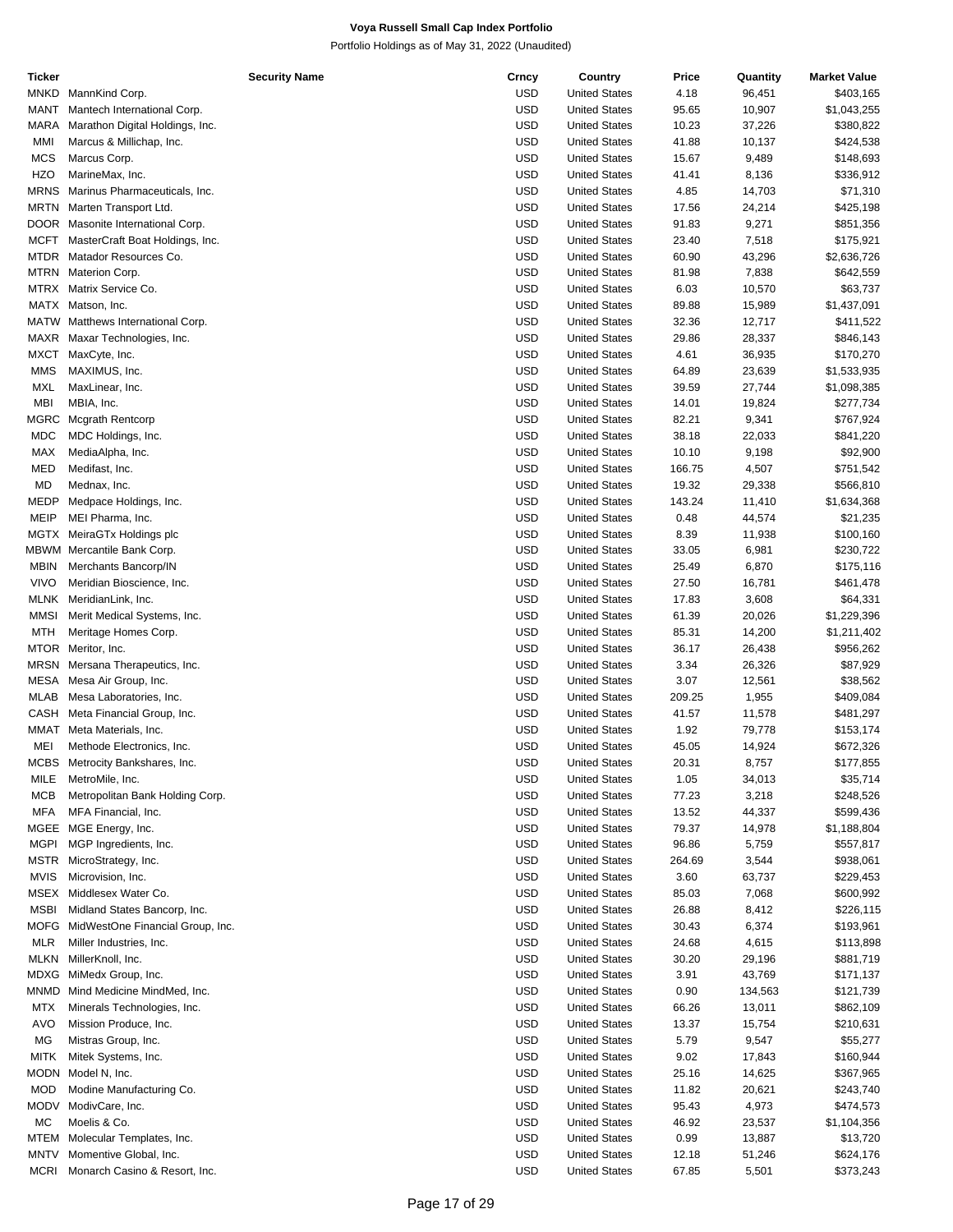| Ticker      | <b>Security Name</b>                    | Crncy      | Country              | Price  | Quantity | <b>Market Value</b> |
|-------------|-----------------------------------------|------------|----------------------|--------|----------|---------------------|
| MGI         | MoneyGram International, Inc.           | <b>USD</b> | <b>United States</b> | 10.08  | 35,051   | \$353,314           |
| MNRO        | Monro, Inc.                             | <b>USD</b> | <b>United States</b> | 47.42  | 13,098   | \$621,107           |
| <b>GLUE</b> | Monte Rosa Therapeutics, Inc.           | <b>USD</b> | <b>United States</b> | 7.74   | 10,430   | \$80,728            |
| MEG         | Montrose Environmental Group, Inc.      | <b>USD</b> | <b>United States</b> | 40.51  | 9,593    | \$388,612           |
|             | MOG/A Moog, Inc.                        | <b>USD</b> | <b>United States</b> | 81.39  | 11,185   | \$910,347           |
|             | MORF Morphic Holding, Inc.              | <b>USD</b> | <b>United States</b> | 23.44  | 8,550    | \$200,412           |
| <b>MPAA</b> | Motorcar Parts of America, Inc.         | <b>USD</b> | <b>United States</b> | 14.83  | 8,536    | \$126,589           |
|             | Movado Group, Inc.                      | <b>USD</b> |                      |        |          |                     |
| <b>MOV</b>  |                                         |            | <b>United States</b> | 33.93  | 6,756    | \$229,231           |
| MP          | MP Materials Corp.                      | <b>USD</b> | <b>United States</b> | 39.43  | 29,370   | \$1,158,059         |
| COOP        | Mr Cooper Group, Inc.                   | <b>USD</b> | <b>United States</b> | 43.36  | 23,324   | \$1,011,329         |
| <b>MRC</b>  | MRC Global, Inc.                        | <b>USD</b> | <b>United States</b> | 11.19  | 32,579   | \$364,559           |
| MLI         | Mueller Industries, Inc.                | <b>USD</b> | <b>United States</b> | 53.85  | 21,473   | \$1,156,321         |
| <b>MWA</b>  | Mueller Water Products, Inc.            | <b>USD</b> | <b>United States</b> | 11.93  | 59,960   | \$715,323           |
| <b>MPLN</b> | Multiplan Corp.                         | <b>USD</b> | <b>United States</b> | 5.00   | 131,135  | \$655,675           |
| <b>MUR</b>  | Murphy Oil Corp.                        | <b>USD</b> | <b>United States</b> | 42.42  | 57,548   | \$2,441,186         |
| <b>MUSA</b> | Murphy USA, Inc.                        | <b>USD</b> | <b>United States</b> | 249.12 | 9,027    | \$2,248,806         |
| <b>MBIO</b> | Mustang Bio, Inc.                       | <b>USD</b> | <b>United States</b> | 0.65   | 26,518   | \$17,107            |
| <b>MVBF</b> | MVB Financial Corp.                     | <b>USD</b> | <b>United States</b> | 37.33  | 4,354    | \$162,535           |
| MYE         | Myers Industries, Inc.                  | <b>USD</b> | <b>United States</b> | 23.80  | 14,782   | \$351,812           |
| MYRG        | MYR Group, Inc.                         | <b>USD</b> | <b>United States</b> | 91.61  | 6,609    | \$605,450           |
| <b>MYGN</b> | Myriad Genetics, Inc.                   | <b>USD</b> | <b>United States</b> | 19.24  | 30,879   | \$594,112           |
|             |                                         |            |                      |        |          |                     |
| <b>NBR</b>  | Nabors Industries Ltd.                  | <b>USD</b> | <b>United States</b> | 166.77 | 2,815    | \$469,458           |
| <b>NSTG</b> | NanoString Technologies, Inc.           | <b>USD</b> | <b>United States</b> | 15.64  | 18,030   | \$281,989           |
| <b>NSSC</b> | Napco Security Technologies, Inc.       | <b>USD</b> | <b>United States</b> | 19.61  | 12,511   | \$245,341           |
| <b>NBHC</b> | National Bank Holdings Corp.            | <b>USD</b> | <b>United States</b> | 40.75  | 11,980   | \$488,185           |
| <b>FIZZ</b> | National Beverage Corp.                 | <b>USD</b> | <b>United States</b> | 49.63  | 9,472    | \$470,095           |
| <b>NCMI</b> | National CineMedia, Inc.                | <b>USD</b> | <b>United States</b> | 1.23   | 23,715   | \$29,169            |
| <b>NESR</b> | National Energy Services Reunited Corp. | <b>USD</b> | <b>United States</b> | 7.46   | 14,866   | \$110,900           |
| <b>NHI</b>  | National Health Investors, Inc.         | <b>USD</b> | <b>United States</b> | 59.15  | 17,214   | \$1,018,208         |
| <b>NHC</b>  | National Healthcare Corp.               | <b>USD</b> | <b>United States</b> | 70.29  | 5,162    | \$362,837           |
| <b>NPK</b>  | National Presto Industries, Inc.        | <b>USD</b> | <b>United States</b> | 67.59  | 1,859    | \$125,650           |
| <b>NRC</b>  | National Research Corp.                 | <b>USD</b> | <b>United States</b> | 35.89  | 6,304    | \$226,251           |
| <b>NSA</b>  | National Storage Affiliates Trust       | <b>USD</b> | <b>United States</b> | 52.45  | 31,606   | \$1,657,735         |
| EYE         | National Vision Holdings, Inc.          | <b>USD</b> | <b>United States</b> | 28.14  |          |                     |
|             |                                         |            |                      |        | 31,524   | \$887,085           |
| <b>NWLI</b> | National Western Life Group, Inc.       | <b>USD</b> | <b>United States</b> | 209.09 | 1,006    | \$210,345           |
| <b>NTUS</b> | Natus Medical, Inc.                     | <b>USD</b> | <b>United States</b> | 32.79  | 14,315   | \$469,389           |
| <b>NLS</b>  | Nautilus, Inc.                          | <b>USD</b> | <b>United States</b> | 2.10   | 12,986   | \$27,271            |
| <b>NAVI</b> | Navient Corp.                           | <b>USD</b> | <b>United States</b> | 16.00  | 57,281   | \$916,496           |
| NBTB        | NBT Bancorp., Inc.                      | <b>USD</b> | <b>United States</b> | 36.98  | 16,951   | \$626,848           |
| RTL         | Necessity Retail REIT, Inc./The         | <b>USD</b> | <b>United States</b> | 7.98   | 49,560   | \$395,489           |
| <b>NP</b>   | Neenah, Inc.                            | <b>USD</b> | <b>United States</b> | 37.91  | 6,926    | \$262,565           |
| <b>NNI</b>  | Nelnet, Inc.                            | <b>USD</b> | <b>United States</b> | 84.69  | 6,459    | \$547,013           |
|             | NGMS NEOGAMES SA                        | <b>USD</b> | Israel               | 13.13  | 3,217    | \$42,239            |
|             | NEOG Neogen Corp.                       | <b>USD</b> | <b>United States</b> | 26.46  | 42,293   | \$1,119,073         |
| <b>NEO</b>  | NeoGenomics, Inc.                       | <b>USD</b> | <b>United States</b> | 8.42   | 44,560   | \$375,195           |
| <b>NLTX</b> | Neoleukin Therapeutics, Inc.            | <b>USD</b> | <b>United States</b> | 1.00   | 13,714   | \$13,714            |
| <b>NPTN</b> |                                         | <b>USD</b> | <b>United States</b> |        |          |                     |
|             | NeoPhotonics Corp.                      |            |                      | 15.41  | 20,162   | \$310,696           |
|             | NTGR Netgear, Inc.                      | <b>USD</b> | <b>United States</b> | 19.05  | 11,519   | \$219,437           |
| <b>NTCT</b> | Netscout Systems, Inc.                  | <b>USD</b> | <b>United States</b> | 34.33  | 26,991   | \$926,601           |
| <b>NTST</b> | NETSTREIT Corp.                         | <b>USD</b> | <b>United States</b> | 21.03  | 16,390   | \$344,682           |
| <b>STIM</b> | Neuronetics, Inc.                       | <b>USD</b> | <b>United States</b> | 2.68   | 9,371    | \$25,114            |
| <b>NVRO</b> | Nevro Corp.                             | <b>USD</b> | <b>United States</b> | 43.58  | 13,635   | \$594,213           |
| <b>NJR</b>  | New Jersey Resources Corp.              | USD        | <b>United States</b> | 45.92  | 37,622   | \$1,727,602         |
| <b>NYMT</b> | New York Mortgage Trust, Inc.           | <b>USD</b> | <b>United States</b> | 3.03   | 156,767  | \$475,004           |
| <b>NBEV</b> | NewAge, Inc.                            | <b>USD</b> | <b>United States</b> | 0.36   | 65,188   | \$23,468            |
|             | NMRK Newmark Group, Inc.                | <b>USD</b> | <b>United States</b> | 11.07  | 59,150   | \$654,791           |
| <b>NR</b>   | Newpark Resources, Inc.                 | <b>USD</b> | <b>United States</b> | 4.30   | 35,564   | \$152,925           |
| <b>NEXI</b> | NexImmune, Inc.                         | <b>USD</b> | <b>United States</b> | 2.28   | 8,180    | \$18,650            |
| <b>NXRT</b> | NexPoint Residential Trust, Inc.        | <b>USD</b> | <b>United States</b> | 73.48  | 9,317    | \$684,613           |
|             |                                         |            |                      |        |          |                     |
| <b>NXGN</b> | NextGen Healthcare, Inc.                | <b>USD</b> | <b>United States</b> | 18.11  | 23,474   | \$425,114           |
| NEX         | NexTier Oilfield Solutions, Inc.        | USD        | <b>United States</b> | 10.90  | 68,005   | \$741,255           |
| <b>NGM</b>  | NGM Biopharmaceuticals, Inc.            | <b>USD</b> | <b>United States</b> | 13.84  | 12,466   | \$172,529           |
| <b>NIC</b>  | Nicolet Bankshares, Inc.                | <b>USD</b> | <b>United States</b> | 79.86  | 4,910    | \$392,113           |
| <b>NKLA</b> | Nikola Corp.                            | <b>USD</b> | <b>United States</b> | 7.06   | 89,118   | \$629,173           |
|             | NKTX Nkarta, Inc.                       | <b>USD</b> | <b>United States</b> | 14.43  | 5,144    | \$74,228            |
| LASR        | nLight, Inc.                            | <b>USD</b> | <b>United States</b> | 12.27  | 17,386   | \$213,326           |
| <b>NMIH</b> | NMI Holdings, Inc.                      | <b>USD</b> | <b>United States</b> | 18.61  | 33,883   | \$630,563           |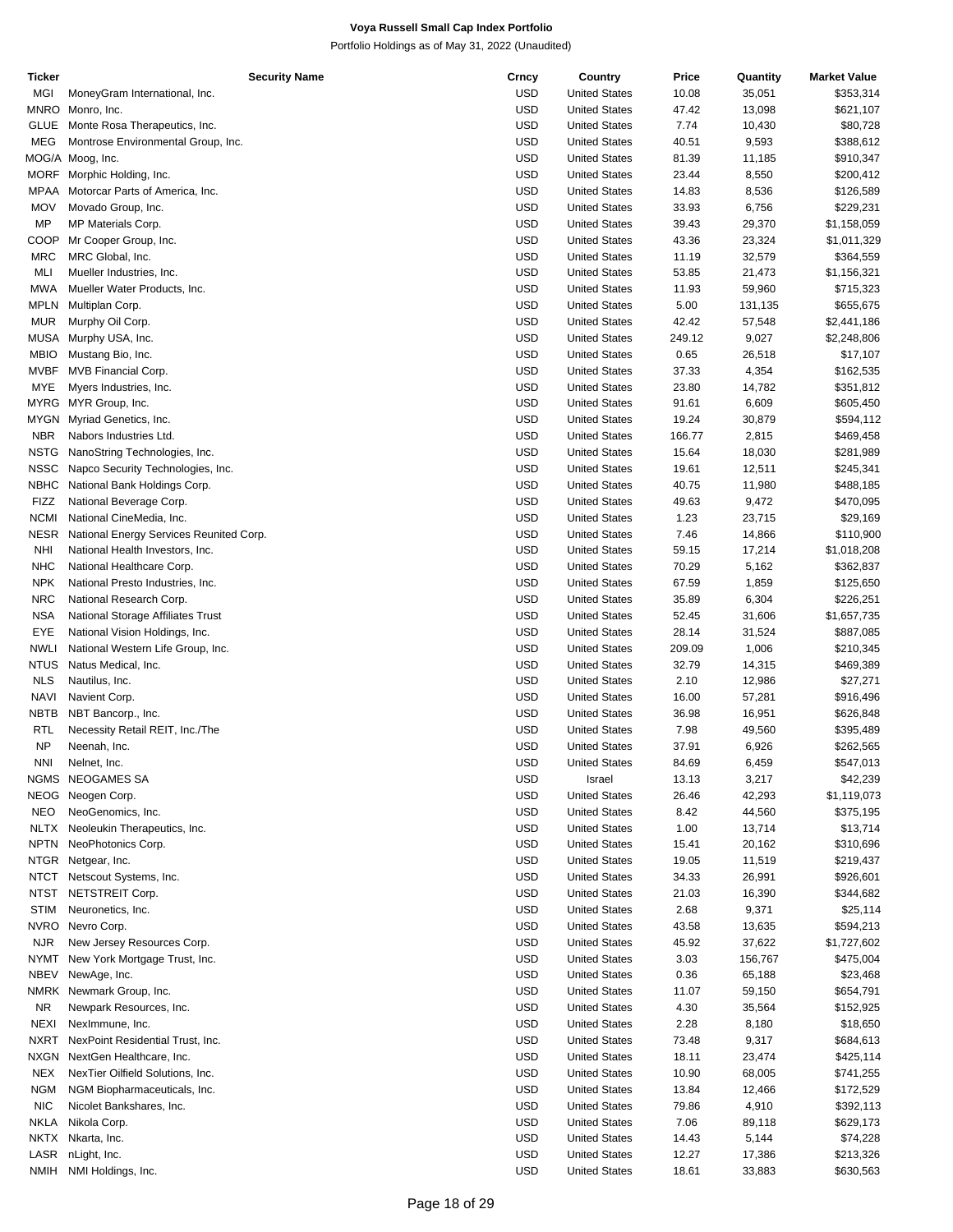| Ticker      |                                   | <b>Security Name</b> | Crncy      | Country              | Price  | Quantity | <b>Market Value</b> |
|-------------|-----------------------------------|----------------------|------------|----------------------|--------|----------|---------------------|
|             | NNBR NN, Inc.                     |                      | <b>USD</b> | <b>United States</b> | 2.80   | 17,493   | \$48,980            |
| <b>NDLS</b> | Noodles & Co.                     |                      | <b>USD</b> | <b>United States</b> | 6.60   | 17,930   | \$118,338           |
| <b>NAT</b>  | Nordic American Tankers Ltd.      |                      | <b>USD</b> | <b>United States</b> | 2.05   | 68,215   | \$139,841           |
|             |                                   |                      |            |                      |        |          |                     |
| <b>NOG</b>  | Northern Oil and Gas, Inc.        |                      | <b>USD</b> | <b>United States</b> | 32.69  | 21,021   | \$687,176           |
| <b>NFBK</b> | Northfield Bancorp, Inc.          |                      | <b>USD</b> | <b>United States</b> | 13.29  | 20,879   | \$277,482           |
| <b>NWBI</b> | Northwest Bancshares, Inc.        |                      | <b>USD</b> | <b>United States</b> | 12.89  | 44,952   | \$579,431           |
| <b>NWN</b>  | Northwest Natural Holding Co.     |                      | <b>USD</b> | <b>United States</b> | 54.29  | 12,088   | \$656,258           |
|             | NWPX Northwest Pipe Co.           |                      | <b>USD</b> | <b>United States</b> | 33.41  | 4,346    | \$145,200           |
| NWE         | NorthWestern Corp.                |                      | <b>USD</b> | <b>United States</b> | 61.27  | 20,123   | \$1,232,936         |
| <b>NG</b>   |                                   |                      | <b>USD</b> |                      |        |          |                     |
|             | Novagold Resources, Inc.          |                      |            | Canada               | 5.59   | 95,465   | \$533,649           |
| <b>NOVT</b> | Novanta, Inc.                     |                      | <b>USD</b> | <b>United States</b> | 122.96 | 13,728   | \$1,687,995         |
|             | DNOW NOW, Inc.                    |                      | <b>USD</b> | <b>United States</b> | 11.04  | 44,581   | \$492,174           |
| <b>NUS</b>  | Nu Skin Enterprises, Inc.         |                      | <b>USD</b> | <b>United States</b> | 46.65  | 19,522   | \$910,701           |
| <b>NRIX</b> | Nurix Therapeutics, Inc.          |                      | <b>USD</b> | <b>United States</b> | 10.09  | 12,226   | \$123,360           |
| <b>NUVL</b> | Nuvalent, Inc.                    |                      | <b>USD</b> | <b>United States</b> | 8.86   | 6,781    | \$60,080            |
|             |                                   |                      | <b>USD</b> |                      |        |          |                     |
|             | NUVA NuVasive, Inc.               |                      |            | <b>United States</b> | 57.41  | 20,385   | \$1,170,303         |
| <b>NUVB</b> | Nuvation Bio, Inc.                |                      | <b>USD</b> | <b>United States</b> | 3.53   | 60,270   | \$212,753           |
|             | NVEE NV5 Global, Inc.             |                      | <b>USD</b> | <b>United States</b> | 123.18 | 5,258    | \$647,680           |
| <b>NVEC</b> | NVE Corp.                         |                      | <b>USD</b> | <b>United States</b> | 49.46  | 2,159    | \$106,784           |
| OI          | O-I Glass, Inc.                   |                      | <b>USD</b> | <b>United States</b> | 16.45  | 61,163   | \$1,006,131         |
| OAS         | Oasis Petroleum, Inc.             |                      | <b>USD</b> | <b>United States</b> | 158.73 | 7,688    | \$1,220,316         |
| OII         |                                   |                      | <b>USD</b> |                      | 12.72  |          |                     |
|             | Oceaneering International, Inc.   |                      |            | <b>United States</b> |        | 39,660   | \$504,475           |
|             | OCFC OceanFirst Financial Corp.   |                      | <b>USD</b> | <b>United States</b> | 20.17  | 22,992   | \$463,749           |
|             | OCGN Ocugen, Inc.                 |                      | <b>USD</b> | <b>United States</b> | 2.37   | 71,520   | \$169,502           |
| OCUL        | Ocular Therapeutix, Inc.          |                      | <b>USD</b> | <b>United States</b> | 3.13   | 29,930   | \$93,681            |
| OCN         | Ocwen Financial Corp.             |                      | <b>USD</b> | <b>United States</b> | 27.98  | 3,706    | \$103,694           |
| ODP         | ODP Corp./The                     |                      | <b>USD</b> | <b>United States</b> | 38.19  | 17,877   | \$682,723           |
| OPI         | Office Properties Income Trust    |                      | <b>USD</b> | <b>United States</b> | 21.31  | 20,316   | \$432,934           |
|             |                                   |                      |            |                      |        |          |                     |
| <b>OFG</b>  | OFG Bancorp                       |                      | <b>USD</b> | <b>United States</b> | 28.34  | 20,035   | \$567,792           |
| OIS         | Oil States International, Inc.    |                      | <b>USD</b> | <b>United States</b> | 7.74   | 25,319   | \$195,969           |
| <b>ONB</b>  | Old National Bancorp.             |                      | <b>USD</b> | <b>United States</b> | 15.90  | 111,937  | \$1,779,798         |
| OSBC        | Old Second Bancorp, Inc.          |                      | <b>USD</b> | <b>United States</b> | 15.27  | 12,472   | \$190,447           |
| OLMA        | Olema Pharmaceuticals, Inc.       |                      | <b>USD</b> | <b>United States</b> | 2.86   | 8,785    | \$25,125            |
| ZEUS        | Olympic Steel, Inc.               |                      | <b>USD</b> | <b>United States</b> | 34.17  |          | \$124,379           |
|             |                                   |                      |            |                      |        | 3,640    |                     |
|             | OFLX Omega Flex, Inc.             |                      | <b>USD</b> | <b>United States</b> | 110.54 | 1,320    | \$145,913           |
|             | OMGA Omega Therapeutics, Inc.     |                      | <b>USD</b> | <b>United States</b> | 2.27   | 8,422    | \$19,118            |
|             | OMER Omeros Corp.                 |                      | <b>USD</b> | <b>United States</b> | 2.48   | 24,101   | \$59,770            |
|             | OMCL Omnicell, Inc.               |                      | <b>USD</b> | <b>United States</b> | 111.16 | 16,913   | \$1,880,049         |
|             | ONTF ON24, Inc.                   |                      | <b>USD</b> | <b>United States</b> | 12.14  | 11,121   | \$135,009           |
| OCX         | Oncocyte Corp.                    |                      | <b>USD</b> | <b>United States</b> | 1.08   | 27,904   | \$30,136            |
|             |                                   |                      |            |                      |        |          |                     |
|             | ONCT Oncternal Therapeutics, Inc. |                      | <b>USD</b> | <b>United States</b> | 1.48   | 15,983   | \$23,655            |
| <b>OGS</b>  | ONE Gas, Inc.                     |                      | <b>USD</b> | <b>United States</b> | 87.02  | 20,300   | \$1,766,506         |
| STKS        | ONE Group Hospitality, Inc./The   |                      | <b>USD</b> | <b>United States</b> | 8.99   | 9,103    | \$81,836            |
| OLP         | One Liberty Properties, Inc.      |                      | <b>USD</b> | <b>United States</b> | 27.43  | 7,617    | \$208,934           |
|             | OSPN OneSpan, Inc.                |                      | <b>USD</b> | <b>United States</b> | 13.23  | 15,033   | \$198,887           |
| OSW         | OneSpaWorld Holdings Ltd.         |                      | <b>USD</b> | Bahamas              | 9.40   | 22,098   | \$207,721           |
|             |                                   |                      |            |                      |        |          |                     |
|             | ONEW OneWater Marine, Inc.        |                      | <b>USD</b> | <b>United States</b> | 34.20  | 4,383    | \$149,899           |
|             | ONTO Onto Innovation, Inc.        |                      | <b>USD</b> | <b>United States</b> | 80.38  | 19,069   | \$1,532,766         |
|             | OOMA Ooma, Inc.                   |                      | <b>USD</b> | <b>United States</b> | 14.04  | 9,512    | \$133,548           |
| LPRO        | Open Lending Corp.                |                      | <b>USD</b> | <b>United States</b> | 13.16  | 41,148   | \$541,508           |
| <b>OPK</b>  | Opko Health, Inc.                 |                      | <b>USD</b> | <b>United States</b> | 3.00   | 156,761  | \$470,283           |
| OPRT        | Oportun Financial Corp.           |                      | <b>USD</b> | <b>United States</b> | 11.26  | 8,977    | \$101,081           |
|             |                                   |                      |            |                      |        |          |                     |
| OPY         | Oppenheimer Holdings, Inc.        |                      | <b>USD</b> | <b>United States</b> | 35.71  | 3,405    | \$121,593           |
|             | OPRX OptimizeRx Corp.             |                      | <b>USD</b> | <b>United States</b> | 25.58  | 6,998    | \$179,009           |
|             | OPCH Option Care Health, Inc.     |                      | <b>USD</b> | <b>United States</b> | 30.36  | 60,549   | \$1,838,268         |
|             | ORMP Oramed Pharmaceuticals, Inc. |                      | <b>USD</b> | Israel               | 4.63   | 12,508   | \$57,912            |
|             | OSUR OraSure Technologies, Inc.   |                      | <b>USD</b> | <b>United States</b> | 4.15   | 28,304   | \$117,462           |
| <b>ORC</b>  | Orchid Island Capital, Inc.       |                      | <b>USD</b> | <b>United States</b> | 3.12   | 36,455   | \$113,740           |
|             |                                   |                      |            |                      |        |          |                     |
|             | ORGO Organogenesis Holdings, Inc. |                      | <b>USD</b> | <b>United States</b> | 5.61   | 21,983   | \$123,325           |
| ORIC        | ORIC Pharmaceuticals, Inc.        |                      | <b>USD</b> | <b>United States</b> | 3.34   | 11,955   | \$39,930            |
|             | OBNK Origin Bancorp, Inc.         |                      | <b>USD</b> | <b>United States</b> | 39.08  | 9,327    | \$364,499           |
| <b>OEC</b>  | Orion Engineered Carbons SA       |                      | <b>USD</b> | <b>United States</b> | 19.31  | 23,707   | \$457,782           |
| <b>ORA</b>  | Ormat Technologies, Inc.          |                      | <b>USD</b> | <b>United States</b> | 83.96  | 17,911   | \$1,503,808         |
| <b>OFIX</b> | Orthofix Medical, Inc.            |                      | <b>USD</b> | <b>United States</b> | 27.49  | 8,208    | \$225,638           |
|             |                                   |                      |            |                      |        |          |                     |
| <b>KIDS</b> | OrthoPediatrics Corp.             |                      | <b>USD</b> | <b>United States</b> | 46.17  | 5,815    | \$268,479           |
| OSIS        | OSI Systems, Inc.                 |                      | <b>USD</b> | <b>United States</b> | 83.92  | 6,285    | \$527,437           |
| OTTR        | Otter Tail Corp.                  |                      | <b>USD</b> | <b>United States</b> | 65.39  | 16,836   | \$1,100,906         |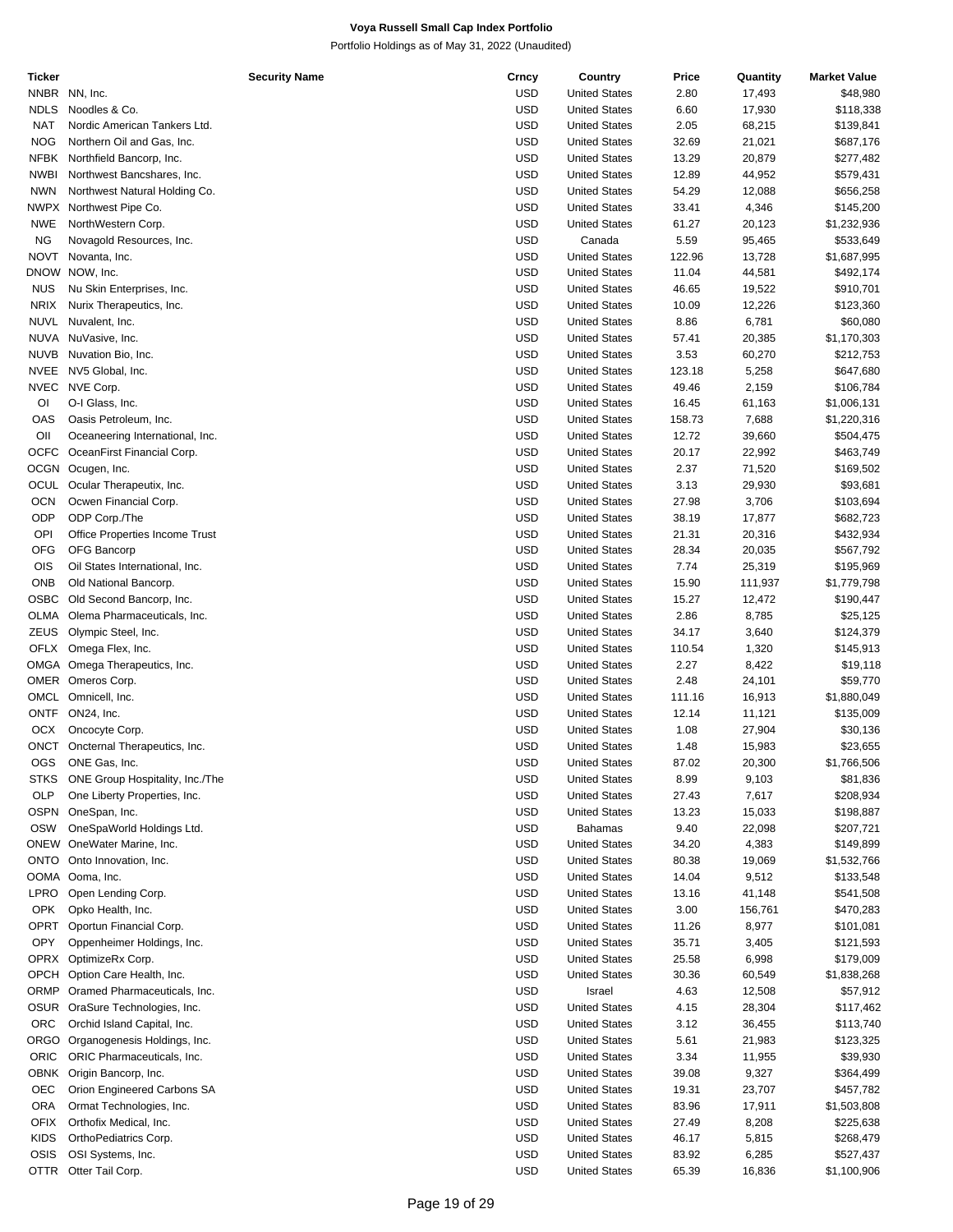| <b>Ticker</b> | <b>Security Name</b>                    | Crncy      | Country              | Price  | Quantity | <b>Market Value</b> |
|---------------|-----------------------------------------|------------|----------------------|--------|----------|---------------------|
|               | OUST Ouster, Inc.                       | USD        | <b>United States</b> | 2.20   | 55,227   | \$121,499           |
| OB            | Outbrain, Inc.                          | USD        | <b>United States</b> | 6.14   | 4,695    | \$28,827            |
| <b>OUT</b>    | Outfront Media, Inc.                    | <b>USD</b> | <b>United States</b> | 20.63  | 57,070   | \$1,177,354         |
| OTLK          | Outlook Therapeutics, Inc.              | <b>USD</b> | <b>United States</b> | 1.15   | 38,569   | \$44,354            |
| OM            | Outset Medical, Inc.                    | USD        | <b>United States</b> | 21.80  | 18,414   | \$401,425           |
| <b>OSTK</b>   | Overstock.com, Inc.                     | <b>USD</b> | <b>United States</b> | 30.99  | 16,838   |                     |
|               |                                         |            |                      |        |          | \$521,810           |
| <b>OVV</b>    | Ovintiv, Inc.                           | <b>USD</b> | <b>United States</b> | 55.99  | 101,779  | \$5,698,606         |
| OMI           | Owens & Minor, Inc.                     | <b>USD</b> | <b>United States</b> | 34.88  | 28,162   | \$982,291           |
| <b>OXM</b>    | Oxford Industries, Inc.                 | USD        | <b>United States</b> | 91.16  | 6,241    | \$568,930           |
| <b>OYST</b>   | Oyster Point Pharma, Inc.               | USD        | <b>United States</b> | 3.93   | 4,488    | \$17,638            |
| PACB          | Pacific Biosciences of California, Inc. | USD        | <b>United States</b> | 5.63   | 76,498   | \$430,684           |
| PPBI          | Pacific Premier Bancorp, Inc.           | <b>USD</b> | <b>United States</b> | 32.56  | 36,677   | \$1,194,203         |
| <b>PCRX</b>   | Pacira BioSciences, Inc.                | USD        | <b>United States</b> | 63.25  | 17,190   | \$1,087,268         |
| <b>PTVE</b>   | Pactiv Evergreen, Inc.                  | USD        | <b>United States</b> | 10.29  | 18,785   | \$193,298           |
| PD            | PagerDuty, Inc.                         | <b>USD</b> | <b>United States</b> | 24.65  | 31,849   | \$785,078           |
| <b>PLMR</b>   | Palomar Holdings, Inc.                  | <b>USD</b> | <b>United States</b> | 62.15  | 9,907    | \$615,720           |
| <b>PTSI</b>   | <b>PAM Transportation Services</b>      | USD        | <b>United States</b> | 27.85  | 2,448    | \$68,177            |
|               |                                         |            |                      |        |          |                     |
| <b>PZZA</b>   | Papa Johns International, Inc.          | USD        | <b>United States</b> | 88.01  | 12,790   | \$1,125,648         |
| PARR          | Par Pacific Holdings, Inc.              | USD        | <b>United States</b> | 16.40  | 17,755   | \$291,182           |
| <b>PAR</b>    | PAR Technology Corp.                    | <b>USD</b> | <b>United States</b> | 37.58  | 9,812    | \$368,735           |
| PGRE          | Paramount Group, Inc.                   | USD        | <b>United States</b> | 9.06   | 73,904   | \$669,570           |
| <b>PRTK</b>   | Paratek Pharmaceuticals, Inc.           | USD        | <b>United States</b> | 1.89   | 18,500   | \$34,965            |
| <b>PKE</b>    | Park Aerospace Corp.                    | <b>USD</b> | <b>United States</b> | 12.18  | 9,310    | \$113,396           |
| <b>PRK</b>    | Park National Corp.                     | <b>USD</b> | <b>United States</b> | 123.71 | 5,927    | \$733,229           |
| <b>PKOH</b>   | Park-Ohio Holdings Corp.                | USD        | <b>United States</b> | 15.58  | 4,389    | \$68,381            |
| <b>PSN</b>    | Parsons Corp.                           | USD        | <b>United States</b> | 39.04  | 10,602   | \$413,902           |
| <b>PRTY</b>   | Party City Holdco, Inc.                 | USD        | <b>United States</b> | 1.44   | 43,153   | \$62,140            |
| PASG          | Passage Bio, Inc.                       | <b>USD</b> | <b>United States</b> | 1.80   | 14,517   | \$26,131            |
|               |                                         |            |                      |        |          |                     |
| PATK          | Patrick Industries, Inc.                | USD        | <b>United States</b> | 60.11  | 8,981    | \$539,848           |
| <b>PDCO</b>   | Patterson Cos., Inc.                    | USD        | <b>United States</b> | 31.59  | 33,147   | \$1,047,114         |
| <b>PTEN</b>   | Patterson-UTI Energy, Inc.              | <b>USD</b> | <b>United States</b> | 19.08  | 74,220   | \$1,416,118         |
| <b>PAVM</b>   | PAVmed, Inc.                            | <b>USD</b> | <b>United States</b> | 1.01   | 26,665   | \$26,932            |
| PAYA          | Paya Holdings, Inc.                     | USD        | <b>United States</b> | 5.89   | 34,787   | \$204,895           |
| <b>PBF</b>    | PBF Energy, Inc.                        | USD        | <b>United States</b> | 33.20  | 37,712   | \$1,252,038         |
| <b>CNXN</b>   | PC Connection, Inc.                     | USD        | <b>United States</b> | 44.71  | 4,776    | \$213,535           |
| <b>PDCE</b>   | PDC Energy, Inc.                        | <b>USD</b> | <b>United States</b> | 79.14  | 37,969   | \$3,004,867         |
| <b>PDFS</b>   | PDF Solutions, Inc.                     | USD        | <b>United States</b> | 23.90  | 12,448   | \$297,507           |
| <b>BTU</b>    | Peabody Energy Corp.                    | USD        | <b>United States</b> | 23.61  | 34,390   | \$811,948           |
| PGC           | Peapack-Gladstone Financial Corp.       | USD        | <b>United States</b> | 33.70  | 7,679    | \$258,782           |
| PEB           | Pebblebrook Hotel Trust                 | USD        | <b>United States</b> | 22.51  | 51,414   | \$1,157,329         |
| <b>PNTG</b>   | Pennant Group, Inc./The                 | USD        | <b>United States</b> | 19.13  | 10,171   | \$194,571           |
|               |                                         |            |                      |        |          |                     |
| <b>PFSI</b>   | PennyMac Financial Services, Inc.       | <b>USD</b> | <b>United States</b> | 49.02  | 11,662   | \$571,671           |
| <b>PMT</b>    | Pennymac Mortgage Investment Trust      | USD        | <b>United States</b> | 16.18  | 39,347   | \$636,634           |
| PEBO          | Peoples Bancorp., Inc.                  | <b>USD</b> | <b>United States</b> | 28.58  | 9,588    | \$274,025           |
| <b>PFIS</b>   | Peoples Financial Services Corp.        | USD        | <b>United States</b> | 52.83  | 3,165    | \$167,207           |
| <b>PRDO</b>   | Perdoceo Education Corp.                | <b>USD</b> | <b>United States</b> | 10.91  | 28,186   | \$307,509           |
| PRFT          | Perficient, Inc.                        | USD        | <b>United States</b> | 97.91  | 12,720   | \$1,245,415         |
| <b>PFGC</b>   | Performance Food Group Co.              | USD        | <b>United States</b> | 43.34  | 58,542   | \$2,537,210         |
| <b>PPTA</b>   | Perpetua Resources Corp.                | USD        | <b>United States</b> | 3.48   | 13,651   | \$47,505            |
| <b>PSNL</b>   | Personalis, Inc.                        | <b>USD</b> | <b>United States</b> | 3.96   | 14,901   | \$59,008            |
| PETQ          | PetIQ, Inc.                             | USD        | <b>United States</b> | 17.16  | 11,074   | \$190,030           |
| <b>PETS</b>   | PetMed Express, Inc.                    | <b>USD</b> | <b>United States</b> | 22.03  | 8,145    | \$179,434           |
| <b>PGTI</b>   | PGT Innovations, Inc.                   | USD        | <b>United States</b> | 20.10  | 23,757   | \$477,516           |
|               |                                         |            |                      |        |          |                     |
| PHAT          | Phathom Pharmaceuticals, Inc.           | USD        | <b>United States</b> | 7.17   | 7,863    | \$56,378            |
| <b>PAHC</b>   | Phibro Animal Health Corp.              | USD        | <b>United States</b> | 19.21  | 8,934    | \$171,622           |
| PECO          | Phillips Edison & Co., Inc.             | USD        | <b>United States</b> | 33.74  | 38,937   | \$1,313,734         |
| <b>PLAB</b>   | Photronics, Inc.                        | USD        | <b>United States</b> | 21.74  | 24,286   | \$527,978           |
| <b>PHR</b>    | Phreesia, Inc.                          | <b>USD</b> | <b>United States</b> | 18.14  | 19,547   | \$354,583           |
| DOC           | <b>Physicians Realty Trust</b>          | USD        | <b>United States</b> | 18.55  | 82,132   | \$1,523,549         |
| <b>PDM</b>    | Piedmont Office Realty Trust, Inc.      | <b>USD</b> | <b>United States</b> | 14.74  | 50,074   | \$738,091           |
| <b>PING</b>   | Ping Identity Holding Corp.             | <b>USD</b> | <b>United States</b> | 18.90  | 23,930   | \$452,277           |
| <b>PIPR</b>   | Piper Sandler Cos                       | <b>USD</b> | <b>United States</b> | 131.79 | 6,896    | \$908,824           |
| PBI           | Pitney Bowes, Inc.                      | USD        | <b>United States</b> | 4.68   | 70,815   | \$331,414           |
| <b>PJT</b>    | PJT Partners, Inc.                      | USD        | <b>United States</b> | 75.84  | 9,467    | \$717,977           |
| POLY          | Plantronics, Inc.                       | USD        | <b>United States</b> | 39.48  | 16,917   | \$667,883           |
| AGS           | PlayAGS, Inc.                           | <b>USD</b> | <b>United States</b> |        |          |                     |
|               |                                         |            |                      | 5.80   | 10,859   | \$62,982            |
| PLBY          | PLBY Group, Inc.                        | <b>USD</b> | <b>United States</b> | 8.86   | 11,012   | \$97,566            |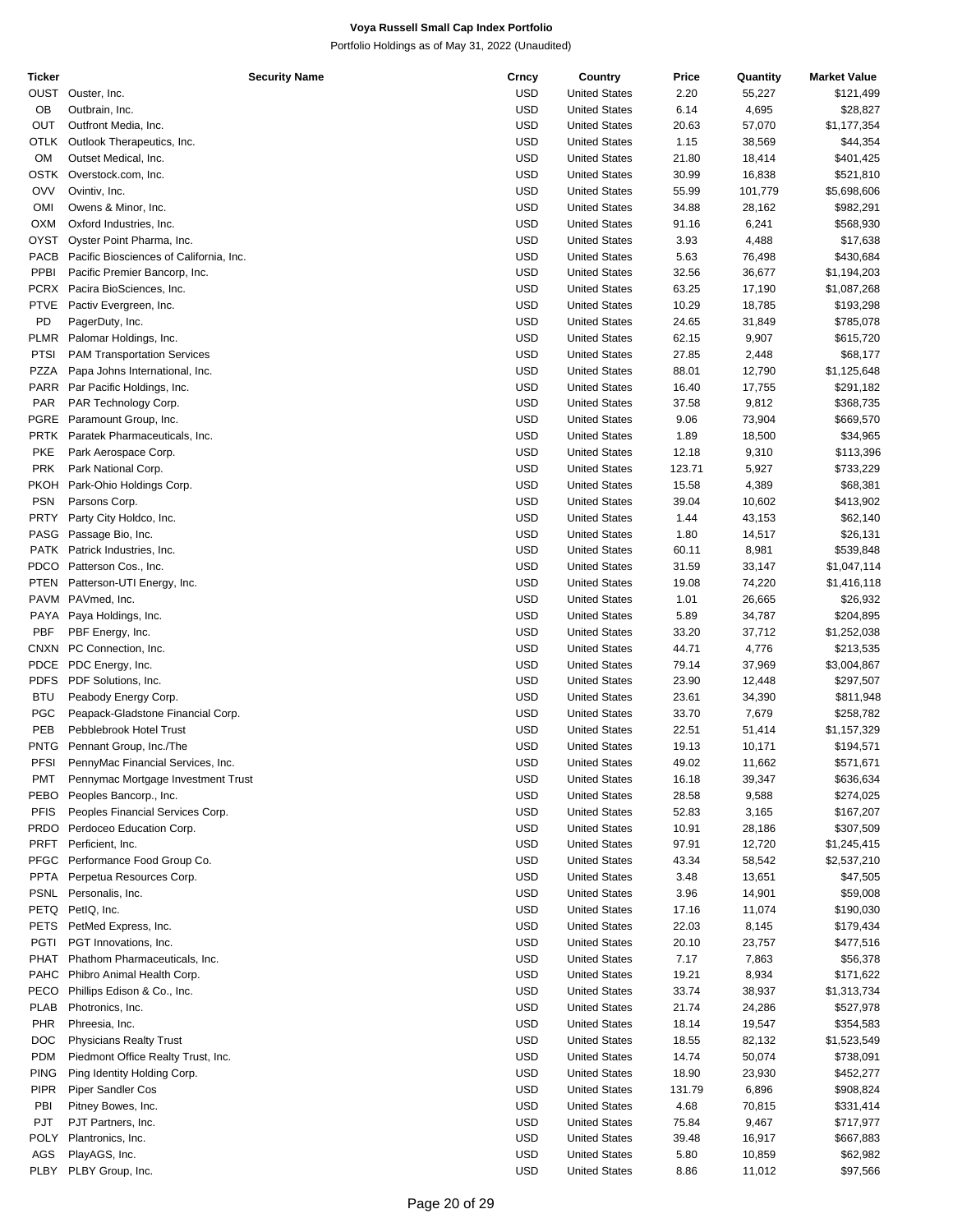| <b>Ticker</b> | <b>Security Name</b>                  | Crncy      | Country              | Price  | Quantity | <b>Market Value</b> |
|---------------|---------------------------------------|------------|----------------------|--------|----------|---------------------|
| <b>PLXS</b>   | Plexus Corp.                          | USD        | <b>United States</b> | 84.80  | 11,020   | \$934,496           |
| <b>PLRX</b>   | Pliant Therapeutics, Inc.             | <b>USD</b> | <b>United States</b> | 5.63   | 9,774    | \$55,028            |
| <b>PLYM</b>   | Plymouth Industrial REIT, Inc.        | <b>USD</b> | <b>United States</b> | 20.31  | 12,043   | \$244,593           |
| <b>PMVP</b>   | PMV Pharmaceuticals, Inc.             | <b>USD</b> | <b>United States</b> | 11.76  | 10,309   | \$121,234           |
| <b>PNM</b>    | PNM Resources, Inc.                   | <b>USD</b> | <b>United States</b> | 47.53  | 32,456   | \$1,542,634         |
| PRCH          | Porch Group, Inc.                     | <b>USD</b> | <b>United States</b> | 4.12   | 31,275   | \$128,853           |
| <b>PRTG</b>   | Portage Biotech, Inc.                 | <b>USD</b> | Canada               | 10.00  | 2,397    | \$23,970            |
| <b>PTLO</b>   | Portillo's, Inc.                      | <b>USD</b> | <b>United States</b> | 18.57  | 8,803    | \$163,472           |
| <b>POR</b>    | Portland General Electric Co.         | <b>USD</b> | <b>United States</b> | 49.25  | 35,206   | \$1,733,896         |
| PSTX          | Poseida Therapeutics, Inc.            | <b>USD</b> | <b>United States</b> | 2.27   |          |                     |
|               |                                       |            |                      |        | 11,437   | \$25,962            |
| <b>PCH</b>    | PotlatchDeltic Corp.                  | <b>USD</b> | <b>United States</b> | 52.46  | 25,750   | \$1,350,845         |
| <b>POWI</b>   | Power Integrations, Inc.              | <b>USD</b> | <b>United States</b> | 84.38  | 23,177   | \$1,955,675         |
| PWSC          | PowerSchool Holdings, Inc.            | <b>USD</b> | <b>United States</b> | 12.79  | 18,320   | \$234,313           |
| PRAA          | PRA Group, Inc.                       | <b>USD</b> | <b>United States</b> | 37.00  | 17,164   | \$635,068           |
| PRAX          | Praxis Precision Medicines, Inc.      | <b>USD</b> | <b>United States</b> | 8.30   | 12,538   | \$104,065           |
| PGEN          | Precigen, Inc.                        | <b>USD</b> | <b>United States</b> | 1.34   | 36,274   | \$48,607            |
| <b>DTIL</b>   | Precision BioSciences, Inc.           | <b>USD</b> | <b>United States</b> | 1.68   | 21,947   | \$36,871            |
| <b>APTS</b>   | Preferred Apartment Communities, Inc. | <b>USD</b> | <b>United States</b> | 24.94  | 21,553   | \$537,532           |
| <b>PFBC</b>   | Preferred Bank/Los Angeles CA         | <b>USD</b> | <b>United States</b> | 68.51  | 5,835    | \$399,756           |
| <b>PLPC</b>   | Preformed Line Products Co.           | <b>USD</b> | <b>United States</b> | 61.99  | 1,542    | \$95,589            |
| PRLD          | Prelude Therapeutics, Inc.            | <b>USD</b> | <b>United States</b> | 4.20   | 3,812    | \$16,010            |
| <b>PFC</b>    | Premier Financial Corp.               | <b>USD</b> | <b>United States</b> | 27.17  | 14,643   | \$397,850           |
| PBH           | Prestige Consumer Healthcare, Inc.    | <b>USD</b> | <b>United States</b> | 55.82  | 19,719   | \$1,100,715         |
| PSMT          | Pricesmart, Inc.                      | <b>USD</b> | <b>United States</b> | 78.63  | 9,572    | \$752,646           |
| <b>FRST</b>   | Primis Financial Corp.                | <b>USD</b> | <b>United States</b> | 13.50  | 11,003   | \$148,541           |
|               | PRMW Primo Water Corp.                | <b>USD</b> | <b>United States</b> | 14.32  |          |                     |
|               |                                       |            |                      |        | 61,794   | \$884,890           |
| <b>PRIM</b>   | Primoris Services Corp.               | <b>USD</b> | <b>United States</b> | 24.28  | 21,280   | \$516,678           |
| <b>PRVA</b>   | Privia Health Group, Inc.             | <b>USD</b> | <b>United States</b> | 23.96  | 14,177   | \$339,681           |
| <b>PRA</b>    | ProAssurance Corp.                    | <b>USD</b> | <b>United States</b> | 22.21  | 22,109   | \$491,041           |
| PRCT          | PROCEPT BioRobotics Corp.             | <b>USD</b> | <b>United States</b> | 39.12  | 1,603    | \$62,709            |
| PRG           | PROG Holdings, Inc.                   | <b>USD</b> | <b>United States</b> | 29.19  | 22,001   | \$642,209           |
|               | Progenics Pharmaceuticals, Inc. - CVR | <b>USD</b> | <b>United States</b> | 0.00   | 37,288   | \$0                 |
| <b>PRGS</b>   | Progress Software Corp.               | <b>USD</b> | <b>United States</b> | 48.31  | 17,360   | \$838,662           |
|               | PGNY Progyny, Inc.                    | <b>USD</b> | <b>United States</b> | 31.61  | 24,864   | \$785,951           |
| RXDX          | Prometheus Biosciences, Inc.          | <b>USD</b> | <b>United States</b> | 26.06  | 11,760   | \$306,466           |
| <b>PUMP</b>   | ProPetro Holding Corp.                | <b>USD</b> | <b>United States</b> | 13.05  | 34,287   | \$447,445           |
| <b>PRO</b>    | PROS Holdings, Inc.                   | <b>USD</b> | <b>United States</b> | 27.29  | 16,382   | \$447,065           |
|               | PTGX Protagonist Therapeutics, Inc.   | <b>USD</b> | <b>United States</b> | 8.76   | 17,368   | \$152,144           |
| <b>PRTA</b>   | Prothena Corp. PLC                    | USD        | <b>United States</b> | 27.23  | 14,295   | \$389,253           |
| PRLB          | Proto Labs, Inc.                      | <b>USD</b> | <b>United States</b> | 48.19  | 10,972   | \$528,741           |
| <b>PRVB</b>   | Provention Bio, Inc.                  | USD        | <b>United States</b> | 4.12   | 22,082   | \$90,978            |
| <b>PFS</b>    | Provident Financial Services, Inc.    | <b>USD</b> | <b>United States</b> | 22.99  | 31,518   | \$724,599           |
| <b>PSB</b>    | PS Business Parks, Inc.               | USD        | <b>United States</b> |        |          |                     |
|               |                                       |            |                      | 187.63 | 7,833    | \$1,469,706         |
| <b>PTCT</b>   | PTC Therapeutics, Inc.                | <b>USD</b> | <b>United States</b> | 29.37  | 27,243   | \$800,127           |
| LUNG          | Pulmonx Corp.                         | <b>USD</b> | <b>United States</b> | 18.26  | 10,662   | \$194,688           |
| <b>PLSE</b>   | Pulse Biosciences, Inc.               | <b>USD</b> | <b>United States</b> | 2.23   | 5,309    | \$11,839            |
| PBYI          | Puma Biotechnology, Inc.              | <b>USD</b> | <b>United States</b> | 1.94   | 10,913   | \$21,171            |
| PCYO          | Purecycle Corp.                       | <b>USD</b> | <b>United States</b> | 11.30  | 9,095    | \$102,774           |
| <b>PCT</b>    | PureCycle Technologies, Inc.          | USD        | <b>United States</b> | 8.54   | 21,034   | \$179,630           |
| <b>PRPL</b>   | Purple Innovation, Inc.               | <b>USD</b> | <b>United States</b> | 5.18   | 23,160   | \$119,969           |
|               | QTWO Q2 Holdings, Inc.                | <b>USD</b> | <b>United States</b> | 52.73  | 21,461   | \$1,131,639         |
| QCRH          | QCR Holdings, Inc.                    | <b>USD</b> | <b>United States</b> | 55.42  | 6,195    | \$343,327           |
| <b>KWR</b>    | Quaker Chemical Corp.                 | <b>USD</b> | <b>United States</b> | 156.40 | 5,329    | \$833,456           |
| <b>QLYS</b>   | Qualys, Inc.                          | <b>USD</b> | <b>United States</b> | 130.68 | 13,358   | \$1,745,623         |
| <b>NX</b>     | Quanex Building Products Corp.        | <b>USD</b> | <b>United States</b> | 20.34  | 14,396   | \$292,815           |
| QTRX          | Quanterix Corp.                       | <b>USD</b> | <b>United States</b> | 16.86  | 12,465   | \$210,160           |
|               | QMCO Quantum Corp.                    | <b>USD</b> | <b>United States</b> | 1.91   | 35,589   | \$67,975            |
|               |                                       | <b>USD</b> |                      |        |          |                     |
| QDEL          | QuidelOrtho Corp.                     |            | <b>United States</b> | 95.03  | 4,808    | \$456,920           |
|               | QNST QuinStreet, Inc.                 | <b>USD</b> | <b>United States</b> | 11.00  | 21,024   | \$231,264           |
|               | QTNT Quotient Ltd.                    | <b>USD</b> | United Kingdom       | 0.39   | 30,876   | \$11,887            |
| QUOT          | Quotient Technology, Inc.             | <b>USD</b> | <b>United States</b> | 4.18   | 36,964   | \$154,510           |
| RCM           | R1 RCM, Inc.                          | <b>USD</b> | <b>United States</b> | 21.47  | 46,452   | \$997,324           |
| RXT           | Rackspace Technology, Inc.            | <b>USD</b> | <b>United States</b> | 9.23   | 22,330   | \$206,106           |
| <b>RDN</b>    | Radian Group, Inc.                    | <b>USD</b> | <b>United States</b> | 21.51  | 69,073   | \$1,485,760         |
| <b>RLGT</b>   | Radiant Logistics, Inc.               | <b>USD</b> | <b>United States</b> | 6.63   | 18,680   | \$123,848           |
| RADI          | Radius Global Infrastructure, Inc.    | <b>USD</b> | <b>United States</b> | 14.90  | 22,964   | \$342,164           |
| <b>RDUS</b>   | Radius Health, Inc.                   | USD        | <b>United States</b> | 6.33   | 19,193   | \$121,492           |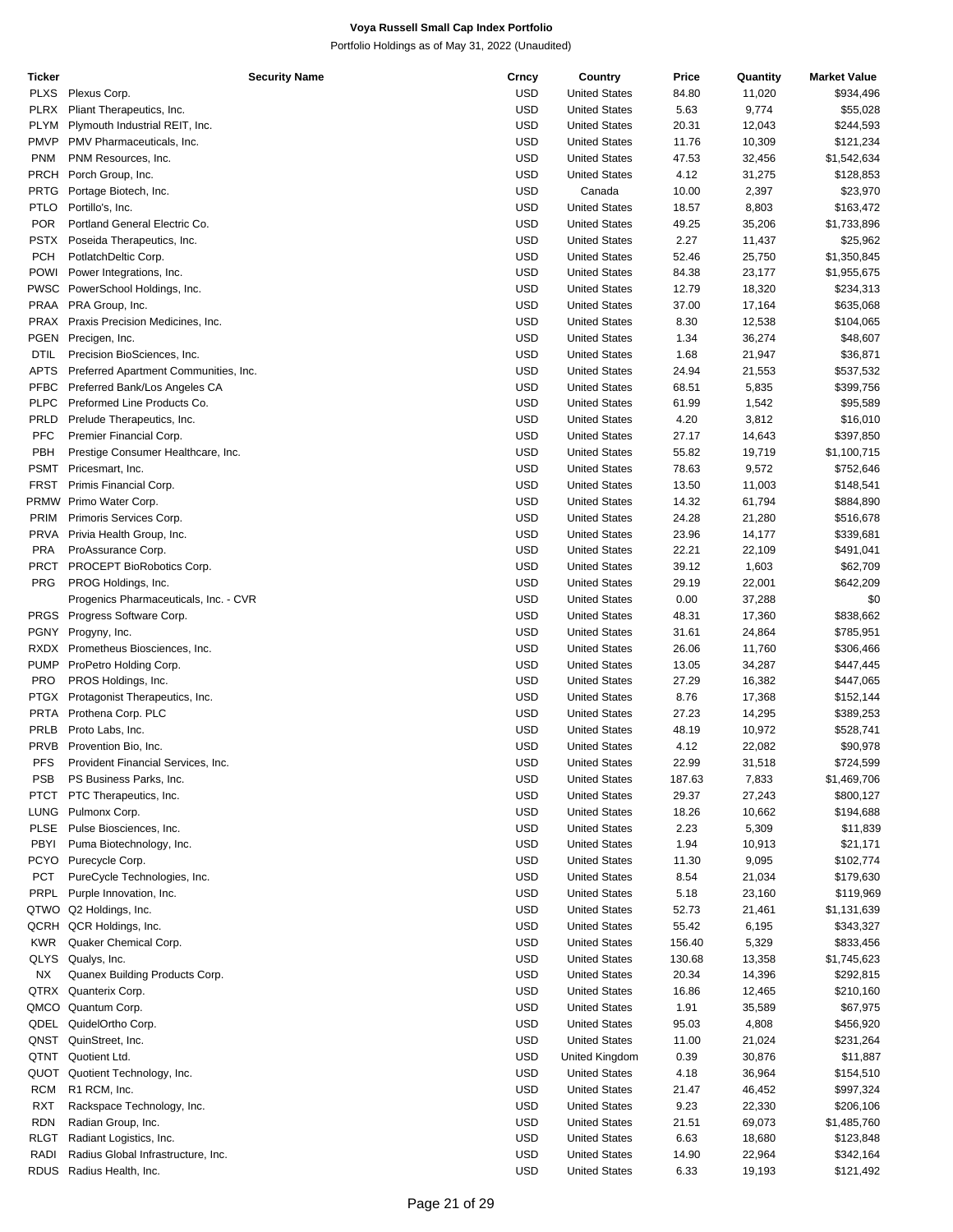| Ticker      | <b>Security Name</b>                   | Crncy      | Country              | Price  | Quantity | <b>Market Value</b> |
|-------------|----------------------------------------|------------|----------------------|--------|----------|---------------------|
| RDNT        | RadNet, Inc.                           | USD        | <b>United States</b> | 20.53  | 18,411   | \$377,978           |
| RAIN        | Rain Therapeutics, Inc.                | <b>USD</b> | <b>United States</b> | 2.32   | 5,956    | \$13,818            |
| RLYB        | Rallybio Corp.                         | <b>USD</b> | <b>United States</b> | 13.60  | 6,754    | \$91,854            |
|             |                                        | <b>USD</b> |                      |        |          |                     |
| RMBS        | Rambus, Inc.                           |            | <b>United States</b> | 25.10  | 42,466   | \$1,065,897         |
| <b>RRC</b>  | Range Resources Corp.                  | <b>USD</b> | <b>United States</b> | 33.95  | 93,428   | \$3,171,881         |
| <b>ROCC</b> | Ranger Oil Corp.                       | <b>USD</b> | <b>United States</b> | 42.81  | 7,797    | \$333,790           |
|             | PACK Ranpak Holdings Corp.             | <b>USD</b> | <b>United States</b> | 12.46  | 15,184   | \$189,193           |
| <b>RPID</b> | Rapid Micro Biosystems, Inc.           | <b>USD</b> | <b>United States</b> | 5.01   | 6,456    | \$32,345            |
| <b>RPD</b>  | Rapid7, Inc.                           | <b>USD</b> | <b>United States</b> | 70.87  | 21,774   | \$1,543,123         |
| RAPT        | RAPT Therapeutics, Inc.                | <b>USD</b> | <b>United States</b> | 14.72  | 8,354    | \$122,971           |
| RYAM        | Rayonier Advanced Materials, Inc.      | <b>USD</b> | <b>United States</b> | 3.85   | 26,183   | \$100,805           |
|             | ROLL RBC Bearings, Inc.                | <b>USD</b> | <b>United States</b> | 186.39 | 10,784   | \$2,010,030         |
|             |                                        |            |                      |        |          |                     |
| <b>RICK</b> | RCI Hospitality Holdings, Inc.         | <b>USD</b> | <b>United States</b> | 57.73  | 3,427    | \$197,841           |
|             | RMAX RE/MAX Holdings, Inc.             | <b>USD</b> | <b>United States</b> | 24.30  | 8,158    | \$198,239           |
| RC          | Ready Capital Corp.                    | <b>USD</b> | <b>United States</b> | 14.68  | 24,802   | \$364,093           |
| HOUS        | Realogy Holdings Corp.                 | <b>USD</b> | <b>United States</b> | 12.38  | 45,445   | \$562,609           |
| REAL        | RealReal, Inc./The                     | <b>USD</b> | <b>United States</b> | 3.28   | 31,982   | \$104,901           |
| RETA        | Reata Pharmaceuticals, Inc.            | <b>USD</b> | <b>United States</b> | 28.28  | 10,625   | \$300,475           |
|             | RXRX Recursion Pharmaceuticals, Inc.   | <b>USD</b> | <b>United States</b> | 6.12   | 45,024   | \$275,547           |
| RRGB        | Red Robin Gourmet Burgers, Inc.        | <b>USD</b> | <b>United States</b> | 9.84   | 6,319    | \$62,179            |
| <b>RRR</b>  | Red Rock Resorts, Inc.                 | <b>USD</b> | <b>United States</b> | 38.73  |          | \$828,473           |
|             |                                        |            |                      |        | 21,391   |                     |
| <b>RDFN</b> | Redfin Corp.                           | <b>USD</b> | <b>United States</b> | 9.80   | 39,993   | \$391,931           |
| <b>RWT</b>  | Redwood Trust, Inc.                    | <b>USD</b> | <b>United States</b> | 10.20  | 46,078   | \$469,996           |
| RGNX        | REGENXBIO, Inc.                        | <b>USD</b> | <b>United States</b> | 21.04  | 15,496   | \$326,036           |
| RM          | Regional Management Corp.              | <b>USD</b> | <b>United States</b> | 47.58  | 3,249    | \$154,587           |
| <b>RGS</b>  | Regis Corp.                            | <b>USD</b> | <b>United States</b> | 0.77   | 16,358   | \$12,565            |
| REKR        | Rekor Systems, Inc.                    | <b>USD</b> | <b>United States</b> | 2.67   | 13,857   | \$36,998            |
| RLAY        | Relay Therapeutics, Inc.               | <b>USD</b> | <b>United States</b> | 16.28  | 26,620   | \$433,374           |
| RLMD        | Relmada Therapeutics, Inc.             | <b>USD</b> | <b>United States</b> | 18.79  | 7,344    | \$137,994           |
|             |                                        |            |                      |        |          |                     |
| RELY        | Remitly Global, Inc.                   | <b>USD</b> | <b>United States</b> | 10.95  | 4,287    | \$46,943            |
| RNST        | Renasant Corp.                         | <b>USD</b> | <b>United States</b> | 30.94  | 21,777   | \$673,780           |
| <b>REGI</b> | Renewable Energy Group, Inc.           | <b>USD</b> | <b>United States</b> | 61.31  | 17,432   | \$1,068,756         |
| RENT        | Rent the Runway, Inc.                  | <b>USD</b> | <b>United States</b> | 4.33   | 6,142    | \$26,595            |
| RCII        | Rent-A-Center, Inc.                    | <b>USD</b> | <b>United States</b> | 27.54  | 25,591   | \$704,776           |
| <b>RPAY</b> | Repay Holdings Corp.                   | <b>USD</b> | <b>United States</b> | 12.45  | 34,699   | \$432,003           |
| REPL        | Replimune Group, Inc.                  | <b>USD</b> | <b>United States</b> | 14.53  | 11,554   | \$167,880           |
|             | RBCAA Republic Bancorp., Inc.          | <b>USD</b> | <b>United States</b> | 45.95  | 4,125    | \$189,544           |
| REZI        | Resideo Technologies, Inc.             | <b>USD</b> | <b>United States</b> | 23.62  | 56,214   | \$1,327,775         |
|             |                                        |            |                      |        |          |                     |
| <b>RGP</b>  | Resources Connection, Inc.             | <b>USD</b> | <b>United States</b> | 18.47  | 12,940   | \$239,002           |
| <b>ROIC</b> | Retail Opportunity Investments Corp.   | <b>USD</b> | <b>United States</b> | 18.07  | 46,586   | \$841,809           |
| <b>RVP</b>  | Retractable Technologies, Inc.         | <b>USD</b> | <b>United States</b> | 4.63   | 8,791    | \$40,702            |
|             | REVG REV Group, Inc.                   | <b>USD</b> | <b>United States</b> | 12.27  | 11,973   | \$146,909           |
|             | RVNC Revance Therapeutics, Inc.        | USD        | <b>United States</b> | 13.68  | 27,745   | \$379,552           |
|             | RVMD REVOLUTION Medicines, Inc.        | <b>USD</b> | <b>United States</b> | 16.98  | 23,413   | \$397,553           |
| RVLV        | Revolve Group, Inc.                    | USD        | <b>United States</b> | 29.38  | 14,184   | \$416,726           |
| REX         | <b>REX American Resources Corp.</b>    | <b>USD</b> | <b>United States</b> | 86.89  | 2,130    | \$185,076           |
| RYTM        | Rhythm Pharmaceuticals, Inc.           | USD        | <b>United States</b> | 3.44   | 17,216   | \$59,223            |
| <b>RBBN</b> | Ribbon Communications, Inc.            | USD        | <b>United States</b> | 2.83   | 30,736   | \$86,983            |
|             |                                        |            |                      |        |          |                     |
| RIGL        | Rigel Pharmaceuticals, Inc.            | USD        | <b>United States</b> | 1.81   | 66,909   | \$121,105           |
| REPX        | Riley Exploration Permian, Inc.        | <b>USD</b> | <b>United States</b> | 27.47  | 3,329    | \$91,448            |
| <b>RMNI</b> | Rimini Street, Inc.                    | <b>USD</b> | <b>United States</b> | 6.18   | 19,078   | \$117,902           |
| <b>RIOT</b> | Riot Blockchain, Inc.                  | <b>USD</b> | <b>United States</b> | 7.19   | 40,204   | \$289,067           |
| RAD         | Rite Aid Corp.                         | USD        | <b>United States</b> | 5.57   | 21,479   | \$119,638           |
| RLI         | RLI Corp.                              | <b>USD</b> | <b>United States</b> | 121.12 | 15,713   | \$1,903,159         |
| <b>RLJ</b>  | <b>RLJ Lodging Trust</b>               | USD        | <b>United States</b> | 13.43  | 66,188   | \$888,905           |
| <b>RMR</b>  | RMR Group, Inc.                        | USD        | <b>United States</b> | 30.02  | 6,652    | \$199,693           |
| RCKT        | Rocket Pharmaceuticals, Inc.           | USD        | <b>United States</b> |        |          |                     |
|             |                                        |            |                      | 11.85  | 15,891   | \$188,308           |
| RCKY        | Rocky Brands, Inc.                     | <b>USD</b> | <b>United States</b> | 37.45  | 2,832    | \$106,058           |
| <b>ROG</b>  | Rogers Corp.                           | <b>USD</b> | <b>United States</b> | 265.38 | 7,063    | \$1,874,379         |
| RMO         | Romeo Power, Inc.                      | <b>USD</b> | <b>United States</b> | 0.79   | 48,545   | \$38,142            |
| <b>RES</b>  | RPC, Inc.                              | USD        | <b>United States</b> | 9.36   | 28,401   | \$265,833           |
| RPT         | <b>RPT Realty</b>                      | USD        | <b>United States</b> | 12.17  | 34,312   | \$417,577           |
| <b>RUBY</b> | Rubius Therapeutics, Inc.              | USD        | <b>United States</b> | 1.10   | 18,095   | \$19,905            |
|             | RUSHA Rush Enterprises, Inc. - Class A | <b>USD</b> | <b>United States</b> | 50.98  | 18,533   | \$944,812           |
| <b>RSI</b>  | Rush Street Interactive, Inc.          | USD        | <b>United States</b> | 5.96   | 20,967   | \$124,963           |
| RUTH        | Ruth's Hospitality Group, Inc.         | <b>USD</b> | <b>United States</b> | 18.43  | 13,528   | \$249,321           |
|             |                                        |            |                      |        |          |                     |
| RXST        | RxSight, Inc.                          | <b>USD</b> | <b>United States</b> | 13.66  | 4,786    | \$65,377            |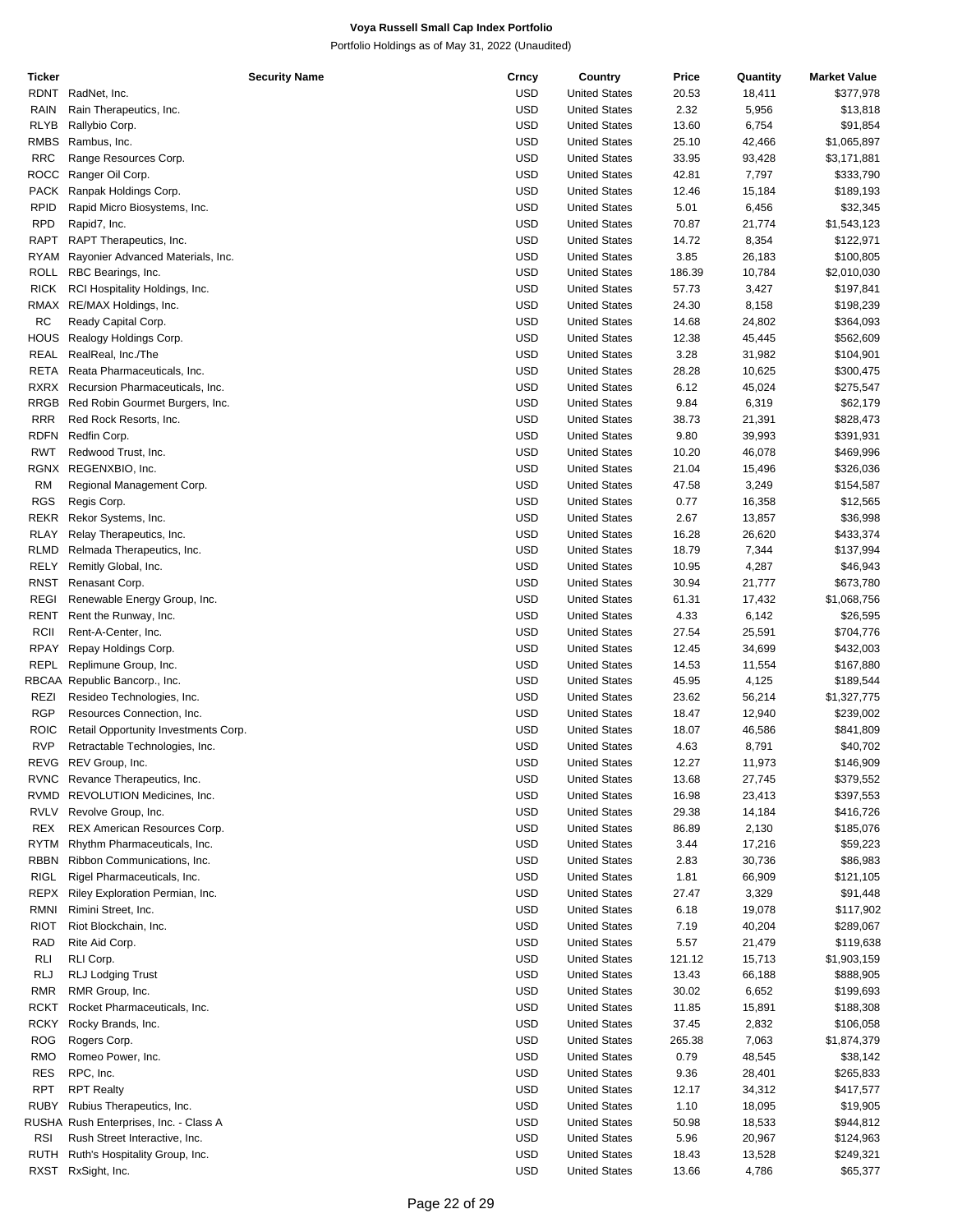| Ticker      | <b>Security Name</b>                   | Crncy      | Country              | Price  | Quantity | <b>Market Value</b> |
|-------------|----------------------------------------|------------|----------------------|--------|----------|---------------------|
| RYI         | Ryerson Holding Corp.                  | <b>USD</b> | <b>United States</b> | 30.14  | 6,234    | \$187,893           |
| <b>RHP</b>  | <b>Ryman Hospitality Properties</b>    | <b>USD</b> | <b>United States</b> | 89.29  | 21,117   | \$1,885,537         |
| <b>STBA</b> | S&T Bancorp, Inc.                      | <b>USD</b> | <b>United States</b> | 29.41  | 15,976   | \$469,854           |
| <b>SBRA</b> | Sabra Healthcare REIT, Inc.            | <b>USD</b> | <b>United States</b> | 14.04  | 86,053   | \$1,208,184         |
|             |                                        |            |                      |        |          |                     |
| <b>SB</b>   | Safe Bulkers, Inc.                     | <b>USD</b> | Greece               | 4.76   | 26,128   | \$124,369           |
| <b>SAFE</b> | Safehold, Inc.                         | <b>USD</b> | <b>United States</b> | 44.85  | 7,489    | \$335,882           |
| <b>SAFT</b> | Safety Insurance Group, Inc.           | <b>USD</b> | <b>United States</b> | 92.86  | 5,918    | \$549,545           |
| SAIA        | Saia, Inc.                             | USD        | <b>United States</b> | 197.59 | 10,300   | \$2,035,177         |
| SAIL        | SailPoint Technologies Holding, Inc.   | <b>USD</b> | <b>United States</b> | 63.44  | 35,839   | \$2,273,626         |
| <b>SBH</b>  | Sally Beauty Holdings, Inc.            | <b>USD</b> | <b>United States</b> | 15.16  | 42,929   | \$650,804           |
| SANA        | Sana Biotechnology, Inc.               | <b>USD</b> | <b>United States</b> | 5.13   | 33,854   | \$173,671           |
|             |                                        |            |                      |        |          |                     |
| SAFM        | Sanderson Farms, Inc.                  | <b>USD</b> | <b>United States</b> | 199.50 | 7,272    | \$1,450,764         |
| <b>SASR</b> | Sandy Spring Bancorp, Inc.             | <b>USD</b> | <b>United States</b> | 42.35  | 17,973   | \$761,157           |
| SGMO        | Sangamo Therapeutics, Inc.             | <b>USD</b> | <b>United States</b> | 3.65   | 46,558   | \$169,937           |
| SANM        | Sanmina Corp.                          | <b>USD</b> | <b>United States</b> | 43.89  | 24,178   | \$1,061,172         |
| <b>SPNS</b> | Sapiens International Corp. NV         | USD        | Israel               | 25.33  | 12,968   | \$328,479           |
| <b>BFS</b>  | Saul Centers, Inc.                     | <b>USD</b> | <b>United States</b> | 49.06  | 5,802    | \$284,646           |
| <b>SCSC</b> | Scansource, Inc.                       | USD        | <b>United States</b> | 38.74  |          |                     |
|             |                                        |            |                      |        | 10,119   | \$392,010           |
| <b>SCHN</b> | Schnitzer Steel Industries, Inc.       | <b>USD</b> | <b>United States</b> | 40.62  | 9,929    | \$403,316           |
| SRRK        | Scholar Rock Holding Corp.             | <b>USD</b> | <b>United States</b> | 5.02   | 11,074   | \$55,591            |
| <b>SCHL</b> | Scholastic Corp.                       | <b>USD</b> | <b>United States</b> | 37.53  | 10,847   | \$407,088           |
| SDGR        | Schrodinger, Inc./United States        | USD        | <b>United States</b> | 25.84  | 18,181   | \$469,797           |
| SWM         | Schweitzer-Mauduit International, Inc. | <b>USD</b> | <b>United States</b> | 27.12  | 12,807   | \$347,326           |
| LNW         | Scientific Games Corp.                 | USD        | <b>United States</b> | 52.80  | 37,478   | \$1,978,838         |
|             |                                        |            |                      |        |          |                     |
| <b>STNG</b> | Scorpio Tankers, Inc.                  | <b>USD</b> | Monaco               | 33.05  | 19,144   | \$632,709           |
| SCU         | Sculptor Capital Management, Inc.      | USD        | <b>United States</b> | 12.02  | 8,933    | \$107,375           |
| <b>SBCF</b> | Seacoast Banking Corp. of Florida      | <b>USD</b> | <b>United States</b> | 34.24  | 21,494   | \$735,955           |
| SPNE        | SeaSpine Holdings Corp.                | <b>USD</b> | <b>United States</b> | 8.27   | 13,620   | \$112,637           |
| <b>SEAS</b> | SeaWorld Entertainment, Inc.           | <b>USD</b> | <b>United States</b> | 54.18  | 19,978   | \$1,082,408         |
| <b>SEEL</b> | Seelos Therapeutics, Inc.              | USD        | <b>United States</b> | 0.65   | 34,079   | \$22,100            |
| SEER        | Seer, Inc.                             | <b>USD</b> | <b>United States</b> | 8.88   | 16,338   | \$145,081           |
|             |                                        |            |                      |        |          |                     |
| WTTR        | Select Energy Services, Inc.           | <b>USD</b> | <b>United States</b> | 8.47   | 24,777   | \$209,861           |
| <b>SEM</b>  | Select Medical Holdings Corp.          | <b>USD</b> | <b>United States</b> | 24.35  | 42,955   | \$1,045,954         |
| SELB        | Selecta Biosciences, Inc.              | USD        | <b>United States</b> | 0.88   | 35,713   | \$31,506            |
| SIGI        | Selective Insurance Group              | <b>USD</b> | <b>United States</b> | 79.30  | 23,145   | \$1,835,399         |
| <b>SLQT</b> | Selectquote, Inc.                      | <b>USD</b> | <b>United States</b> | 2.92   | 54,098   | \$157,966           |
| <b>SMTC</b> | Semtech Corp.                          | <b>USD</b> | <b>United States</b> | 64.09  | 25,155   | \$1,612,184         |
|             | SENEA Seneca Foods Corp.               | USD        | <b>United States</b> |        |          |                     |
|             |                                        |            |                      | 56.85  | 2,818    | \$160,203           |
| <b>SNSE</b> | Sensei Biotherapeutics, Inc.           | <b>USD</b> | <b>United States</b> | 1.90   | 6,942    | \$13,190            |
| SENS        | Senseonics Holdings, Inc.              | USD        | <b>United States</b> | 1.16   | 168,470  | \$195,425           |
| <b>SXT</b>  | Sensient Technologies Corp.            | USD        | <b>United States</b> | 87.44  | 16,231   | \$1,419,239         |
| MCRB        | Seres Therapeutics, Inc.               | <b>USD</b> | <b>United States</b> | 3.10   | 27,589   | \$85,526            |
| <b>SRG</b>  | Seritage Growth Properties             | <b>USD</b> | <b>United States</b> | 8.03   | 15,976   | \$128,287           |
| <b>SVC</b>  | <b>Service Properties Trust</b>        | USD        | <b>United States</b> | 6.33   | 66,639   | \$421,825           |
| <b>SFBS</b> | ServisFirst Bancshares, Inc.           |            |                      |        |          |                     |
|             |                                        | <b>USD</b> | <b>United States</b> | 83.36  | 19,410   | \$1,618,018         |
| SESN        | Sesen Bio, Inc.                        | <b>USD</b> | <b>United States</b> | 0.61   | 83,560   | \$51,214            |
| SFL         | SFL Corp. Ltd.                         | <b>USD</b> | Norway               | 11.25  | 42,285   | \$475,706           |
| SHAK        | Shake Shack, Inc.                      | USD        | <b>United States</b> | 48.65  | 14,666   | \$713,501           |
| STTK        | Shattuck Labs, Inc.                    | <b>USD</b> | <b>United States</b> | 2.86   | 9,738    | \$27,851            |
| SHEN        | Shenandoah Telecommunications Co.      | USD        | <b>United States</b> | 22.96  | 19,140   | \$439,454           |
| SFT         | Shift Technologies, Inc.               | <b>USD</b> | <b>United States</b> | 1.04   | 21,616   | \$22,481            |
|             |                                        |            |                      |        |          |                     |
| SWAV        | Shockwave Medical, Inc.                | <b>USD</b> | <b>United States</b> | 164.21 | 13,226   | \$2,171,841         |
| SCVL        | Shoe Carnival, Inc.                    | <b>USD</b> | <b>United States</b> | 27.26  | 7,138    | \$194,582           |
| SSTI        | ShotSpotter, Inc.                      | USD        | <b>United States</b> | 30.16  | 3,916    | \$118,107           |
| <b>SSTK</b> | Shutterstock, Inc.                     | <b>USD</b> | <b>United States</b> | 60.20  | 9,191    | \$553,298           |
| <b>SHYF</b> | Shyft Group, Inc./The                  | USD        | <b>United States</b> | 22.19  | 13,817   | \$306,599           |
| <b>SIBN</b> | SI-BONE, Inc.                          | <b>USD</b> | <b>United States</b> | 14.95  | 12,976   | \$193,991           |
|             |                                        |            |                      |        |          |                     |
| SIEN        | Sientra, Inc.                          | <b>USD</b> | <b>United States</b> | 0.97   | 21,396   | \$20,754            |
| <b>BSRR</b> | Sierra Bancorp.                        | <b>USD</b> | <b>United States</b> | 21.65  | 5,755    | \$124,596           |
| <b>SIGA</b> | SIGA Technologies, Inc.                | <b>USD</b> | <b>United States</b> | 10.94  | 20,326   | \$222,366           |
| <b>SGHT</b> | Sight Sciences, Inc.                   | <b>USD</b> | <b>United States</b> | 8.59   | 4,904    | \$42,125            |
| SIG         | Signet Jewelers Ltd.                   | <b>USD</b> | United Kingdom       | 59.60  | 20,367   | \$1,213,873         |
| <b>SLAB</b> | Silicon Laboratories, Inc.             | <b>USD</b> | <b>United States</b> | 149.16 | 14,821   | \$2,210,700         |
| SILK        | Silk Road Medical, Inc.                | <b>USD</b> | <b>United States</b> | 33.22  |          | \$459,466           |
|             |                                        |            |                      |        | 13,831   |                     |
| <b>SBTX</b> | Silverback Therapeutics, Inc.          | <b>USD</b> | <b>United States</b> | 3.49   | 6,899    | \$24,078            |
| SI          | Silvergate Capital Corp.               | <b>USD</b> | <b>United States</b> | 78.50  | 10,696   | \$839,636           |
| <b>SFNC</b> | Simmons First National Corp.           | <b>USD</b> | <b>United States</b> | 25.71  | 48,482   | \$1,246,472         |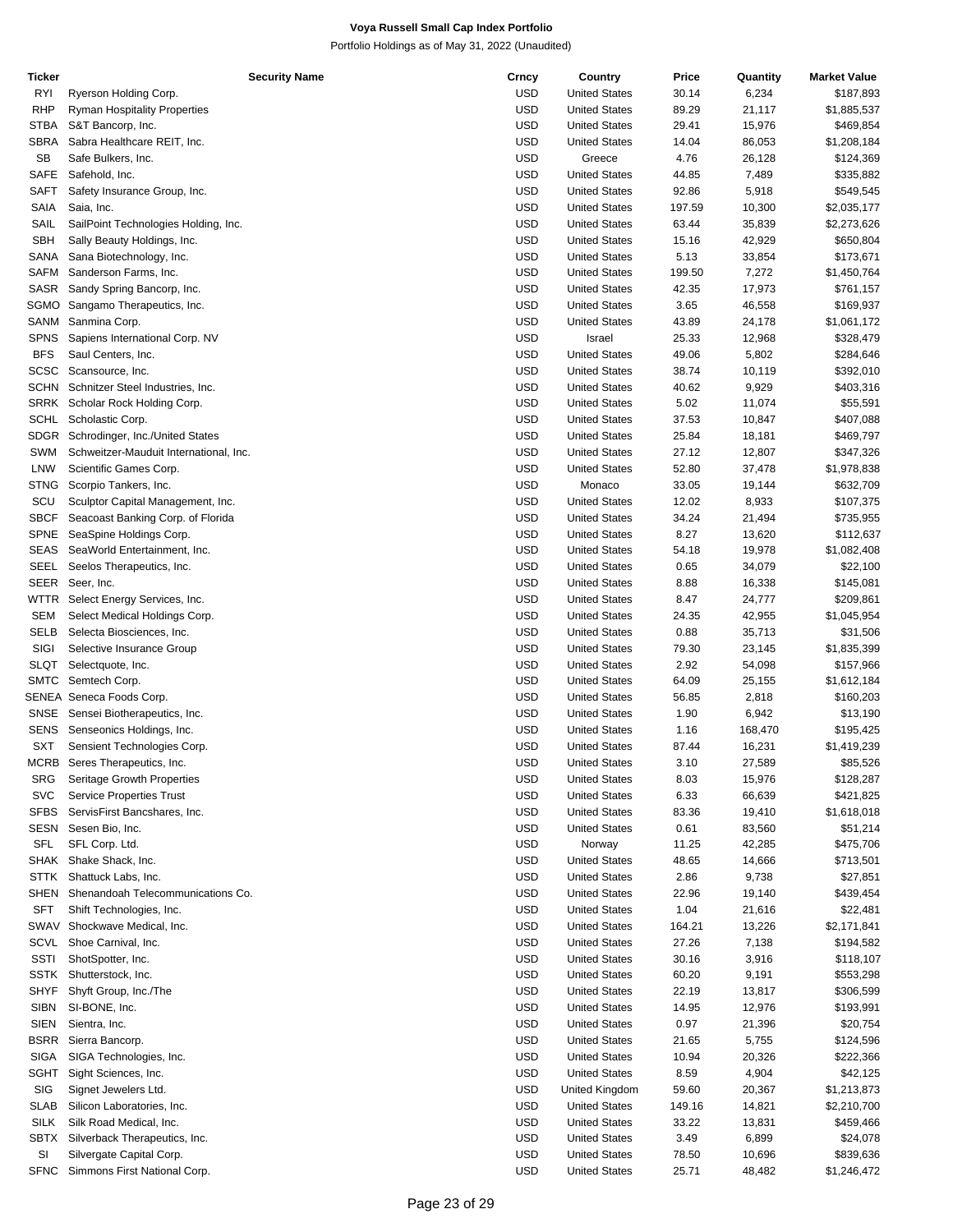| Ticker      | Security Name                             | Crncy      | Country              | Price  | Quantity | <b>Market Value</b> |
|-------------|-------------------------------------------|------------|----------------------|--------|----------|---------------------|
| <b>SMPL</b> | Simply Good Foods Co/The                  | <b>USD</b> | <b>United States</b> | 39.96  | 33,411   | \$1,335,104         |
| SSD         | Simpson Manufacturing Co., Inc.           | <b>USD</b> | <b>United States</b> | 108.35 | 16,752   | \$1,815,079         |
| <b>SLP</b>  | Simulations Plus, Inc.                    | <b>USD</b> | <b>United States</b> | 47.48  | 6,372    | \$302,543           |
| <b>SBGI</b> | Sinclair Broadcast Group, Inc.            | <b>USD</b> | <b>United States</b> | 24.23  | 18,025   | \$436,746           |
|             |                                           |            |                      |        |          |                     |
| <b>OMIC</b> | Singular Genomics Systems, Inc.           | <b>USD</b> | <b>United States</b> | 3.25   | 15,696   | \$51,012            |
| <b>SPNT</b> | SiriusPoint Ltd.                          | <b>USD</b> | Bermuda              | 5.60   | 36,377   | \$203,711           |
| <b>SITC</b> | SITE Centers Corp.                        | <b>USD</b> | <b>United States</b> | 15.72  | 68,354   | \$1,074,525         |
| <b>SITM</b> | SiTime Corp.                              | <b>USD</b> | <b>United States</b> | 213.00 | 6,249    | \$1,331,037         |
| SJW         | SJW Group                                 | <b>USD</b> | <b>United States</b> | 61.85  | 11,178   | \$691,359           |
| <b>SKY</b>  | Skyline Champion Corp.                    | <b>USD</b> | <b>United States</b> | 53.13  | 20,499   | \$1,089,112         |
| <b>SKYT</b> | SkyWater Technology, Inc.                 | <b>USD</b> | <b>United States</b> | 6.67   | 3,827    | \$25,526            |
| <b>SKYW</b> | Skywest, Inc.                             | <b>USD</b> | <b>United States</b> | 26.96  | 19,516   | \$526,151           |
| <b>SNBR</b> |                                           | <b>USD</b> |                      |        |          |                     |
|             | Sleep Number Corp.                        |            | <b>United States</b> | 45.93  | 8,802    | \$404,276           |
| <b>SM</b>   | SM Energy Co.                             | <b>USD</b> | <b>United States</b> | 48.27  | 46,975   | \$2,267,483         |
| <b>SGH</b>  | SMART Global Holdings, Inc.               | <b>USD</b> | <b>United States</b> | 24.65  | 13,978   | \$344,558           |
| <b>SMBK</b> | SmartFinancial, Inc.                      | <b>USD</b> | <b>United States</b> | 25.90  | 6,906    | \$178,865           |
| <b>SWBI</b> | Smith & Wesson Brands, Inc.               | <b>USD</b> | <b>United States</b> | 15.48  | 18,081   | \$279,894           |
| <b>SMSI</b> | Smith Micro Software, Inc.                | <b>USD</b> | <b>United States</b> | 2.63   | 21,380   | \$56,229            |
| <b>SNPO</b> | Snap One Holdings Corp.                   | <b>USD</b> | <b>United States</b> | 12.35  | 4,212    | \$52,018            |
| SOI         | Solaris Oilfield Infrastructure, Inc.     | <b>USD</b> | <b>United States</b> | 13.48  | 12,780   | \$172,274           |
| <b>SLDB</b> | Solid Biosciences, Inc.                   | <b>USD</b> | <b>United States</b> | 0.57   | 23,367   | \$13,319            |
|             |                                           |            |                      |        |          |                     |
| <b>SAH</b>  | Sonic Automotive, Inc.                    | <b>USD</b> | <b>United States</b> | 45.61  | 8,525    | \$388,825           |
| SONO        | Sonos, Inc.                               | <b>USD</b> | <b>United States</b> | 22.13  | 46,872   | \$1,037,277         |
| <b>SRNE</b> | Sorrento Therapeutics, Inc.               | <b>USD</b> | <b>United States</b> | 1.64   | 114,455  | \$187,706           |
| SJI         | South Jersey Industries, Inc.             | <b>USD</b> | <b>United States</b> | 34.85  | 40,091   | \$1,397,171         |
| <b>SFST</b> | Southern First Bancshares, Inc.           | <b>USD</b> | <b>United States</b> | 45.10  | 3,593    | \$162,044           |
| <b>SMBC</b> | Southern Missouri Bancorp, Inc.           | <b>USD</b> | <b>United States</b> | 46.68  | 3,753    | \$175,190           |
| <b>SBSI</b> | Southside Bancshares, Inc.                | <b>USD</b> | <b>United States</b> | 40.33  | 12,923   | \$521,185           |
| <b>SSB</b>  | SouthState Corp.                          | <b>USD</b> | <b>United States</b> | 80.82  | 30,064   | \$2,429,772         |
|             |                                           |            |                      |        |          |                     |
| <b>SWX</b>  | Southwest Gas Holdings, Inc.              | <b>USD</b> | <b>United States</b> | 93.13  | 25,601   | \$2,384,221         |
| SWN         | Southwestern Energy Co.                   | <b>USD</b> | <b>United States</b> | 9.12   | 396,191  | \$3,613,262         |
| SOVO        | Sovos Brands, Inc.                        | <b>USD</b> | <b>United States</b> | 14.12  | 8,630    | \$121,856           |
| <b>SP</b>   | SP Plus Corp.                             | <b>USD</b> | <b>United States</b> | 31.96  | 9,970    | \$318,641           |
| <b>SPTN</b> | SpartanNash Co.                           | <b>USD</b> | <b>United States</b> | 34.41  | 14,687   | \$505,380           |
| <b>SPPI</b> | Spectrum Pharmaceuticals, Inc.            | <b>USD</b> | <b>United States</b> | 0.75   | 60,328   | \$45,089            |
| <b>SPRO</b> | Spero Therapeutics, Inc.                  | <b>USD</b> | <b>United States</b> | 1.18   | 9,856    | \$11,630            |
| <b>SR</b>   | Spire, Inc.                               | <b>USD</b> | <b>United States</b> | 78.30  | 19,701   | \$1,542,588         |
|             |                                           |            |                      |        |          |                     |
| SAVE        | Spirit Airlines, Inc.                     | <b>USD</b> | <b>United States</b> | 20.95  | 38,230   | \$800,919           |
|             | SPWH Sportsman's Warehouse Holdings, Inc. | <b>USD</b> | <b>United States</b> | 9.46   | 16,489   | \$155,986           |
|             | SWTX SpringWorks Therapeutics, Inc.       | <b>USD</b> | <b>United States</b> | 18.94  | 11,408   | \$216,068           |
| <b>SPT</b>  | Sprout Social, Inc.                       | <b>USD</b> | <b>United States</b> | 50.93  | 17,618   | \$897,285           |
| <b>SFM</b>  | Sprouts Farmers Market, Inc.              | <b>USD</b> | <b>United States</b> | 27.09  | 44,481   | \$1,204,990         |
| <b>SPSC</b> | SPS Commerce, Inc.                        | USD        | <b>United States</b> | 107.04 | 14,134   | \$1,512,903         |
| <b>SPXC</b> | SPX Corp.                                 | <b>USD</b> | <b>United States</b> | 50.33  | 16,969   | \$854,050           |
| SQZ         | SQZ Biotechnologies Co.                   | USD        | <b>United States</b> | 3.55   | 8,838    | \$31,375            |
| <b>JOE</b>  | St. Joe Co.                               | <b>USD</b> |                      |        |          |                     |
|             |                                           |            | <b>United States</b> | 50.49  | 13,587   | \$686,008           |
| <b>STAA</b> | Staar Surgical Co.                        | <b>USD</b> | <b>United States</b> | 65.94  | 18,633   | \$1,228,660         |
| <b>STAG</b> | STAG Industrial, Inc.                     | <b>USD</b> | <b>United States</b> | 33.30  | 66,272   | \$2,206,858         |
| <b>STGW</b> | Stagwell, Inc.                            | <b>USD</b> | <b>United States</b> | 7.91   | 24,656   | \$195,029           |
| LAB         | Standard BioTools, Inc.                   | <b>USD</b> | <b>United States</b> | 1.89   | 29,813   | \$56,347            |
| <b>SMP</b>  | Standard Motor Products, Inc.             | <b>USD</b> | <b>United States</b> | 39.95  | 8,217    | \$328,269           |
| SXI         | Standex International Corp.               | <b>USD</b> | <b>United States</b> | 93.10  | 4,596    | \$427,888           |
| SCS         | Steelcase, Inc.                           | USD        | <b>United States</b> | 12.26  | 33,094   | \$405,732           |
| <b>STEM</b> | Stem, Inc.                                | <b>USD</b> | <b>United States</b> | 8.64   | 43,198   | \$373,231           |
|             |                                           |            |                      |        |          |                     |
| SCL         | Stepan Co.                                | <b>USD</b> | <b>United States</b> | 112.11 | 8,276    | \$927,822           |
| <b>STEP</b> | StepStone Group, Inc.                     | <b>USD</b> | <b>United States</b> | 27.26  | 16,012   | \$436,487           |
| <b>STXS</b> | Stereotaxis, Inc.                         | <b>USD</b> | <b>United States</b> | 2.01   | 19,552   | \$39,300            |
| <b>STER</b> | Sterling Check Corp.                      | <b>USD</b> | <b>United States</b> | 18.58  | 5,038    | \$93,606            |
| <b>STRL</b> | Sterling Construction Co., Inc.           | <b>USD</b> | <b>United States</b> | 24.61  | 11,668   | \$287,149           |
| SHOO        | Steven Madden Ltd.                        | <b>USD</b> | <b>United States</b> | 37.18  | 31,083   | \$1,155,666         |
| <b>STC</b>  | Stewart Information Services Corp.        | USD        | <b>United States</b> | 55.49  | 10,117   | \$561,392           |
| <b>SFIX</b> | Stitch Fix, Inc.                          | <b>USD</b> | <b>United States</b> | 8.47   | 30,434   | \$257,776           |
|             |                                           |            |                      |        |          |                     |
| <b>SYBT</b> | Stock Yards Bancorp, Inc.                 | <b>USD</b> | <b>United States</b> | 59.00  | 9,751    | \$575,309           |
| <b>STOK</b> | Stoke Therapeutics, Inc.                  | <b>USD</b> | <b>United States</b> | 12.11  | 7,424    | \$89,905            |
| SRI         | Stoneridge, Inc.                          | <b>USD</b> | <b>United States</b> | 20.68  | 10,885   | \$225,102           |
| <b>SNEX</b> | StoneX Group, Inc.                        | <b>USD</b> | <b>United States</b> | 75.07  | 6,655    | \$499,591           |
| STRA        | Strategic Education, Inc.                 | <b>USD</b> | <b>United States</b> | 65.82  | 9,788    | \$644,246           |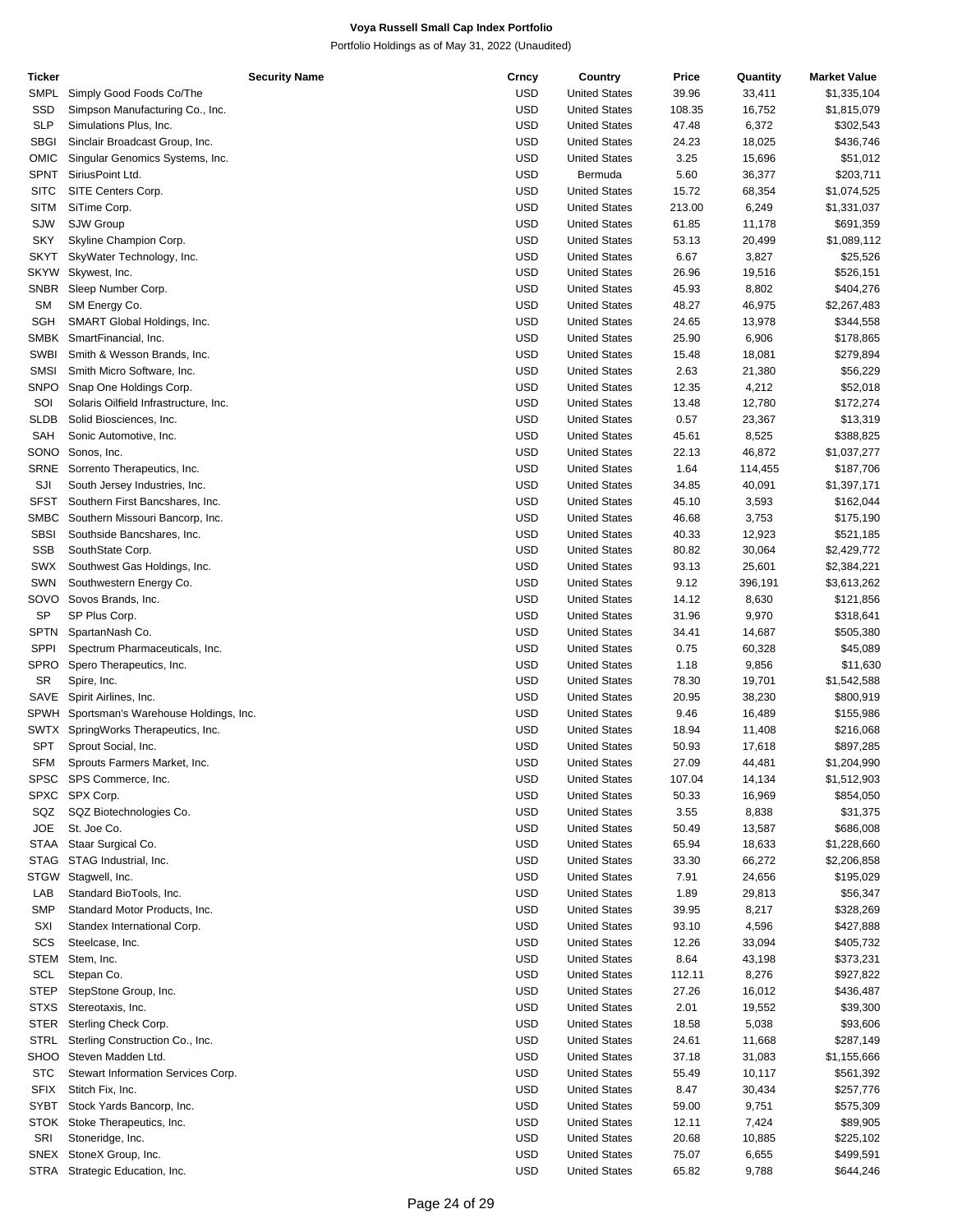| Ticker      |                                     | <b>Security Name</b> | Crncy      | Country              | Price  | Quantity | <b>Market Value</b> |
|-------------|-------------------------------------|----------------------|------------|----------------------|--------|----------|---------------------|
| LRN         | Stride, Inc.                        |                      | USD        | <b>United States</b> | 39.11  | 16,184   | \$632,956           |
| RGR         | Sturm Ruger & Co., Inc.             |                      | USD        | <b>United States</b> | 67.89  | 6,748    | \$458,122           |
| <b>INN</b>  | Summit Hotel Properties, Inc.       |                      | USD        | <b>United States</b> | 8.74   | 43,051   | \$376,266           |
| <b>SUM</b>  | Summit Materials, Inc.              |                      | USD        | <b>United States</b> | 27.31  | 46,387   | \$1,266,829         |
|             |                                     |                      | USD        |                      |        |          |                     |
| SMMT        | Summit Therapeutics, Inc.           |                      |            | <b>United States</b> | 1.33   | 10,629   | \$14,137            |
| <b>SUMO</b> | Sumo Logic, Inc.                    |                      | USD        | <b>United States</b> | 8.11   | 34,826   | \$282,439           |
| SNCY        | Sun Country Airlines Holdings, Inc. |                      | USD        | <b>United States</b> | 23.65  | 10,727   | \$253,694           |
| <b>SXC</b>  | SunCoke Energy, Inc.                |                      | USD        | <b>United States</b> | 8.09   | 31,311   | \$253,306           |
| <b>NOVA</b> | Sunnova Energy International, Inc.  |                      | USD        | <b>United States</b> | 20.00  | 34,285   | \$685,700           |
| <b>SPWR</b> | SunPower Corp.                      |                      | USD        | <b>United States</b> | 17.67  | 31,755   | \$561,111           |
| <b>SHO</b>  | Sunstone Hotel Investors, Inc.      |                      | USD        | <b>United States</b> | 11.97  | 85,424   | \$1,022,525         |
| <b>SMCI</b> | Super Micro Computer, Inc.          |                      | USD        | <b>United States</b> | 50.06  | 17,448   | \$873,447           |
| SGC         | Superior Group of Cos, Inc.         |                      | USD        | <b>United States</b> | 18.00  | 5,363    | \$96,534            |
|             |                                     |                      |            |                      |        |          |                     |
| SUPN        | Supernus Pharmaceuticals, Inc.      |                      | USD        | <b>United States</b> | 27.87  | 19,541   | \$544,608           |
| SURF        | Surface Oncology, Inc.              |                      | USD        | <b>United States</b> | 1.85   | 12,158   | \$22,492            |
| SGRY        | Surgery Partners, Inc.              |                      | USD        | <b>United States</b> | 39.20  | 12,841   | \$503,367           |
| SRDX        | SurModics, Inc.                     |                      | USD        | <b>United States</b> | 39.23  | 5,607    | \$219,963           |
| STRO        | Sutro Biopharma, Inc.               |                      | USD        | <b>United States</b> | 4.35   | 17,110   | \$74,429            |
| SG          | Sweetgreen, Inc.                    |                      | USD        | <b>United States</b> | 18.28  | 4,374    | \$79,957            |
| SYNA        | Synaptics, Inc.                     |                      | USD        | <b>United States</b> | 148.12 | 15,306   | \$2,267,125         |
| SNDX        | Syndax Pharmaceuticals, Inc.        |                      | USD        | <b>United States</b> | 16.50  | 17,793   | \$293,585           |
| <b>SYRS</b> | Syros Pharmaceuticals, Inc.         |                      | USD        | <b>United States</b> | 0.82   | 22,264   | \$18,292            |
|             |                                     |                      |            |                      |        |          |                     |
| <b>TRHC</b> | Tabula Rasa HealthCare, Inc.        |                      | <b>USD</b> | <b>United States</b> | 3.64   | 8,485    | \$30,885            |
| TCMD        | Tactile Systems Technology, Inc.    |                      | USD        | <b>United States</b> | 10.16  | 8,094    | \$82,235            |
| <b>TALS</b> | Talaris Therapeutics, Inc.          |                      | USD        | <b>United States</b> | 8.61   | 8,090    | \$69,655            |
| <b>TALO</b> | Talos Energy, Inc.                  |                      | USD        | <b>United States</b> | 21.60  | 15,331   | \$331,150           |
| <b>SKT</b>  | Tanger Factory Outlet Centers, Inc. |                      | USD        | <b>United States</b> | 17.51  | 40,726   | \$713,112           |
| TH          | Target Hospitality Corp.            |                      | USD        | <b>United States</b> | 6.35   | 8,633    | \$54,820            |
| TARS        | Tarsus Pharmaceuticals, Inc.        |                      | USD        | <b>United States</b> | 13.75  | 3,283    | \$45,141            |
| <b>TTCF</b> | Tattooed Chef, Inc.                 |                      | USD        | <b>United States</b> | 7.24   | 19,264   | \$139,471           |
|             |                                     |                      |            |                      |        |          |                     |
| <b>TMHC</b> | Taylor Morrison Home Corp.          |                      | USD        | <b>United States</b> | 28.97  | 45,899   | \$1,329,694         |
| TSHA        | Taysha Gene Therapies, Inc.         |                      | USD        | <b>United States</b> | 2.55   | 8,958    | \$22,843            |
|             | TCRR TCR2 Therapeutics, Inc.        |                      | USD        | <b>United States</b> | 2.32   | 11,040   | \$25,613            |
|             | TTGT TechTarget, Inc.               |                      | USD        | <b>United States</b> | 71.09  | 10,136   | \$720,568           |
| TK          | Teekay Corp.                        |                      | USD        | Canada               | 3.38   | 30,904   | \$104,456           |
| <b>TNK</b>  | Teekay Tankers Ltd.                 |                      | USD        | Canada               | 20.65  | 8,969    | \$185,210           |
| TGNA        | TEGNA, Inc.                         |                      | USD        | <b>United States</b> | 21.90  | 85,276   | \$1,867,544         |
| <b>TDS</b>  | Telephone & Data Systems, Inc.      |                      | USD        | <b>United States</b> | 17.73  | 39,176   | \$694,590           |
| TSAT        | Telesat Corp.                       |                      | <b>USD</b> | Canada               | 16.73  | 3,471    | \$58,070            |
| TELL        | Tellurian, Inc.                     |                      | USD        | <b>United States</b> | 4.77   |          |                     |
|             |                                     |                      |            |                      |        | 145,311  | \$693,133           |
| <b>TLS</b>  | Telos Corp.                         |                      | USD        | <b>United States</b> | 9.63   | 16,580   | \$159,665           |
| TENB        | Tenable Holdings, Inc.              |                      | USD        | <b>United States</b> | 50.30  | 35,833   | \$1,802,400         |
|             | TNYA Tenaya Therapeutics, Inc.      |                      | USD        | <b>United States</b> | 6.70   | 10,583   | \$70,906            |
| THC         | Tenet Healthcare Corp.              |                      | USD        | <b>United States</b> | 64.71  | 40,844   | \$2,643,015         |
| <b>TNC</b>  | Tennant Co.                         |                      | <b>USD</b> | <b>United States</b> | 62.24  | 7,269    | \$452,423           |
| TEN         | Tenneco, Inc.                       |                      | USD        | <b>United States</b> | 17.31  | 26,499   | \$458,698           |
| TEX         | Terex Corp.                         |                      | <b>USD</b> | <b>United States</b> | 35.39  | 26,418   | \$934,933           |
| TERN        | Terns Pharmaceuticals, Inc.         |                      | USD        | <b>United States</b> | 1.73   | 4,385    | \$7,586             |
| TRNO        | Terreno Realty Corp.                |                      | USD        | <b>United States</b> | 60.71  | 27,174   | \$1,649,734         |
|             |                                     |                      |            |                      |        |          |                     |
| TTEK        | Tetra Tech, Inc.                    |                      | USD        | <b>United States</b> | 134.97 | 20,737   | \$2,798,873         |
| TTI         | Tetra Technologies, Inc.            |                      | <b>USD</b> | <b>United States</b> | 5.02   | 50,709   | \$254,559           |
| <b>TCBI</b> | Texas Capital Bancshares, Inc.      |                      | USD        | <b>United States</b> | 56.53  | 19,646   | \$1,110,588         |
| TXRH        | Texas Roadhouse, Inc.               |                      | <b>USD</b> | <b>United States</b> | 77.97  | 27,036   | \$2,107,997         |
| TGH         | Textainer Group Holdings Ltd.       |                      | USD        | <b>United States</b> | 32.44  | 18,266   | \$592,549           |
| TGTX        | TG Therapeutics, Inc.               |                      | <b>USD</b> | <b>United States</b> | 4.42   | 50,141   | \$221,623           |
| TXMD        | TherapeuticsMD, Inc.                |                      | USD        | <b>United States</b> | 9.93   | 2,587    | \$25,689            |
| TBPH        | Theravance Biopharma, Inc.          |                      | USD        | <b>United States</b> | 8.78   | 22,888   | \$200,957           |
| THR         | Thermon Group Holdings, Inc.        |                      | USD        | <b>United States</b> | 15.74  | 14,417   | \$226,924           |
|             |                                     |                      |            |                      |        |          |                     |
| THRX        | Theseus Pharmaceuticals, Inc.       |                      | <b>USD</b> | <b>United States</b> | 6.75   | 4,795    | \$32,366            |
| THRY        | Thryv Holdings, Inc.                |                      | USD        | <b>United States</b> | 26.19  | 2,982    | \$78,099            |
| <b>TDW</b>  | Tidewater, Inc.                     |                      | <b>USD</b> | <b>United States</b> | 25.45  | 17,283   | \$439,852           |
| <b>TLYS</b> | Tilly's, Inc.                       |                      | USD        | <b>United States</b> | 8.28   | 9,726    | \$80,531            |
| TMST        | TimkenSteel Corp.                   |                      | <b>USD</b> | <b>United States</b> | 23.10  | 18,056   | \$417,094           |
| <b>TIPT</b> | Tiptree Financial, Inc.             |                      | USD        | <b>United States</b> | 10.83  | 10,141   | \$109,827           |
| TWI         | Titan International, Inc.           |                      | USD        | <b>United States</b> | 18.21  | 20,274   | \$369,190           |
| <b>TITN</b> | Titan Machinery, Inc.               |                      | <b>USD</b> | <b>United States</b> | 26.41  | 8,052    | \$212,653           |
| <b>TVTY</b> | Tivity Health, Inc.                 |                      | USD        | <b>United States</b> | 32.40  | 16,946   | \$549,050           |
|             |                                     |                      |            |                      |        |          |                     |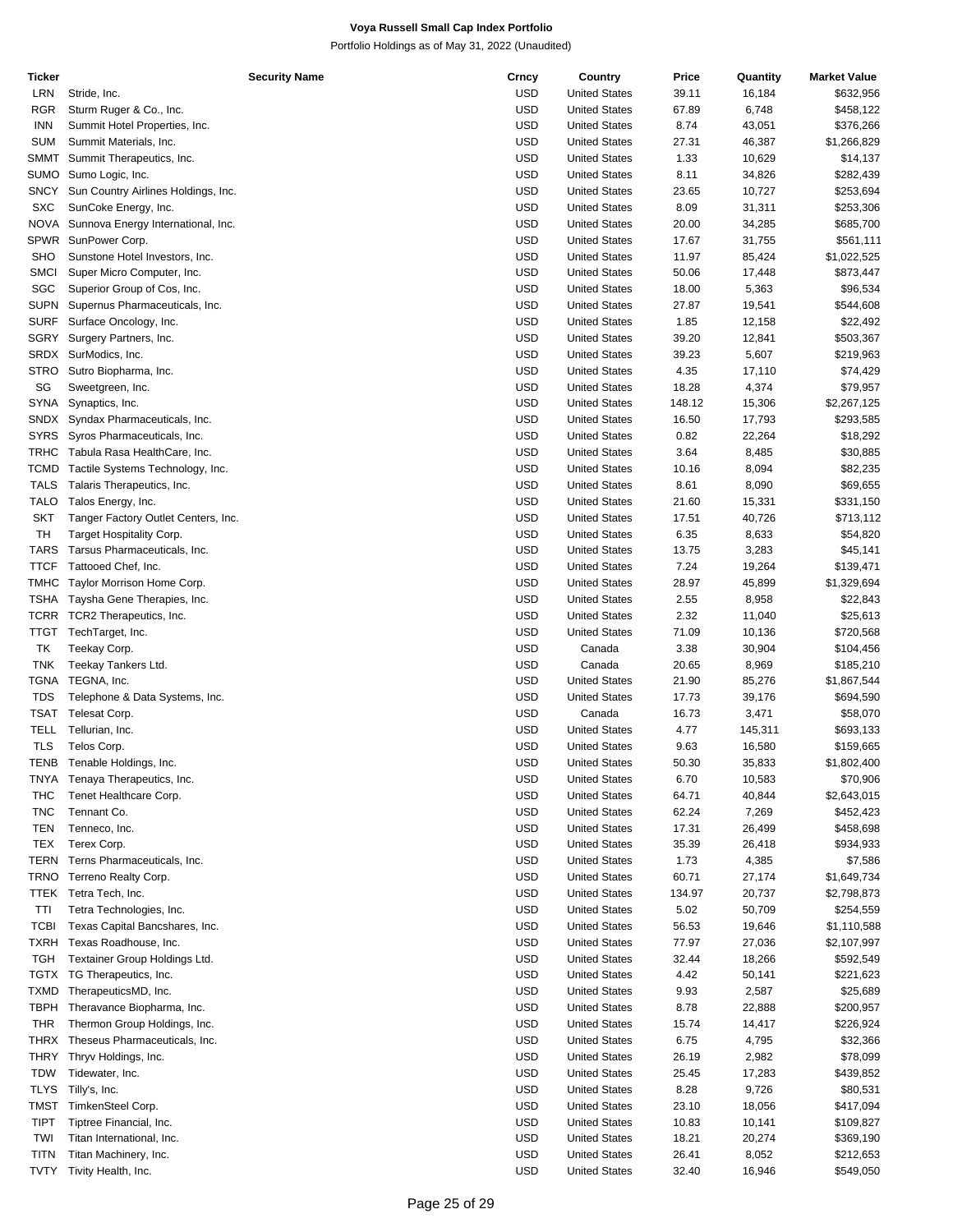| Ticker      | <b>Security Name</b>                       | Crncy                    | Country                                      | Price          | Quantity         | <b>Market Value</b>    |
|-------------|--------------------------------------------|--------------------------|----------------------------------------------|----------------|------------------|------------------------|
| <b>TMP</b>  | Tompkins Financial Corp.                   | <b>USD</b>               | <b>United States</b>                         | 76.21          | 6,140            | \$467,929              |
| <b>TNXP</b> | Tonix Pharmaceuticals Holding Corp.        | <b>USD</b>               | <b>United States</b>                         | 2.44           | 3,873            | \$9,450                |
| TR          |                                            | <b>USD</b>               |                                              |                |                  |                        |
|             | Tootsie Roll Industries, Inc.              |                          | <b>United States</b>                         | 33.07          | 6,824            | \$225,670              |
| <b>CURV</b> | Torrid Holdings, Inc.                      | <b>USD</b>               | <b>United States</b>                         | 5.83           | 5,944            | \$34,654               |
|             | TOWN TowneBank/Portsmouth VA               | <b>USD</b>               | <b>United States</b>                         | 29.48          | 26,173           | \$771,580              |
| TRTX        | TPG RE Finance Trust, Inc.                 | <b>USD</b>               | <b>United States</b>                         | 10.49          | 28,143           | \$295,220              |
| <b>TPIC</b> |                                            | <b>USD</b>               | <b>United States</b>                         | 13.79          |                  |                        |
|             | TPI Composites, Inc.                       |                          |                                              |                | 14,735           | \$203,196              |
|             | COOK Traeger, Inc.                         | <b>USD</b>               | <b>United States</b>                         | 4.75           | 9,661            | \$45,890               |
| <b>TRNS</b> | Transcat, Inc.                             | <b>USD</b>               | <b>United States</b>                         | 63.39          | 3,078            | \$195,114              |
|             | TMDX TransMedics Group, Inc.               | <b>USD</b>               | <b>United States</b>                         | 29.17          | 10,189           | \$297,213              |
| TA          | TravelCenters of America, Inc.             | <b>USD</b>               | <b>United States</b>                         | 39.05          |                  |                        |
|             |                                            |                          |                                              |                | 5,184            | \$202,435              |
| TVTX        | Travere Therapeutics, Inc.                 | <b>USD</b>               | <b>United States</b>                         | 23.31          | 23,422           | \$545,967              |
| TMCI        | Treace Medical Concepts, Inc.              | <b>USD</b>               | <b>United States</b>                         | 16.69          | 11,144           | \$185,993              |
| <b>TIG</b>  | Trean Insurance Group, Inc.                | <b>USD</b>               | <b>United States</b>                         | 7.15           | 8,651            | \$61,855               |
| TG          |                                            | <b>USD</b>               |                                              |                |                  |                        |
|             | Tredegar Corp.                             |                          | <b>United States</b>                         | 12.11          | 11,734           | \$142,099              |
| <b>THS</b>  | TreeHouse Foods, Inc.                      | <b>USD</b>               | <b>United States</b>                         | 41.12          | 20,693           | \$850,896              |
| <b>TRVN</b> | Trevena, Inc.                              | <b>USD</b>               | <b>United States</b>                         | 0.31           | 60,514           | \$18,868               |
| <b>TPH</b>  | Tri Pointe Homes, Inc.                     | <b>USD</b>               | <b>United States</b>                         | 21.07          | 42,772           | \$901,206              |
|             |                                            | <b>USD</b>               |                                              |                |                  |                        |
| <b>TCBK</b> | <b>Trico Bancshares</b>                    |                          | <b>United States</b>                         | 45.34          | 11,776           | \$533,924              |
| <b>TRS</b>  | Trimas Corp.                               | <b>USD</b>               | <b>United States</b>                         | 28.18          | 17,613           | \$496,334              |
| <b>TNET</b> | TriNet Group, Inc.                         | <b>USD</b>               | <b>United States</b>                         | 78.54          | 15,433           | \$1,212,108            |
| <b>TRN</b>  | Trinity Industries, Inc.                   | <b>USD</b>               | <b>United States</b>                         | 24.86          | 29,609           | \$736,080              |
|             |                                            |                          |                                              |                |                  |                        |
| <b>TSE</b>  | <b>Trinseo PLC</b>                         | <b>USD</b>               | <b>United States</b>                         | 47.29          | 15,379           | \$727,273              |
| <b>TSC</b>  | Tristate Capital Holdings, Inc.            | <b>USD</b>               | <b>United States</b>                         | 30.58          | 11,588           | \$354,361              |
| <b>TRTN</b> | Triton International Ltd.                  | <b>USD</b>               | Bermuda                                      | 63.77          | 25,444           | \$1,622,564            |
| <b>TBK</b>  | Triumph Bancorp, Inc.                      | <b>USD</b>               | <b>United States</b>                         | 72.74          | 9,241            | \$672,190              |
|             |                                            |                          |                                              |                |                  |                        |
| TGI         | Triumph Group, Inc.                        | <b>USD</b>               | <b>United States</b>                         | 15.30          | 25,322           | \$387,427              |
| TROX        | <b>Tronox Holdings PLC</b>                 | <b>USD</b>               | United Kingdom                               | 18.01          | 44,982           | \$810,126              |
| TBI         | TrueBlue, Inc.                             | <b>USD</b>               | <b>United States</b>                         | 22.02          | 14,346           | \$315,899              |
| <b>TRUE</b> | TrueCar, Inc.                              | <b>USD</b>               | <b>United States</b>                         | 3.33           | 40,474           | \$134,778              |
|             |                                            |                          |                                              |                |                  |                        |
| <b>TRUP</b> | Trupanion, Inc.                            | <b>USD</b>               | <b>United States</b>                         | 66.88          | 14,885           | \$995,509              |
| <b>TRST</b> | TrustCo Bank Corp. NY                      | <b>USD</b>               | <b>United States</b>                         | 32.21          | 8,838            | \$284,672              |
|             | TRMK Trustmark Corp.                       | <b>USD</b>               | <b>United States</b>                         | 29.09          | 24,471           | \$711,861              |
| <b>TTEC</b> | TTEC Holdings, Inc.                        | <b>USD</b>               | <b>United States</b>                         | 67.44          | 7,411            | \$499,798              |
|             |                                            |                          |                                              |                |                  |                        |
| <b>TTMI</b> | TTM Technologies, Inc.                     | <b>USD</b>               | <b>United States</b>                         | 14.29          | 36,790           | \$525,729              |
| ТC          | Tucows, Inc.                               | <b>USD</b>               | Canada                                       | 48.42          | 4,059            | \$196,537              |
| <b>TUP</b>  | Tupperware Brands Corp.                    | <b>USD</b>               | <b>United States</b>                         | 6.63           | 19,200           | \$127,296              |
| <b>TPB</b>  | Turning Point Brands, Inc.                 | <b>USD</b>               | <b>United States</b>                         | 29.24          | 5,958            | \$174,212              |
|             |                                            |                          |                                              |                |                  |                        |
| TPTX        | Turning Point Therapeutics, Inc.           | <b>USD</b>               | <b>United States</b>                         | 35.37          | 18,089           | \$639,808              |
| HEAR        | Turtle Beach Corp.                         | <b>USD</b>               | <b>United States</b>                         | 17.48          | 6,210            | \$108,551              |
| <b>TPC</b>  | Tutor Perini Corp.                         | <b>USD</b>               | <b>United States</b>                         | 10.14          | 17,432           | \$176,760              |
|             | TWST Twist Bioscience Corp.                | <b>USD</b>               | <b>United States</b>                         | 34.04          | 20,300           | \$691,012              |
|             |                                            |                          |                                              |                |                  |                        |
| <b>TWO</b>  | Two Harbors Investment Corp.               | <b>USD</b>               | <b>United States</b>                         | 5.34           | 123,488          | \$659,426              |
| <b>TYRA</b> | Tyra Biosciences, Inc.                     | <b>USD</b>               | <b>United States</b>                         | 6.83           | 4,958            | \$33,863               |
|             | UDMY Udemy, Inc.                           | USD                      | <b>United States</b>                         | 14.75          | 4,535            | \$66,891               |
| <b>UFPI</b> | UFP Industries, Inc.                       | <b>USD</b>               | <b>United States</b>                         | 77.20          | 22,963           | \$1,772,744            |
|             |                                            |                          |                                              |                |                  |                        |
| <b>UFPT</b> | UFP Technologies, Inc.                     | <b>USD</b>               | <b>United States</b>                         | 76.45          | 2,948            | \$225,375              |
| UCTT        | Ultra Clean Holdings, Inc.                 | <b>USD</b>               | <b>United States</b>                         | 33.56          | 17,548           | \$588,911              |
| <b>UMBF</b> | <b>UMB Financial Corp.</b>                 | <b>USD</b>               | <b>United States</b>                         | 92.35          | 16,701           | \$1,542,337            |
| <b>UMH</b>  | UMH Properties, Inc.                       | <b>USD</b>               | <b>United States</b>                         | 19.69          |                  | \$345,697              |
|             |                                            |                          |                                              |                | 17,557           |                        |
| UFI         | Unifi, Inc.                                | <b>USD</b>               | <b>United States</b>                         | 15.81          | 5,967            | \$94,338               |
| <b>UNF</b>  | Unifirst Corp.                             | <b>USD</b>               | <b>United States</b>                         | 163.44         | 5,862            | \$958,085              |
| UIS         | Unisys Corp.                               | <b>USD</b>               | <b>United States</b>                         | 11.93          | 26,789           | \$319,593              |
| <b>UBSI</b> |                                            | <b>USD</b>               | <b>United States</b>                         |                |                  | \$1,901,325            |
|             | United Bankshares, Inc.                    |                          |                                              | 37.56          | 50,621           |                        |
| <b>UCBI</b> | United Community Banks, Inc./GA            | <b>USD</b>               | <b>United States</b>                         | 31.43          | 40,380           | \$1,269,143            |
| <b>UFCS</b> | United Fire Group, Inc.                    | <b>USD</b>               | <b>United States</b>                         | 32.41          | 9,510            | \$308,219              |
| <b>UNFI</b> | United Natural Foods, Inc.                 | <b>USD</b>               | <b>United States</b>                         | 42.41          | 22,035           | \$934,504              |
|             | United States Cellular Corp.               |                          |                                              |                |                  |                        |
|             |                                            | <b>USD</b>               | <b>United States</b>                         | 30.71          | 6,236            | \$191,508              |
| <b>USM</b>  |                                            |                          |                                              |                |                  |                        |
| <b>UNIT</b> | Uniti Group, Inc.                          | <b>USD</b>               | <b>United States</b>                         | 11.34          | 76,416           | \$866,557              |
| <b>UTL</b>  | Unitil Corp.                               | <b>USD</b>               | <b>United States</b>                         | 57.81          | 6,712            |                        |
|             |                                            |                          |                                              |                |                  | \$388,021              |
| <b>UVV</b>  | Universal Corp.                            | <b>USD</b>               | <b>United States</b>                         | 63.68          | 10,064           | \$640,876              |
| UEIC        | Universal Electronics, Inc.                | <b>USD</b>               | <b>United States</b>                         | 26.80          | 5,629            | \$150,857              |
| <b>UHT</b>  | Universal Health Realty Income Trust       | <b>USD</b>               | <b>United States</b>                         | 53.67          | 5,422            | \$290,999              |
| <b>UVE</b>  | Universal Insurance Holdings, Inc.         | <b>USD</b>               | <b>United States</b>                         | 12.90          | 11,265           | \$145,319              |
|             |                                            |                          |                                              |                |                  |                        |
| <b>UVSP</b> | Univest Financial Corp.                    | <b>USD</b>               | <b>United States</b>                         | 26.50          | 12,489           | \$330,959              |
| <b>UPLD</b> | Upland Software, Inc.<br>UPWK Upwork, Inc. | <b>USD</b><br><b>USD</b> | <b>United States</b><br><b>United States</b> | 13.18<br>18.25 | 12,013<br>46,130 | \$158,331<br>\$841,873 |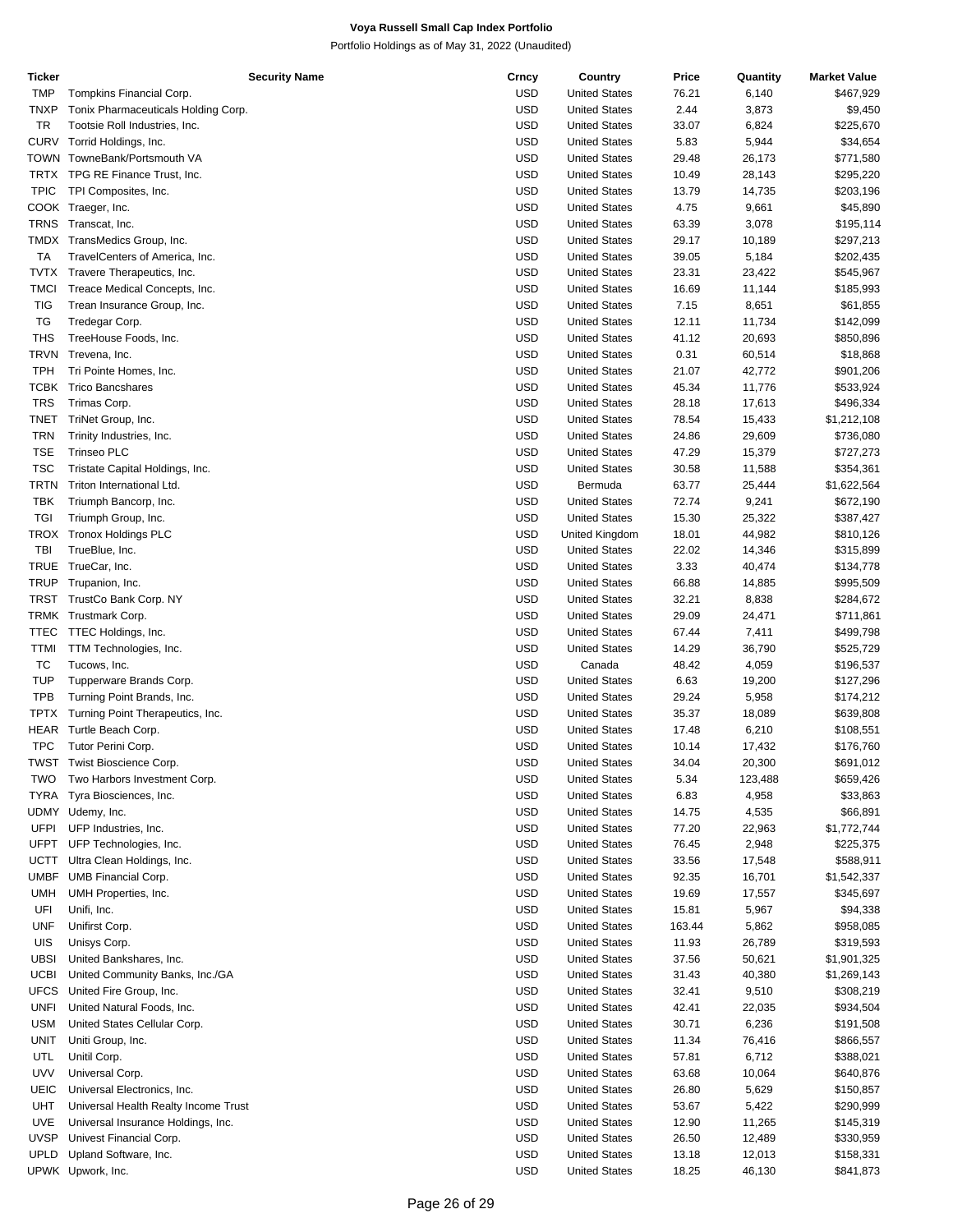| Ticker      | <b>Security Name</b>               | Crncy      | Country              | Price  | Quantity | <b>Market Value</b> |
|-------------|------------------------------------|------------|----------------------|--------|----------|---------------------|
| URG         | Ur-Energy, Inc.                    | <b>USD</b> | <b>United States</b> | 1.22   | 68,542   | \$83,621            |
| <b>UEC</b>  | Uranium Energy Corp.               | <b>USD</b> | <b>United States</b> | 3.82   | 96,037   | \$366,861           |
| UE          | Urban Edge Properties              | <b>USD</b> | <b>United States</b> | 18.85  | 46,788   | \$881,954           |
| URBN        | Urban Outfitters, Inc.             | <b>USD</b> | <b>United States</b> | 21.05  | 26,963   | \$567,571           |
|             | URGN UroGen Pharma Ltd.            | <b>USD</b> | <b>United States</b> | 5.32   | 7,589    | \$40,373            |
| <b>UBA</b>  | Urstadt Biddle Properties, Inc.    | <b>USD</b> | <b>United States</b> | 17.60  | 13,618   | \$239,677           |
| <b>USPH</b> | US Physical Therapy, Inc.          | <b>USD</b> | <b>United States</b> | 112.59 | 5,125    | \$577,024           |
| <b>SLCA</b> | US Silica Holdings, Inc.           | <b>USD</b> | <b>United States</b> | 17.68  | 28,788   | \$508,972           |
| USX         | US Xpress Enterprises, Inc.        | <b>USD</b> | <b>United States</b> | 2.96   | 12,468   | \$36,905            |
| USNA        | USANA Health Sciences, Inc.        | <b>USD</b> | <b>United States</b> | 70.33  | 4,840    | \$340,397           |
|             |                                    | <b>USD</b> | <b>United States</b> |        |          |                     |
| UTZ         | Utz Brands, Inc.                   |            |                      | 14.00  | 22,998   | \$321,972           |
| <b>VLY</b>  | Valley National Bancorp            | <b>USD</b> | <b>United States</b> | 12.71  | 150,159  | \$1,908,521         |
| VNDA        | Vanda Pharmaceuticals, Inc.        | <b>USD</b> | <b>United States</b> | 9.83   | 21,489   | \$211,237           |
|             | VAPO Vapotherm, Inc.               | <b>USD</b> | <b>United States</b> | 3.23   | 9,126    | \$29,477            |
|             | VREX Varex Imaging Corp.           | <b>USD</b> | <b>United States</b> | 23.04  | 15,081   | \$347,466           |
| VRNS        | Varonis Systems, Inc.              | <b>USD</b> | <b>United States</b> | 33.07  | 41,427   | \$1,369,991         |
|             | VXRT Vaxart, Inc.                  | <b>USD</b> | <b>United States</b> | 3.64   | 46,333   | \$168,652           |
|             | PCVX Vaxcyte, Inc.                 | <b>USD</b> | <b>United States</b> | 23.99  | 16,021   | \$384,344           |
| <b>VBIV</b> | VBI Vaccines, Inc.                 | <b>USD</b> | <b>United States</b> | 0.92   | 73,604   | \$67,348            |
| <b>VGR</b>  | Vector Group Ltd.                  | <b>USD</b> | <b>United States</b> | 12.31  | 57,558   | \$708,539           |
| <b>VEC</b>  | Vectrus, Inc.                      | <b>USD</b> | <b>United States</b> | 35.82  | 4,760    | \$170,503           |
| VECO        | Veeco Instruments, Inc.            | <b>USD</b> | <b>United States</b> | 21.43  | 19,919   | \$426,864           |
| <b>VLDR</b> | Velodyne Lidar, Inc.               | <b>USD</b> | <b>United States</b> | 1.69   | 32,199   | \$54,416            |
| <b>VRA</b>  | Vera Bradley, Inc.                 | <b>USD</b> | <b>United States</b> | 6.81   | 11,636   | \$79,241            |
| VERA        | Vera Therapeutics, Inc.            | <b>USD</b> | <b>United States</b> | 14.54  | 5,234    | \$76,102            |
| VCYT        |                                    | <b>USD</b> | <b>United States</b> | 17.58  | 26,671   |                     |
|             | Veracyte, Inc.                     |            |                      |        |          | \$468,876           |
|             | VSTM Verastem, Inc.                | <b>USD</b> | <b>United States</b> | 1.28   | 68,533   | \$87,722            |
| <b>VCEL</b> | Vericel Corp.                      | <b>USD</b> | <b>United States</b> | 27.15  | 18,550   | \$503,633           |
| VRNT        | Verint Systems, Inc.               | <b>USD</b> | <b>United States</b> | 51.04  | 24,685   | \$1,259,922         |
| <b>VRE</b>  | Veris Residential, Inc.            | <b>USD</b> | <b>United States</b> | 16.09  | 35,388   | \$569,393           |
| VBTX        | Veritex Holdings, Inc.             | <b>USD</b> | <b>United States</b> | 34.46  | 19,151   | \$659,943           |
| <b>VRTV</b> | Veritiv Corp.                      | <b>USD</b> | <b>United States</b> | 145.35 | 5,720    | \$831,402           |
| <b>VERI</b> | Veritone, Inc.                     | <b>USD</b> | <b>United States</b> | 7.78   | 11,925   | \$92,777            |
|             | VRRM Verra Mobility Corp.          | <b>USD</b> | <b>United States</b> | 15.95  | 54,389   | \$867,505           |
|             | VRCA Verrica Pharmaceuticals, Inc. | <b>USD</b> | <b>United States</b> | 1.93   | 4,967    | \$9,586             |
| VERU        | Veru, Inc.                         | <b>USD</b> | <b>United States</b> | 12.94  | 26,973   | \$349,031           |
|             | VERV Verve Therapeutics, Inc.      | <b>USD</b> | <b>United States</b> | 15.16  | 13,648   | \$206,904           |
| <b>VVI</b>  | Viad Corp.                         | <b>USD</b> | <b>United States</b> | 30.12  | 8,446    | \$254,394           |
| <b>DSP</b>  | Viant Technology, Inc.             | <b>USD</b> | <b>United States</b> | 6.00   | 5,514    | \$33,084            |
| VIAV        | Viavi Solutions, Inc.              | <b>USD</b> | <b>United States</b> | 14.47  | 88,966   | \$1,287,338         |
| <b>VICR</b> | Vicor Corp.                        | <b>USD</b> | <b>United States</b> | 67.30  |          | \$557,984           |
| <b>VMD</b>  |                                    | <b>USD</b> |                      |        | 8,291    |                     |
|             | Viemed Healthcare, Inc.            |            | <b>United States</b> | 5.74   | 17,225   | \$98,872            |
| VIEW        | View, Inc.                         | <b>USD</b> | <b>United States</b> | 1.27   | 46,359   | \$58,876            |
| VRAY        | ViewRay, Inc.                      | <b>USD</b> | <b>United States</b> | 2.89   | 54,535   | \$157,606           |
| <b>VKTX</b> | Viking Therapeutics, Inc.          | <b>USD</b> | <b>United States</b> | 2.22   | 27,389   | \$60,804            |
| <b>VINC</b> | Vincerx Pharma, Inc.               | <b>USD</b> | <b>United States</b> | 1.63   | 5,725    | \$9,332             |
| <b>VIR</b>  | Vir Biotechnology, Inc.            | <b>USD</b> | <b>United States</b> | 25.81  | 23,719   | \$612,187           |
| <b>VIRX</b> | Viracta Therapeutics, Inc.         | <b>USD</b> | <b>United States</b> | 2.12   | 12,841   | \$27,223            |
| <b>VHC</b>  | VirnetX Holding Corp.              | <b>USD</b> | <b>United States</b> | 1.21   | 26,035   | \$31,502            |
| <b>VRTS</b> | Virtus Investment Partners, Inc.   | <b>USD</b> | <b>United States</b> | 192.66 | 2,858    | \$550,622           |
| <b>VSH</b>  | Vishay Intertechnology, Inc.       | <b>USD</b> | <b>United States</b> | 20.44  | 50,944   | \$1,041,295         |
| <b>VPG</b>  | Vishay Precision Group, Inc.       | <b>USD</b> | <b>United States</b> | 30.40  | 5,462    | \$166,045           |
| <b>VSTO</b> | Vista Outdoor, Inc.                | <b>USD</b> | <b>United States</b> | 38.54  | 21,923   | \$844,912           |
| <b>VTGN</b> | VistaGen Therapeutics, Inc.        | <b>USD</b> | <b>United States</b> | 1.15   | 75,121   | \$86,389            |
| VC          | Visteon Corp.                      | <b>USD</b> | <b>United States</b> | 112.21 | 10,700   | \$1,200,647         |
| <b>VITL</b> | Vital Farms, Inc.                  | <b>USD</b> | <b>United States</b> | 9.90   | 10,413   | \$103,089           |
|             |                                    | <b>USD</b> |                      |        |          |                     |
| <b>VVNT</b> | Vivint Smart Home, Inc.            |            | <b>United States</b> | 5.96   | 36,334   | \$216,551           |
| VG          | Vonage Holdings Corp.              | <b>USD</b> | <b>United States</b> | 19.37  | 94,216   | \$1,824,964         |
| <b>VOR</b>  | Vor BioPharma, Inc.                | <b>USD</b> | <b>United States</b> | 4.21   | 6,982    | \$29,394            |
|             | VOXX VOXX International Corp.      | <b>USD</b> | <b>United States</b> | 8.38   | 6,508    | \$54,537            |
|             | VSEC VSE Corp.                     | <b>USD</b> | <b>United States</b> | 38.86  | 4,642    | \$180,388           |
| <b>VUZI</b> | Vuzix Corp.                        | <b>USD</b> | <b>United States</b> | 6.50   | 22,644   | \$147,186           |
| WTI         | W&T Offshore, Inc.                 | <b>USD</b> | <b>United States</b> | 6.73   | 38,008   | \$255,794           |
| <b>WNC</b>  | Wabash National Corp.              | <b>USD</b> | <b>United States</b> | 15.35  | 20,043   | \$307,660           |
| <b>WD</b>   | Walker & Dunlop, Inc.              | <b>USD</b> | <b>United States</b> | 106.31 | 11,528   | \$1,225,542         |
| <b>HCC</b>  | Warrior Met Coal, Inc.             | <b>USD</b> | <b>United States</b> | 33.62  | 20,084   | \$675,224           |
|             | WAFD Washington Federal, Inc.      | <b>USD</b> | <b>United States</b> | 32.45  | 26,756   | \$868,232           |
|             |                                    |            |                      |        |          |                     |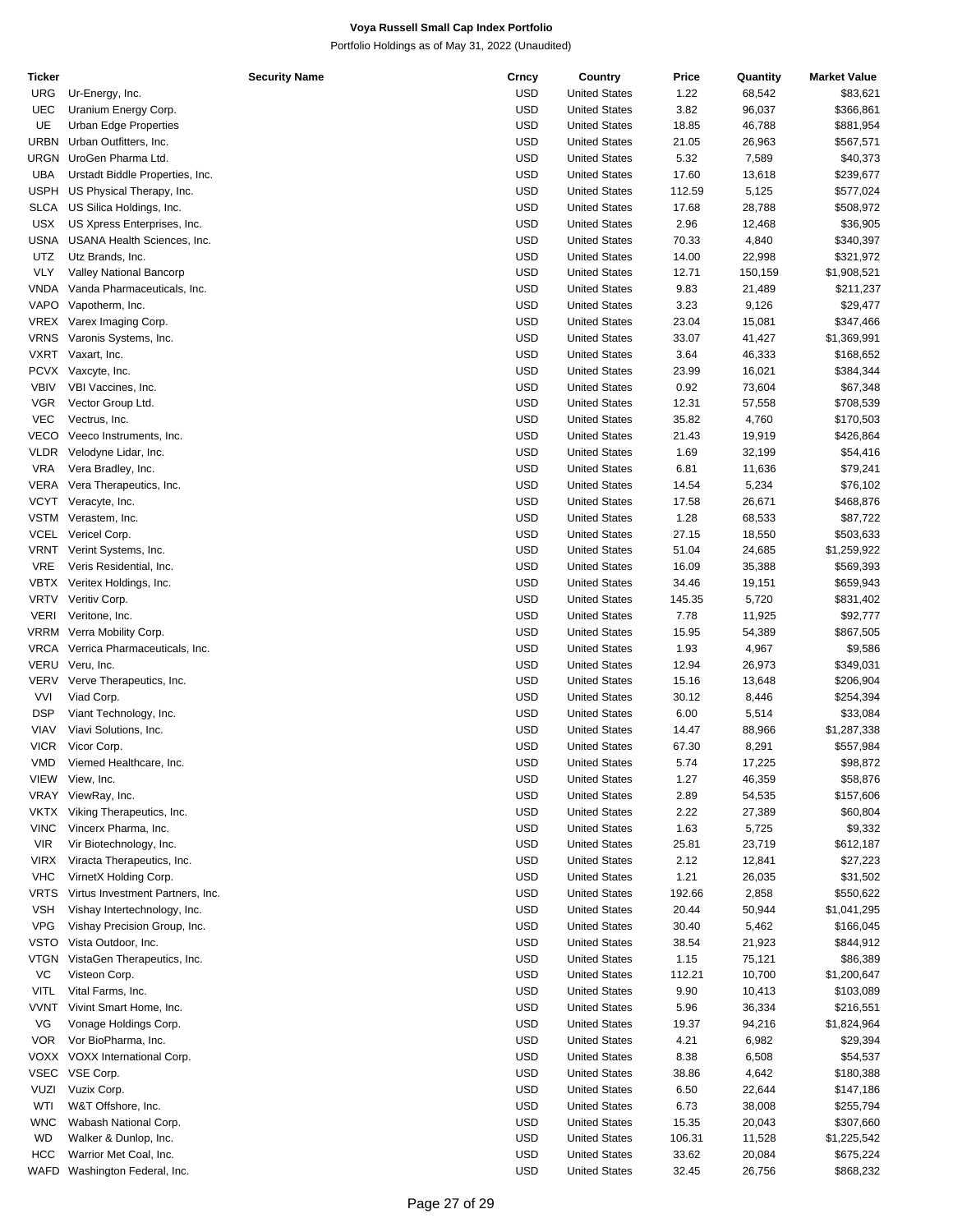| Ticker      |                                         | <b>Security Name</b> | Crncy      | Country              | Price  | Quantity | <b>Market Value</b> |
|-------------|-----------------------------------------|----------------------|------------|----------------------|--------|----------|---------------------|
| WRE         | Washington Real Estate Investment Trust |                      | USD        | <b>United States</b> | 24.29  | 33,471   | \$813,011           |
| WASH        | Washington Trust Bancorp, Inc.          |                      | USD        | <b>United States</b> | 50.20  | 7,075    | \$355,165           |
| WSBF        | Waterstone Financial, Inc.              |                      | <b>USD</b> | <b>United States</b> | 17.29  | 8,365    | \$144,631           |
| <b>WTS</b>  | Watts Water Technologies, Inc.          |                      | <b>USD</b> | <b>United States</b> | 130.83 | 10,466   | \$1,369,267         |
| WVE         | WaVe Life Sciences Ltd.                 |                      | <b>USD</b> | <b>United States</b> | 1.40   | 14,385   | \$20,139            |
|             | WDFC WD-40 Co.                          |                      | <b>USD</b> | <b>United States</b> | 188.79 | 5,379    | \$1,015,501         |
|             | WEBR Weber, Inc.                        |                      | <b>USD</b> | <b>United States</b> | 7.73   | 7,168    | \$55,409            |
| WMK         | Weis Markets, Inc.                      |                      | <b>USD</b> | <b>United States</b> | 73.52  | 6,876    | \$505,524           |
| <b>WBT</b>  | Welbilt, Inc.                           |                      | USD        | <b>United States</b> | 23.67  | 47,535   | \$1,125,153         |
|             | HOWL Werewolf Therapeutics, Inc.        |                      | <b>USD</b> | <b>United States</b> | 3.79   | 10,282   | \$38,969            |
| WERN        | Werner Enterprises, Inc.                |                      | <b>USD</b> | <b>United States</b> | 40.57  | 23,302   | \$945,362           |
| WSBC        | WesBanco, Inc.                          |                      | <b>USD</b> | <b>United States</b> | 34.06  | 23,773   | \$809,708           |
| <b>WCC</b>  | Wesco International, Inc.               |                      | USD        | <b>United States</b> | 125.58 | 17,053   | \$2,141,516         |
| WTBA        | West BanCorp, Inc.                      |                      | <b>USD</b> | <b>United States</b> | 25.45  | 7,554    | \$192,249           |
| WABC        | Westamerica Bancorp.                    |                      | <b>USD</b> | <b>United States</b> | 60.21  | 10,634   | \$640,273           |
| <b>WSR</b>  | <b>Whitestone REIT</b>                  |                      | <b>USD</b> | <b>United States</b> | 12.29  | 18,988   | \$233,363           |
| WLL         | Whiting Petroleum Corp.                 |                      | USD        | <b>United States</b> | 88.46  | 15,414   | \$1,363,522         |
| FREE        | Whole Earth Brands, Inc.                |                      | <b>USD</b> | <b>United States</b> | 6.84   | 15,379   | \$105,192           |
| <b>WOW</b>  | WideOpenWest, Inc.                      |                      | <b>USD</b> | <b>United States</b> | 21.98  | 21,376   | \$469,844           |
| WLDN        | Willdan Group, Inc.                     |                      | <b>USD</b> | <b>United States</b> | 26.64  | 4,466    | \$118,974           |
| WSC         | WillScot Mobile Mini Holdings Corp.     |                      | USD        | <b>United States</b> | 35.73  | 81,465   | \$2,910,744         |
| <b>WING</b> | Wingstop, Inc.                          |                      | <b>USD</b> | <b>United States</b> | 79.66  | 11,546   | \$919,754           |
| <b>WINA</b> | Winmark Corp.                           |                      | <b>USD</b> | <b>United States</b> | 197.80 | 1,330    | \$263,074           |
| <b>WGO</b>  | Winnebago Industries                    |                      | <b>USD</b> | <b>United States</b> | 49.45  | 12,767   | \$631,328           |
| WETF        | WisdomTree Investments, Inc.            |                      | USD        | <b>United States</b> | 5.95   | 55,231   | \$328,624           |
| <b>WWW</b>  | Wolverine World Wide, Inc.              |                      | <b>USD</b> | <b>United States</b> | 21.34  | 32,273   | \$688,706           |
| WKHS        | Workhorse Group, Inc.                   |                      | <b>USD</b> | <b>United States</b> | 3.09   | 53,700   | \$165,933           |
| WK          | Workiva, Inc.                           |                      | <b>USD</b> | <b>United States</b> | 73.01  | 16,746   | \$1,222,625         |
| WRLD        | World Acceptance Corp.                  |                      | USD        | <b>United States</b> | 148.07 | 1,767    | \$261,640           |
| INT         | World Fuel Services Corp.               |                      | <b>USD</b> | <b>United States</b> | 24.79  | 23,670   | \$586,779           |
| <b>WOR</b>  | Worthington Industries, Inc.            |                      | <b>USD</b> | <b>United States</b> | 46.64  | 12,581   | \$586,778           |
| WSFS        | <b>WSFS Financial Corp.</b>             |                      | <b>USD</b> | <b>United States</b> | 42.78  | 26,525   | \$1,134,744         |
| <b>WW</b>   | WW International, Inc.                  |                      | USD        | <b>United States</b> | 7.09   | 20,468   | \$145,118           |
| XBIT        | XBiotech, Inc.                          |                      | USD        | <b>United States</b> | 5.50   | 7,482    | \$41,151            |
| <b>XNCR</b> | Xencor, Inc.                            |                      | <b>USD</b> | <b>United States</b> | 22.33  | 22,890   | \$511,134           |
| <b>XHR</b>  | Xenia Hotels & Resorts, Inc.            |                      | <b>USD</b> | <b>United States</b> | 18.39  | 46,017   | \$846,253           |
| XL          | XL Fleet Corp.                          |                      | USD        | <b>United States</b> | 1.21   | 28,391   | \$34,353            |
|             | XOMA XOMA Corp.                         |                      | <b>USD</b> | <b>United States</b> | 18.21  | 2,452    | \$44,651            |
|             | XMTR Xometry, Inc.                      |                      | <b>USD</b> | <b>United States</b> | 34.01  | 8,485    | \$288,575           |
| XPEL        | XPEL, Inc.                              |                      | <b>USD</b> | <b>United States</b> | 51.62  | 7,218    | \$372,593           |
| XPER        | Xperi Holding Corp.                     |                      | USD        | <b>United States</b> | 16.46  | 42,269   | \$695,748           |
| <b>XPOF</b> | Xponential Fitness, Inc.                |                      | <b>USD</b> | <b>United States</b> | 18.88  | 3,727    | \$70,366            |
|             | YMAB Y-mAbs Therapeutics, Inc.          |                      | USD        | <b>United States</b> | 12.44  | 13,661   | \$169,943           |
|             | YELL Yellow Corp.                       |                      | <b>USD</b> | <b>United States</b> | 3.78   | 19,904   | \$75,237            |
| YELP        | Yelp, Inc.                              |                      | USD        | <b>United States</b> | 29.41  | 27,820   | \$818,186           |
|             | YEXT Yext, Inc.                         |                      | USD        | <b>United States</b> | 5.08   | 45,430   | \$230,784           |
|             | YORW York Water Co.                     |                      | USD        | <b>United States</b> | 40.98  | 6,115    | \$250,593           |
|             | ZNTL Zentalis Pharmaceuticals, Inc.     |                      | USD        | <b>United States</b> | 24.11  | 14,312   | \$345,062           |
| ZD          | Ziff Davis, Inc.                        |                      | USD        | <b>United States</b> | 76.34  | 16,951   | \$1,294,039         |
|             | ZGNX Zogenix, Inc. - CVR                |                      | <b>USD</b> | <b>United States</b> | 0.68   | 22,307   | \$15,169            |
|             | ZUMZ Zumiez, Inc.                       |                      | <b>USD</b> | <b>United States</b> | 32.81  | 7,945    | \$260,675           |
| ZUO         | Zuora, Inc.                             |                      | <b>USD</b> | <b>United States</b> | 10.14  | 44,737   | \$453,633           |
| ZWS         | Zurn Water Solutions Corp.              |                      | USD        | <b>United States</b> | 28.82  | 46,825   | \$1,349,497         |
| ΖY          | Zymergen, Inc.                          |                      | USD        | <b>United States</b> | 1.42   | 31,764   | \$45,105            |
| ZYXI        | Zynex, Inc.                             |                      | <b>USD</b> | <b>United States</b> | 7.29   | 9,812    | \$71,529            |
|             |                                         |                      |            |                      |        |          |                     |